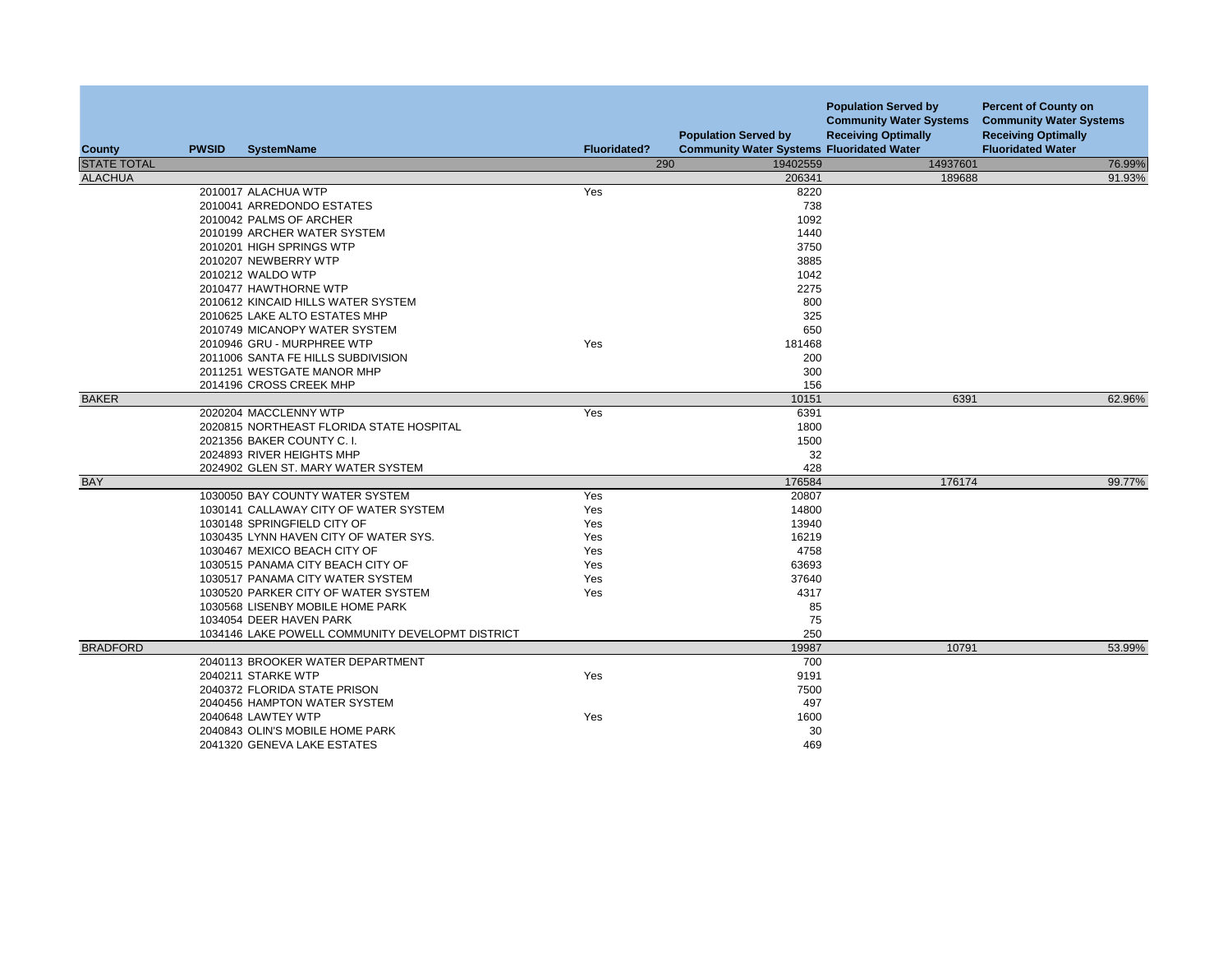| County         | <b>PWSID</b> | <b>SystemName</b>                                                  | <b>Fluoridated?</b> | <b>Population Served by</b><br><b>Community Water Systems Fluoridated Water</b> | <b>Population Served by</b><br><b>Community Water Systems</b><br><b>Receiving Optimally</b> | <b>Percent of County on</b><br><b>Community Water Systems</b><br><b>Receiving Optimally</b><br><b>Fluoridated Water</b> |
|----------------|--------------|--------------------------------------------------------------------|---------------------|---------------------------------------------------------------------------------|---------------------------------------------------------------------------------------------|-------------------------------------------------------------------------------------------------------------------------|
| <b>BREVARD</b> |              |                                                                    |                     | 652516                                                                          | 636781                                                                                      | 97.59%                                                                                                                  |
|                |              | 3050057 BAREFOOT BAY                                               |                     | 9648                                                                            |                                                                                             |                                                                                                                         |
|                |              | 3050108 BREEZEWAY TRAILER PARK                                     |                     | 95                                                                              |                                                                                             |                                                                                                                         |
|                |              | 3050131 CAMELOT RV PARK INC                                        |                     | 100                                                                             |                                                                                             |                                                                                                                         |
|                |              | 3050223 COCOA CITY OF                                              | Yes                 | 278779                                                                          |                                                                                             |                                                                                                                         |
|                |              | 3050341 ENCHANTED LAKES ESTATES                                    |                     | 107                                                                             |                                                                                             |                                                                                                                         |
|                |              | 3050442 PALM BAY CITY OF                                           | Yes                 | 114587                                                                          |                                                                                             |                                                                                                                         |
|                |              | 3050596 INDIAN RIVER SHORES MHP                                    |                     | 55                                                                              |                                                                                             |                                                                                                                         |
|                |              | 3050834 MIMS WATER TREATMENT / NORTH BREVARD CO.                   | Yes                 | 7893                                                                            |                                                                                             |                                                                                                                         |
|                |              | 3050841 INTERCOASTAL ESTATES                                       |                     | 275                                                                             |                                                                                             |                                                                                                                         |
|                |              | 3050873 PINEWOOD VILLAGE MHP                                       |                     | 250                                                                             |                                                                                             |                                                                                                                         |
|                |              | 3050890 NORTHGATE MOBILE RANCH                                     |                     | 350                                                                             |                                                                                             |                                                                                                                         |
|                |              | 3050905 OAK PARK TRAILER COURT LLC                                 |                     | 90                                                                              |                                                                                             |                                                                                                                         |
|                |              | 3051086 PELICAN BAY                                                |                     | 432                                                                             |                                                                                             |                                                                                                                         |
|                |              | 3051311 SOUTH BREVARD WATER CO-OP                                  |                     | 1537                                                                            |                                                                                             |                                                                                                                         |
|                |              | 3051367 TITUSVILLE CITY OF                                         | Yes                 | 53353                                                                           |                                                                                             |                                                                                                                         |
|                |              | 3051447 MELBOURNE CITY OF                                          | Yes                 | 162434                                                                          |                                                                                             |                                                                                                                         |
|                |              | 3051460 WEST MELBOURNE WTR SYS(CONSEC)                             | Yes                 | 19118                                                                           |                                                                                             |                                                                                                                         |
|                |              | 3054015 SOUTHERN COMFORT MHP                                       |                     | 112                                                                             |                                                                                             |                                                                                                                         |
|                |              | 3054017 SUMMIT COVE (STE.ADELE SOUTH)                              |                     | 226<br>432                                                                      |                                                                                             |                                                                                                                         |
|                |              | 3054057 RIVER GROVE MOBILE HOME VILLAGE<br>3054058 LIGHTHOUSE COVE |                     | 207                                                                             |                                                                                             |                                                                                                                         |
|                |              | 3054060 AQUARINA UTILITIES                                         |                     | 750                                                                             |                                                                                             |                                                                                                                         |
|                |              | 3054062 SOUTH SHORES UTILITY ASSOCIATION                           |                     | 900                                                                             |                                                                                             |                                                                                                                         |
|                |              | 3054100 OAKWOOD MANOR(CONSECTO MIMS)                               | Yes                 | 477                                                                             |                                                                                             |                                                                                                                         |
|                |              | 3054101 KINGSWOOD MANOR(CONSEC.TO MIMS                             | Yes                 | 140                                                                             |                                                                                             |                                                                                                                         |
|                |              | 3054146 WINGATE RESERVE SUBDIVISION                                |                     | 54                                                                              |                                                                                             |                                                                                                                         |
|                |              | 3054170 SAN SEBASTIAN WOODS                                        |                     | 115                                                                             |                                                                                             |                                                                                                                         |
| <b>BROWARD</b> |              |                                                                    |                     | 1811091                                                                         | 1787873                                                                                     | 98.72%                                                                                                                  |
|                |              | 4060162 BCWWS 3B/C                                                 | Yes                 | 32649                                                                           |                                                                                             |                                                                                                                         |
|                |              | 4060163 BCWWS 2A                                                   | Yes                 | 54622                                                                           |                                                                                             |                                                                                                                         |
|                |              | 4060165 BCWWS 3A                                                   | Yes                 | 16046                                                                           |                                                                                             |                                                                                                                         |
|                |              | 4060167 BCWWS 1A                                                   | Yes                 | 75305                                                                           |                                                                                             |                                                                                                                         |
|                |              | 4060253 DANIA BEACH CITY OF                                        | Yes                 | 16884                                                                           |                                                                                             |                                                                                                                         |
|                |              | 4060254 DEERFIELD BEACH CITY OF                                    | Yes                 | 52749                                                                           |                                                                                             |                                                                                                                         |
|                |              | 4060282 COOPER CITY                                                | Yes                 | 36813                                                                           |                                                                                             |                                                                                                                         |
|                |              | 4060290 CORAL SPRINGS CITY OF                                      | Yes                 | 65000                                                                           |                                                                                             |                                                                                                                         |
|                |              | 4060291 CORAL SPRINGS IMPROVEMENT DIST                             | Yes                 | 40000                                                                           |                                                                                             |                                                                                                                         |
|                |              | 4060344 DAVIE TOWN OF #3 & #5                                      |                     | 23103                                                                           |                                                                                             |                                                                                                                         |
|                |              | 4060419 FERN CREST UTILITIES INC.                                  | Yes                 | 4643                                                                            |                                                                                             |                                                                                                                         |
|                |              | 4060486 FORT LAUDERDALE CITY OF                                    | Yes                 | 182145                                                                          |                                                                                             |                                                                                                                         |
|                |              | 4060573 HALLANDALE BEACH CITY OF                                   | Yes                 | 40000                                                                           |                                                                                             |                                                                                                                         |
|                |              | 4060615 HILLSBORO BEACH TOWN OF                                    | Yes                 | 2000                                                                            |                                                                                             |                                                                                                                         |
|                |              | 4060642 HOLLYWOOD CITY OF                                          | Yes                 | 142705                                                                          |                                                                                             |                                                                                                                         |
|                |              | 4060787 LAUDERHILL CITY OF                                         | Yes                 | 55000                                                                           |                                                                                             |                                                                                                                         |
|                |              | 4060845 CITY OF MARGATE                                            | Yes                 | 58233                                                                           |                                                                                             |                                                                                                                         |
|                |              | 4060925 MIRAMAR (EAST & WEST) PLANTS                               | Yes                 | 128729                                                                          |                                                                                             |                                                                                                                         |
|                |              | 4060976 NORTH LAUDERDALE CITY OF                                   | Yes                 | 32632                                                                           |                                                                                             |                                                                                                                         |
|                |              | 4060989 OAKLAND PARK CITY OF                                       | Yes                 | 33000                                                                           |                                                                                             |                                                                                                                         |
|                |              | 4061083 PEMBROKE PINES CITY OF                                     | Yes                 | 160000                                                                          |                                                                                             |                                                                                                                         |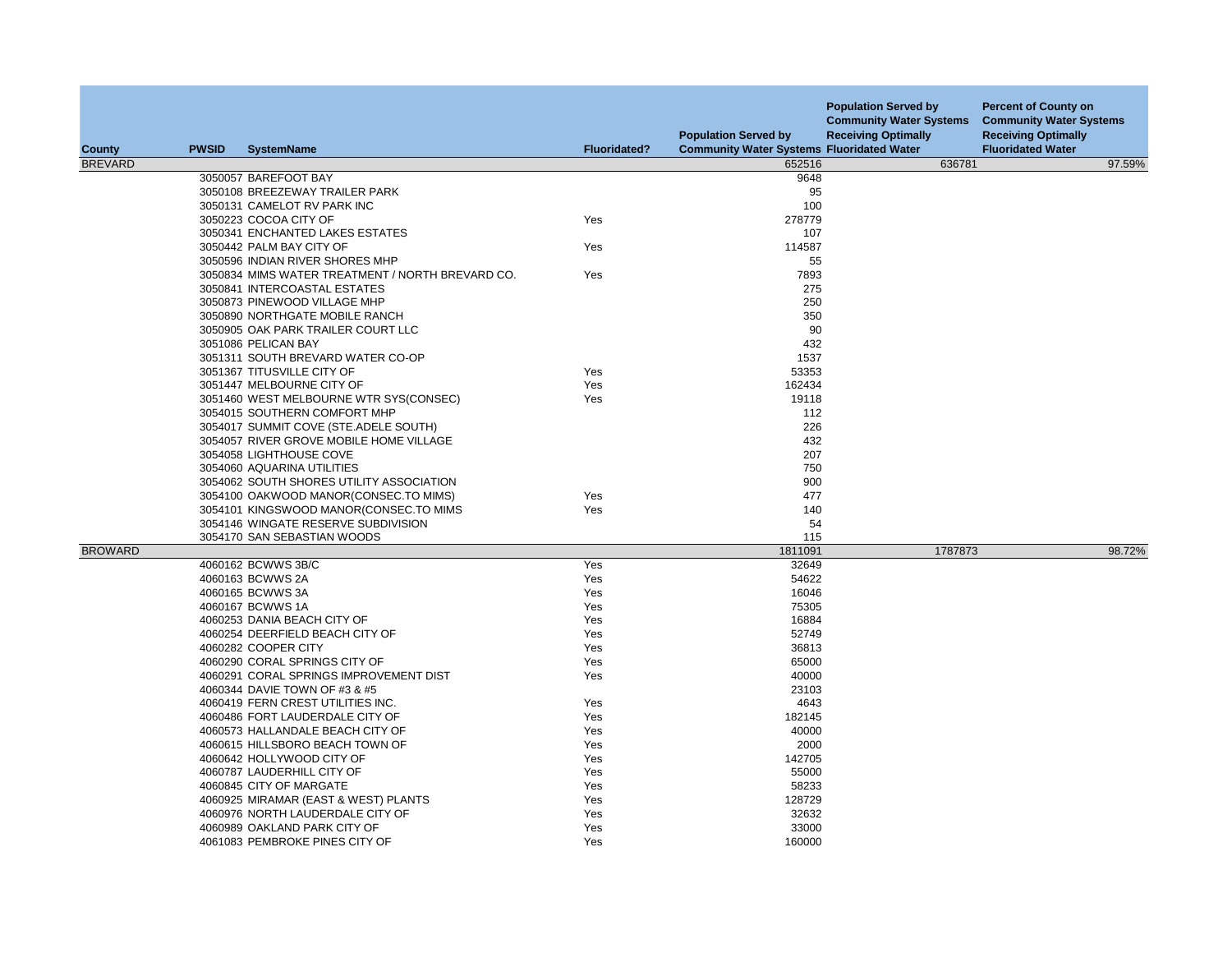| <b>County</b>    | <b>PWSID</b> | <b>SystemName</b>                                | <b>Fluoridated?</b> | <b>Population Served by</b><br><b>Community Water Systems Fluoridated Water</b> | <b>Population Served by</b><br><b>Community Water Systems</b><br><b>Receiving Optimally</b> | <b>Percent of County on</b><br><b>Community Water Systems</b><br><b>Receiving Optimally</b><br><b>Fluoridated Water</b> |
|------------------|--------------|--------------------------------------------------|---------------------|---------------------------------------------------------------------------------|---------------------------------------------------------------------------------------------|-------------------------------------------------------------------------------------------------------------------------|
|                  |              | 4061121 PLANTATION EAST & CENTRAL                | Yes                 | 85496                                                                           |                                                                                             |                                                                                                                         |
|                  |              | 4061127 CITY OF WESTON (INDIAN TRACE)            | Yes                 | 52300                                                                           |                                                                                             |                                                                                                                         |
|                  |              | 4061129 POMPANO BEACH CITY OF                    | Yes                 | 79917                                                                           |                                                                                             |                                                                                                                         |
|                  |              | 4061408 SUNRISE #3 (SAWGRASS)                    | Yes                 | 72400                                                                           |                                                                                             |                                                                                                                         |
|                  |              | 4061410 SUNRISE #1 CITY OF (SPRINGTREE)          | Yes                 | 79550                                                                           |                                                                                             |                                                                                                                         |
|                  |              | 4061429 TAMARAC (WEST) CITY OF                   | Yes                 | 63270                                                                           |                                                                                             |                                                                                                                         |
|                  |              | 4061517 ROYAL UTILITY COMPANY                    | Yes                 | 4481                                                                            |                                                                                             |                                                                                                                         |
|                  |              | 4061574 WILTON MANORS CITY OF                    | Yes                 | 11868                                                                           |                                                                                             |                                                                                                                         |
|                  |              | 4061584 COCONUT CREEK CITY OF                    | Yes                 | 58874                                                                           |                                                                                             |                                                                                                                         |
|                  |              | 4061593 TAMARAC (EAST) CITY OF                   | Yes                 | 1900                                                                            |                                                                                             |                                                                                                                         |
|                  |              | 4061925 DAVIE (HACIENDA VILLAGE)                 | Yes                 | 1115                                                                            |                                                                                             |                                                                                                                         |
|                  |              | 4061957 PARKLAND UTILITIES INC                   | Yes                 | 2590                                                                            |                                                                                             |                                                                                                                         |
|                  |              | 4064326 SOUTH BROWARD UTILITY/SUNRISE            | Yes                 | 9457                                                                            |                                                                                             |                                                                                                                         |
|                  |              | 4064390 NORTH SPRINGS IMPROVEMENT DISTRICT       | Yes                 | 35500                                                                           |                                                                                             |                                                                                                                         |
|                  |              | 4064409 FERN CREST EAST                          |                     | 115                                                                             |                                                                                             |                                                                                                                         |
| CALHOUN          |              |                                                  |                     | 4700                                                                            | 3900                                                                                        | 82.98%                                                                                                                  |
|                  |              | 1070014 ALTHA TOWN OF WATER SYSTEM               |                     | 800                                                                             |                                                                                             |                                                                                                                         |
|                  |              | 1070685 BLOUNTSTOWN CITY OF                      | Yes                 | 3900                                                                            |                                                                                             |                                                                                                                         |
| <b>CHARLOTTE</b> |              |                                                  |                     | 183293                                                                          | $\mathbf{0}$                                                                                | 0.00%                                                                                                                   |
|                  |              | 5084082 CHARLOTTE CORRECTIONAL INSTITUTION       |                     | 1594                                                                            |                                                                                             |                                                                                                                         |
|                  |              | 5084100 CHARLOTTE COUNTY UTILITIES               |                     | 128967                                                                          |                                                                                             |                                                                                                                         |
|                  |              | 5084110 NHC UTILITIES INC                        |                     | 401                                                                             |                                                                                             |                                                                                                                         |
|                  |              | 5084111 RIVERWOOD COMMUNITY DEL. DIST.           |                     | 2133                                                                            |                                                                                             |                                                                                                                         |
|                  |              | 5084117 GATOR WILDERNESS CAMP SCHOOL             |                     | 44                                                                              |                                                                                             |                                                                                                                         |
|                  |              | 6080009 ALLIGATOR PARK                           |                     | 400                                                                             |                                                                                             |                                                                                                                         |
|                  |              | 6080044 CHARLOTTE HARBOR WATER ASSN.             |                     | 4500                                                                            |                                                                                             |                                                                                                                         |
|                  |              | 6080051 PUNTA GORDA CITY OF                      |                     | 29561                                                                           |                                                                                             |                                                                                                                         |
|                  |              | 6080081 EL JOBEAN WATER ASSOCIATION              |                     | 1338                                                                            |                                                                                             |                                                                                                                         |
|                  |              | 6080104 GASPARILLA ISLAND WATER ASSOC            |                     | 5562                                                                            |                                                                                             |                                                                                                                         |
|                  |              | 6080175 LITTLE GASPARILLA UTILITY INC            |                     | 450                                                                             |                                                                                             |                                                                                                                         |
|                  |              | 6080256 SHELL CREEK PARK                         |                     | 465                                                                             |                                                                                             |                                                                                                                         |
|                  |              | 6080318 CHARLOTTE COUNTY UTILITIES / BURNT STORE |                     | 6300                                                                            |                                                                                             |                                                                                                                         |
|                  |              | 6080324 TROPICAL PALMS MHP                       |                     | 508                                                                             |                                                                                             |                                                                                                                         |
|                  |              | 6084074 SUN RIVER UTILITIES INC                  |                     | 90                                                                              |                                                                                             |                                                                                                                         |
|                  |              | 6084075 KNIGHT ISLAND UTILITIES INC.             |                     | 570                                                                             |                                                                                             |                                                                                                                         |
|                  |              | 6084079 BOCILLA UTILITIES INC.                   |                     | 410                                                                             |                                                                                             |                                                                                                                         |
| <b>CITRUS</b>    |              |                                                  |                     | 96040                                                                           | 12107                                                                                       | 12.61%                                                                                                                  |
|                  |              | 6090099 SUNSHINE #6 (BACKWATER HEIGHTS)          |                     | 267                                                                             |                                                                                             |                                                                                                                         |
|                  |              | 6090150 BEVERLY HILLS / ROLLING OAKS SUBDIVISION |                     | 12426                                                                           |                                                                                             |                                                                                                                         |
|                  |              | 6090156 BIG PINE ACRES                           |                     | 70                                                                              |                                                                                             |                                                                                                                         |
|                  |              | 6090267 CASTLE LAKE PARK                         |                     | 196                                                                             |                                                                                             |                                                                                                                         |
|                  |              | 6090312 CITRUS SPRINGS                           |                     | 15675                                                                           |                                                                                             |                                                                                                                         |
|                  |              | 6090317 CRYSTAL RIVER CITY OF                    | Yes                 | 4528                                                                            |                                                                                             |                                                                                                                         |
|                  |              | 6090411 CRYSTAL ACRES MHP                        |                     | 75                                                                              |                                                                                             |                                                                                                                         |
|                  |              | 6090523 SUNSHINE #7 (ELLSWORTH POINT)            |                     | 84                                                                              |                                                                                             |                                                                                                                         |
|                  |              | 6090532 THE OASIS MHP                            |                     | 100                                                                             |                                                                                             |                                                                                                                         |
|                  |              | 6090541 EVANRIDGE MHP                            |                     | 125                                                                             |                                                                                             |                                                                                                                         |
|                  |              | 6090588 FLORAL CITY WATER ASSN                   |                     | 5617                                                                            |                                                                                             |                                                                                                                         |
|                  |              | 6090609 FT COOPER MOBILE HOME COMM               |                     | 200                                                                             |                                                                                             |                                                                                                                         |
|                  |              | 6090674 GOLDEN TERRACE                           | Yes                 | 385                                                                             |                                                                                             |                                                                                                                         |
|                  |              | 6090729 HARBOR LIGHTS MOBILE RESORT              |                     | 63                                                                              |                                                                                             |                                                                                                                         |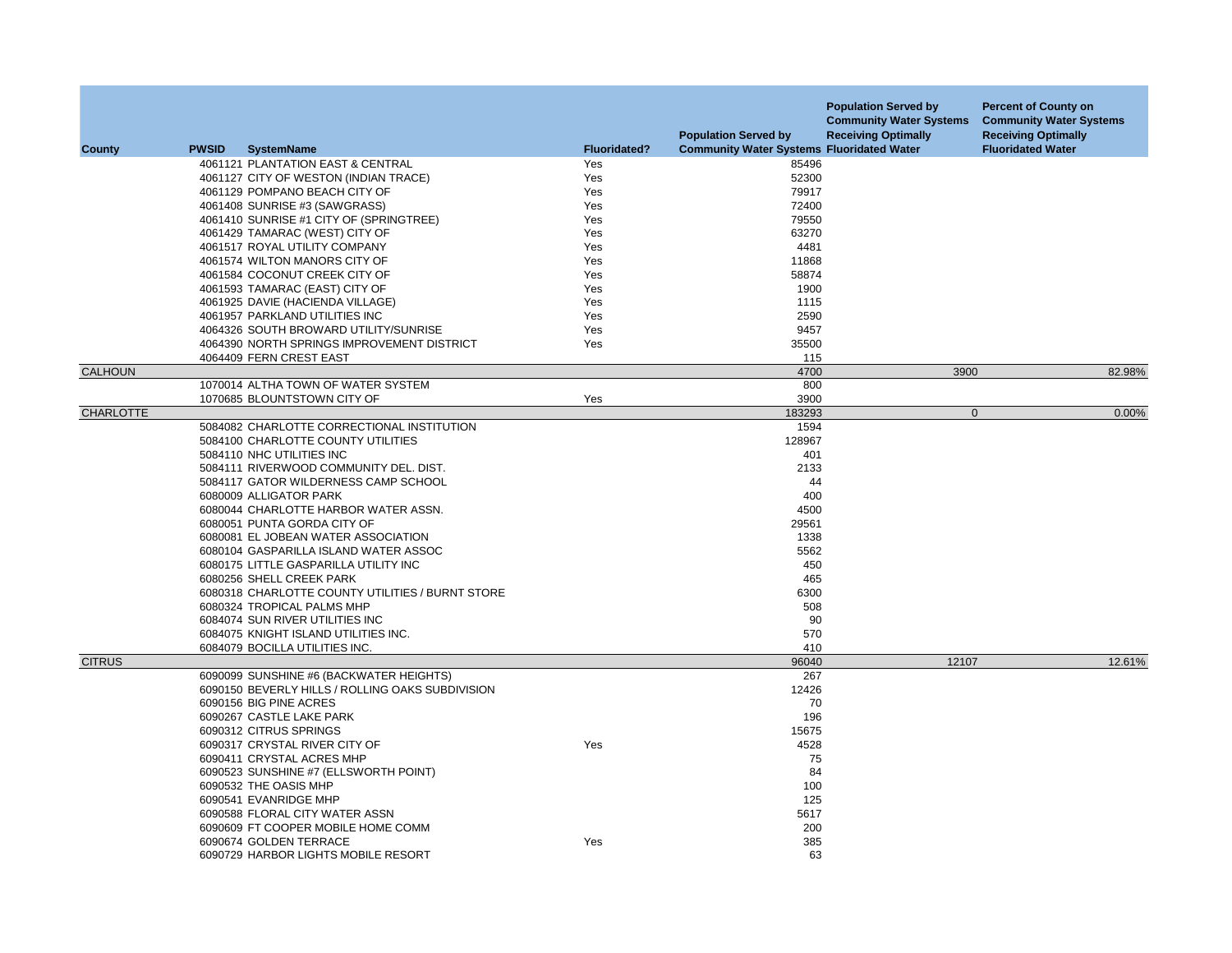| County      | <b>PWSID</b> | <b>SystemName</b>                                                  | <b>Fluoridated?</b> | <b>Population Served by</b><br><b>Community Water Systems Fluoridated Water</b> | <b>Population Served by</b><br><b>Community Water Systems</b><br><b>Receiving Optimally</b> | <b>Percent of County on</b><br><b>Community Water Systems</b><br><b>Receiving Optimally</b><br><b>Fluoridated Water</b> |
|-------------|--------------|--------------------------------------------------------------------|---------------------|---------------------------------------------------------------------------------|---------------------------------------------------------------------------------------------|-------------------------------------------------------------------------------------------------------------------------|
|             |              | 6090828 HOMOSASSA SPECIAL WATER DISTRICT                           |                     | 5548                                                                            |                                                                                             |                                                                                                                         |
|             |              | 6090860 INVERNESS VILLAGE CONDO ASSOCIATION                        |                     | 250                                                                             |                                                                                             |                                                                                                                         |
|             |              | 6090861 INVERNESS WATER DEPT                                       | Yes                 | 7194                                                                            |                                                                                             |                                                                                                                         |
|             |              | 6090875 INVERNESS PARK                                             |                     | 200                                                                             |                                                                                             |                                                                                                                         |
|             |              | 6090898 CROFT BAY VILLAGE                                          |                     | 48                                                                              |                                                                                             |                                                                                                                         |
|             |              |                                                                    |                     |                                                                                 |                                                                                             |                                                                                                                         |
|             |              | 6091178 MEADOW DRIVE S                                             |                     | 159                                                                             |                                                                                             |                                                                                                                         |
|             |              | 6091274 OAK FOREST                                                 |                     | 420                                                                             |                                                                                             |                                                                                                                         |
|             |              | 6091322 OZELLO WATER ASSOCIATION                                   |                     | 5220                                                                            |                                                                                             |                                                                                                                         |
|             |              | 6091422 POINT O'WOODS                                              |                     | 878                                                                             |                                                                                             |                                                                                                                         |
|             |              | 6091554 ROYAL OAKS HOMEOWNER'S ASSOC.                              |                     | 340                                                                             |                                                                                             |                                                                                                                         |
|             |              | 6091672 SOUTH DUNNELLON WATER ASSOC                                |                     | 300                                                                             |                                                                                             |                                                                                                                         |
|             |              | 6091735 SUGARMILL WOODS S/D                                        |                     | 10308                                                                           |                                                                                             |                                                                                                                         |
|             |              | 6091816 THUNDERBIRD MHP                                            |                     | 46                                                                              |                                                                                             |                                                                                                                         |
|             |              | 6091876 SUNCOAST MOBILE PARK                                       |                     | 80                                                                              |                                                                                             |                                                                                                                         |
|             |              | 6092199 SPRING GARDENS                                             |                     | 317                                                                             |                                                                                             |                                                                                                                         |
|             |              | 6092326 CEDAR LAKE ESTATES                                         |                     | 85                                                                              |                                                                                             |                                                                                                                         |
|             |              | 6092327 FOREST HILLS WATER                                         |                     | 93                                                                              |                                                                                             |                                                                                                                         |
|             |              | 6092331 AURORA ACRES                                               |                     | 170                                                                             |                                                                                             |                                                                                                                         |
|             |              | 6092334 SANDY OAKS RV & MHP                                        |                     | 90                                                                              |                                                                                             |                                                                                                                         |
|             |              | 6092338 MEADOW WOOD WATER                                          |                     | 86                                                                              |                                                                                             |                                                                                                                         |
|             |              | 6092686 SINGING FOREST MHP UNIT 2                                  |                     | 144                                                                             |                                                                                             |                                                                                                                         |
|             |              | 6094351 SINGING FOREST UNITS 1 & 3                                 |                     | 150                                                                             |                                                                                             |                                                                                                                         |
|             |              | 6094480 THE MEADOWS                                                |                     | 112                                                                             |                                                                                             |                                                                                                                         |
|             |              | 6094523 SPRINGHORN WATER                                           |                     | 25                                                                              |                                                                                             |                                                                                                                         |
|             |              | 6094656 WEST CITRUS UTILITIES                                      |                     | 192                                                                             |                                                                                             |                                                                                                                         |
|             |              | 6094773 CONSTATE UTL/HILLS OF AVALON                               |                     | 800                                                                             |                                                                                             |                                                                                                                         |
|             |              | 6094871 GREENBRIAR I                                               |                     | 300                                                                             |                                                                                             |                                                                                                                         |
|             |              | 6094874 PINEWOOD WATER                                             |                     | 100                                                                             |                                                                                             |                                                                                                                         |
|             |              | 6094875 DUNNELLON HILLS WATER SYSTEM                               |                     | 100                                                                             |                                                                                             |                                                                                                                         |
|             |              | 6094886 ELDORADO ESTATES                                           |                     | 188                                                                             |                                                                                             |                                                                                                                         |
|             |              | 6094892 WALDEN WOODS MHC                                           |                     | 650                                                                             |                                                                                             |                                                                                                                         |
|             |              | 6094899 LUCKY HILLS (AQUAWELL)                                     |                     | 80                                                                              |                                                                                             |                                                                                                                         |
|             |              | 6094905 ROSEMONT-ROLLING GREEN                                     |                     | 402                                                                             |                                                                                             |                                                                                                                         |
|             |              | 6094928 CRYSTAL POINTE                                             |                     | 94                                                                              |                                                                                             |                                                                                                                         |
|             |              | 6094933 CITRUS CO UTL/WATER OAKS S/D                               |                     | 148                                                                             |                                                                                             |                                                                                                                         |
|             |              | 6094934 PINE VALLEY                                                |                     | 164                                                                             |                                                                                             |                                                                                                                         |
|             |              | 6094948 CITRUS CO UTL/CHARLES A. BLACK                             |                     | 20179                                                                           |                                                                                             |                                                                                                                         |
|             |              | 6094953 GOSPEL ISLAND ESTATES                                      |                     | 62                                                                              |                                                                                             |                                                                                                                         |
|             |              | 6094957 KENWOOD NORTH                                              |                     | 172                                                                             |                                                                                             |                                                                                                                         |
|             |              | 6094970 OAK POND ADULT M.H. ESTATES                                |                     | 70                                                                              |                                                                                             |                                                                                                                         |
|             |              | 6094994 VENTURA VILLAGE                                            |                     | 100                                                                             |                                                                                             |                                                                                                                         |
|             |              | 6095036 TARAWOOD OF FLORAL CITY                                    |                     | 140                                                                             |                                                                                             |                                                                                                                         |
|             |              | 6095046 CINNAMON RIDGE UTILITIES #2                                |                     | 25                                                                              |                                                                                             |                                                                                                                         |
| <b>CLAY</b> |              |                                                                    |                     | 185153                                                                          | $\mathbf{0}$                                                                                | 0.00%                                                                                                                   |
|             |              | 2100150 CAMP BLANDING JOINT TRAINING SITE                          |                     | 900                                                                             |                                                                                             |                                                                                                                         |
|             |              |                                                                    |                     | 6500                                                                            |                                                                                             |                                                                                                                         |
|             |              | 2100437 GREEN COVE SPRINGS WTP<br>2100610 KEYSTONE POSTMASTER GRID |                     |                                                                                 |                                                                                             |                                                                                                                         |
|             |              |                                                                    |                     | 6255                                                                            |                                                                                             |                                                                                                                         |
|             |              | 2100626 LAKE ASBURY WTP                                            |                     | 10294                                                                           |                                                                                             |                                                                                                                         |
|             |              | 2100709 ST. JOHNS LANDING                                          |                     | 1172                                                                            |                                                                                             |                                                                                                                         |
|             |              | 2100741 ORANGE PARK GRID                                           |                     | 109991                                                                          |                                                                                             |                                                                                                                         |
|             |              | 2100882 PENNEY FARMS RETIREMENT COMMUNITY WTP                      |                     | 450                                                                             |                                                                                             |                                                                                                                         |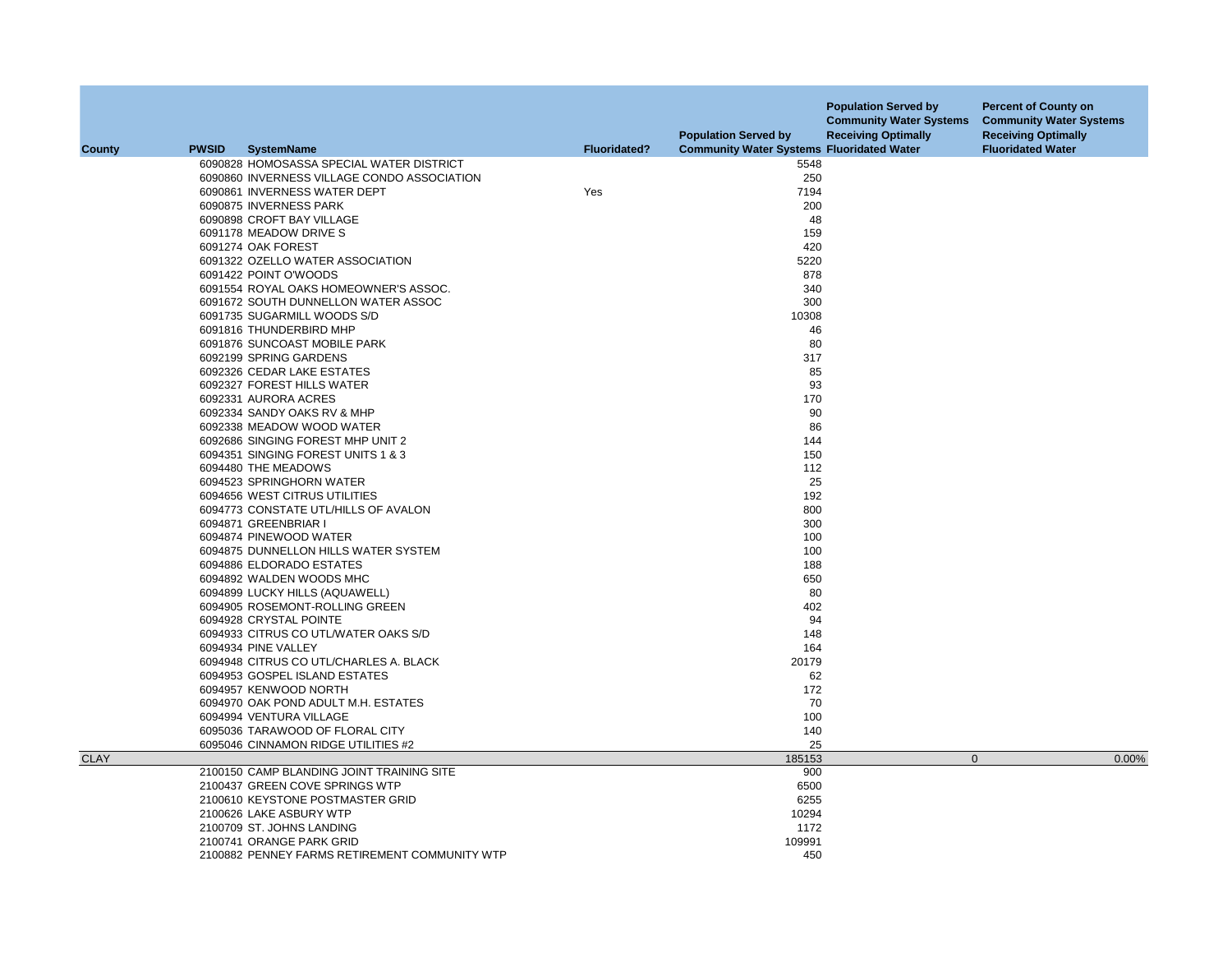| <b>County</b>   | <b>PWSID</b> | <b>SystemName</b>                                         | <b>Fluoridated?</b> | <b>Population Served by</b><br><b>Community Water Systems Fluoridated Water</b> | <b>Population Served by</b><br><b>Community Water Systems</b><br><b>Receiving Optimally</b> | <b>Percent of County on</b><br><b>Community Water Systems</b><br><b>Receiving Optimally</b><br><b>Fluoridated Water</b> |
|-----------------|--------------|-----------------------------------------------------------|---------------------|---------------------------------------------------------------------------------|---------------------------------------------------------------------------------------------|-------------------------------------------------------------------------------------------------------------------------|
|                 |              | 2101019 PENNEY FARMS WTP                                  |                     | 350                                                                             |                                                                                             |                                                                                                                         |
|                 |              | 2101182 ORANGE PARK WATER PLANT                           |                     | 9042                                                                            |                                                                                             |                                                                                                                         |
|                 |              | 2104332 RAVINES WTP                                       |                     | 3353                                                                            |                                                                                             |                                                                                                                         |
|                 |              | 2104345 MIDDLEBURG BLUFF APARTMENTS                       |                     | 95                                                                              |                                                                                             |                                                                                                                         |
|                 |              | 2104351 PIER STATION WTP                                  |                     | 193                                                                             |                                                                                             |                                                                                                                         |
|                 |              | 2104391 PACE/FLEMING GRID                                 |                     | 36327                                                                           |                                                                                             |                                                                                                                         |
|                 |              | 2104448 PETER'S CREEK WTP                                 |                     | 231                                                                             |                                                                                             |                                                                                                                         |
| <b>COLLIER</b>  |              |                                                           |                     | 270631                                                                          | 231551                                                                                      | 85.56%                                                                                                                  |
|                 |              | 5110058 LEE CYPRESS CO-OP                                 |                     | 250                                                                             |                                                                                             |                                                                                                                         |
|                 |              | 5110089 EVERGLADES CITY                                   |                     | 2500                                                                            |                                                                                             |                                                                                                                         |
|                 |              | 5110117 FLORIDA GOVERNMENTAL UTILITY AUTHORITY            | Yes                 | 15381                                                                           |                                                                                             |                                                                                                                         |
|                 |              | 5110118 GOODLAND WATER COMPANY                            |                     | 770                                                                             |                                                                                             |                                                                                                                         |
|                 |              | 5110142 IMMOKALEE WATER<br>5110182 MARCO SHORES UTILITIES | Yes<br>Yes          | 26837<br>1647                                                                   |                                                                                             |                                                                                                                         |
|                 |              | 5110183 MARCO ISLAND UTILITIES (CITY OF)                  |                     | 27470                                                                           |                                                                                             |                                                                                                                         |
|                 |              | 5110198 NAPLES WATER DEPT                                 | Yes                 | 52906                                                                           |                                                                                             |                                                                                                                         |
|                 |              | 5110230 PORT OF THE ISLANDS                               |                     | 1200                                                                            |                                                                                             |                                                                                                                         |
|                 |              | 5114069 COLLIER COUNTY REGIONAL WTP                       | Yes                 | 134780                                                                          |                                                                                             |                                                                                                                         |
|                 |              | 5114085 ORANGE TREE UTILITY CO. INC.                      |                     | 5740                                                                            |                                                                                             |                                                                                                                         |
|                 |              | 5114133 AMI KIDS BIG CYPRESS WILDERNESS INSITUTE          |                     | 50                                                                              |                                                                                             |                                                                                                                         |
|                 |              | 5114154 AVE MARIA UTILITY COMPANY LLLP                    |                     | 1100                                                                            |                                                                                             |                                                                                                                         |
| <b>COLUMBIA</b> |              |                                                           |                     | 20695                                                                           | $\mathbf{0}$                                                                                | 0.00%                                                                                                                   |
|                 |              | 2120043 CANNON CREEK MHP                                  |                     | 80                                                                              |                                                                                             |                                                                                                                         |
|                 |              | 2120047 AZALEA PARK SUBDIVISON                            |                     | 308                                                                             |                                                                                             |                                                                                                                         |
|                 |              | 2120224 COLLEGE MANOR                                     |                     | 115                                                                             |                                                                                             |                                                                                                                         |
|                 |              | 2120630 LAKE CITY WTP                                     |                     | 17755                                                                           |                                                                                             |                                                                                                                         |
|                 |              | 2120921 QUAIL HEIGHTS COUNTRY CLUB                        |                     | 114                                                                             |                                                                                             |                                                                                                                         |
|                 |              | 2121023 SHADY OAKS SUBDIVISION                            |                     | 318                                                                             |                                                                                             |                                                                                                                         |
|                 |              | 2121366 SUWANNEE VALLEY ESTATES                           |                     | 63                                                                              |                                                                                             |                                                                                                                         |
|                 |              | 2124284 WOODGATE VILLAGE                                  |                     | 348                                                                             |                                                                                             |                                                                                                                         |
|                 |              | 2124285 COOL BREEZE MHP                                   |                     | 73                                                                              |                                                                                             |                                                                                                                         |
|                 |              | 2124287 COUNTRY DALE ESTATES                              |                     | 70                                                                              |                                                                                             |                                                                                                                         |
|                 |              | 2124295 242 VILLAGE SUBDIVISION                           |                     | 161                                                                             |                                                                                             |                                                                                                                         |
|                 |              | 2124372 BRANDON-BRENT WTP                                 |                     | 240                                                                             |                                                                                             |                                                                                                                         |
|                 |              | 2124375 VERNDALE APARTMENTS                               |                     | 200<br>750                                                                      |                                                                                             |                                                                                                                         |
|                 |              | 2124399 FORT WHITE TOWN OF                                |                     | 75                                                                              |                                                                                             |                                                                                                                         |
|                 |              | 2124409 LANCE WATER                                       |                     | 25                                                                              |                                                                                             |                                                                                                                         |
| <b>DESOTO</b>   |              | 2124413 COLUMBIA COUNTY WATER SYSTEM                      |                     | 20479                                                                           | 8942                                                                                        | 43.66%                                                                                                                  |
|                 |              | 6140314 ARCADIA WATER DEPT CITY OF                        | Yes                 | 8942                                                                            |                                                                                             |                                                                                                                         |
|                 |              | 6140451 DESOTO CORRECTIONAL INST                          |                     | 3134                                                                            |                                                                                             |                                                                                                                         |
|                 |              | 6142734 PEACE RIVER REG WATER PLANT                       |                     | 3301                                                                            |                                                                                             |                                                                                                                         |
|                 |              | 6144834 DESOTO VILLAGE MHP                                |                     | 202                                                                             |                                                                                             |                                                                                                                         |
|                 |              | 6144856 LAKE SUZY SUBDIVISION                             |                     | 1500                                                                            |                                                                                             |                                                                                                                         |
|                 |              | 6144898 DESOTO COUNTY WATER SYSTEM                        |                     | 3400                                                                            |                                                                                             |                                                                                                                         |
| <b>DIXIE</b>    |              |                                                           |                     | 4538                                                                            | $\mathbf{0}$                                                                                | 0.00%                                                                                                                   |
|                 |              | 2150243 CROSS CITY WTP                                    |                     | 2850                                                                            |                                                                                             |                                                                                                                         |
|                 |              | 2150512 HORSESHOE BEACH WTP                               |                     | 313                                                                             |                                                                                             |                                                                                                                         |
|                 |              | 2151026 SHADY OAKS RV AND MHP                             |                     | 75                                                                              |                                                                                             |                                                                                                                         |
|                 |              | 2151140 SUWANNEE WATER & SEWER DISTRICT                   |                     | 1300                                                                            |                                                                                             |                                                                                                                         |
| <b>DUVAL</b>    |              |                                                           |                     | 772958                                                                          | 765041                                                                                      | 98.98%                                                                                                                  |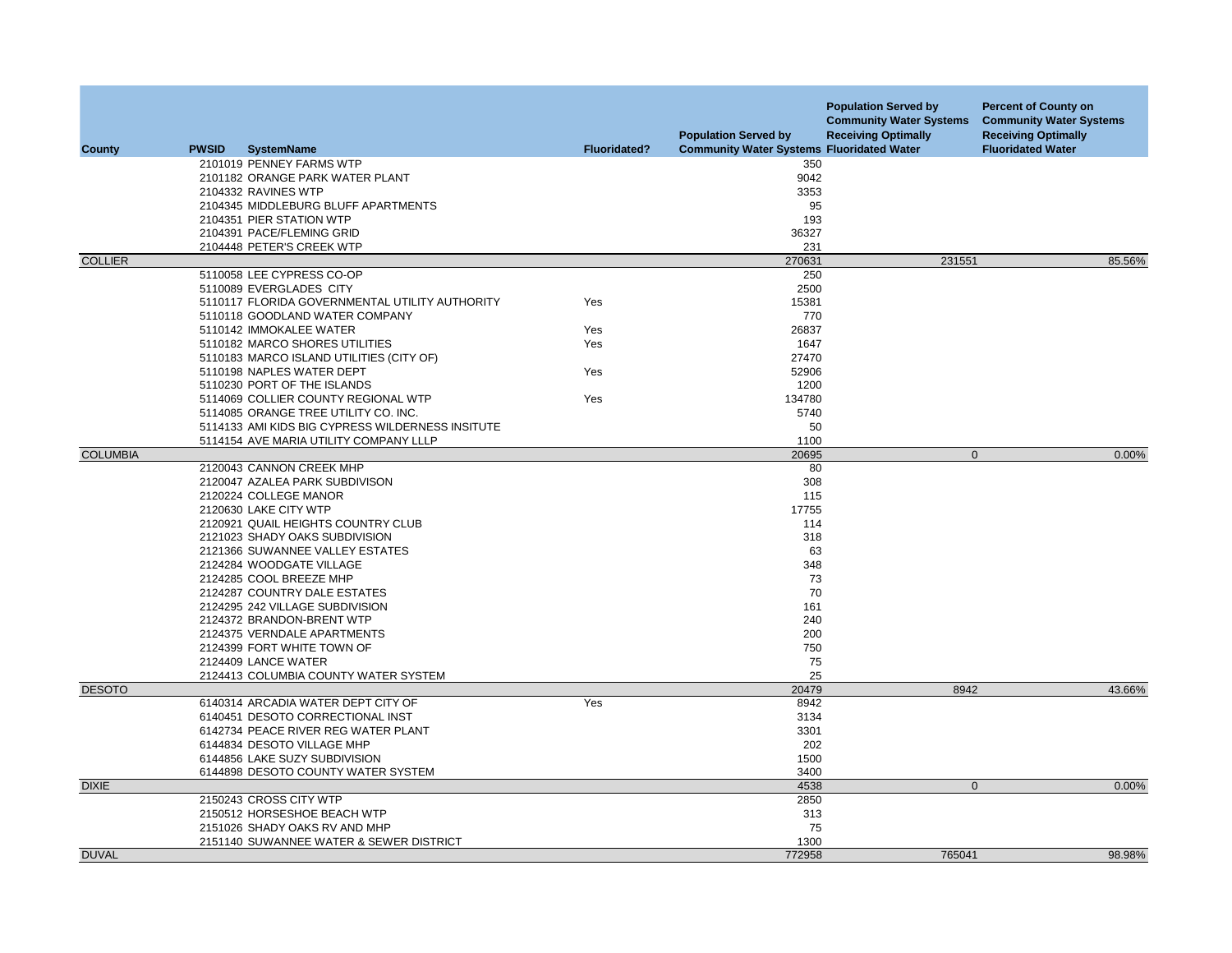|                 |              |                                               |                     | <b>Population Served by</b>                      | <b>Population Served by</b><br><b>Community Water Systems</b><br><b>Receiving Optimally</b> | <b>Percent of County on</b><br><b>Community Water Systems</b><br><b>Receiving Optimally</b> |
|-----------------|--------------|-----------------------------------------------|---------------------|--------------------------------------------------|---------------------------------------------------------------------------------------------|---------------------------------------------------------------------------------------------|
| <b>County</b>   | <b>PWSID</b> | <b>SystemName</b>                             | <b>Fluoridated?</b> | <b>Community Water Systems Fluoridated Water</b> |                                                                                             | <b>Fluoridated Water</b>                                                                    |
|                 |              | 2160053 BALDWIN WATER SYSTEM                  |                     | 1790                                             |                                                                                             |                                                                                             |
|                 |              | 2160110 SUNNY PINES                           |                     | 80                                               |                                                                                             |                                                                                             |
|                 |              | 2160200 ATLANTIC BEACH WATER SYSTEM           | Yes                 | 26172                                            |                                                                                             |                                                                                             |
|                 |              | 2160206 NEPTUNE BEACH                         | Yes                 | 7270                                             |                                                                                             |                                                                                             |
|                 |              | 2160254 DANIEL MEMORIAL                       |                     | 60                                               |                                                                                             |                                                                                             |
|                 |              | 2160390 CRYSTAL SPRINGS ESTATES MHP           |                     | 704                                              |                                                                                             |                                                                                             |
|                 |              | 2160563 JACKSONVILLE BEACH WTP                | Yes                 | 23279                                            |                                                                                             |                                                                                             |
|                 |              | 2160568 JACKSONVILLE UNIVERSITY               |                     | 3480                                             |                                                                                             |                                                                                             |
|                 |              | 2160601 YUKON INDUSTRIES LTD.                 |                     | 40                                               |                                                                                             |                                                                                             |
|                 |              | 2160654 STUDY ESTATES MHP                     |                     | 52                                               |                                                                                             |                                                                                             |
|                 |              | 2160735 JEA: MAYPORT WTP                      | Yes                 | 275                                              |                                                                                             |                                                                                             |
|                 |              | 2160788 NAPOLI MOBILE HOME PARK               | Yes                 | 185                                              |                                                                                             |                                                                                             |
|                 |              | 2160811 NORMANDY VILLAGE UTILITY CO.          | Yes                 | 3200                                             |                                                                                             |                                                                                             |
|                 |              | 2160824 OCEANWAY OAKS LLC                     |                     | 75                                               |                                                                                             |                                                                                             |
|                 |              | 2160906 CREEKSIDE COMMUNITY PARK MHP          |                     | 150                                              |                                                                                             |                                                                                             |
|                 |              | 2161022 SUNNY OAKS                            |                     | 80                                               |                                                                                             |                                                                                             |
|                 |              | 2161043 NEW KINGS MHP                         |                     | 50                                               |                                                                                             |                                                                                             |
|                 |              | 2161276 OAKS OF ATLANTIC BEACH                | Yes                 | 572                                              |                                                                                             |                                                                                             |
|                 |              | 2161328 JEA MAJOR GRID                        | Yes                 | 703938                                           |                                                                                             |                                                                                             |
|                 |              | 2161333 BLAIR ROAD APARTMENTS                 |                     | 60                                               |                                                                                             |                                                                                             |
|                 |              | 2161337 BARCELONA APARTMENTS                  |                     | 56                                               |                                                                                             |                                                                                             |
|                 |              | 2164279 NEIGHBORHOOD UTILITIES (TIMBER CREEK) |                     | 1015                                             |                                                                                             |                                                                                             |
|                 |              | 2164396 SWEET HOME APARTMENTS                 |                     | 46                                               |                                                                                             |                                                                                             |
|                 |              | 2164400 BELLE OAKS WTP                        |                     | 60                                               |                                                                                             |                                                                                             |
|                 |              | 2164401 DINSMORE CORRECTIONAL                 | Yes                 | 150                                              |                                                                                             |                                                                                             |
|                 |              | 2164494 BAILEY'S MHP (NORTH)                  |                     | 75                                               |                                                                                             |                                                                                             |
|                 |              | 2164652 ENGLEWOOD APARTMENTS                  |                     | 44                                               |                                                                                             |                                                                                             |
| <b>ESCAMBIA</b> |              |                                               |                     | 331143                                           | 268788                                                                                      | 81.17%                                                                                      |
|                 |              | 1170085 BRATT-DAVISVILLE WATER SYSTEM         |                     | 2800                                             |                                                                                             |                                                                                             |
|                 |              | 1170126 CENTRAL WATER WORKS INC.              |                     | 2448                                             |                                                                                             |                                                                                             |
|                 |              | 1170168 COTTAGE HILL WATER WORKS              |                     | 3508                                             |                                                                                             |                                                                                             |
|                 |              | 1170259 FARM HILL UTILITIES INC.              | Yes                 | 6041                                             |                                                                                             |                                                                                             |
|                 |              | 1170302 GONZALEZ UTILITIES ASSOCIATION INC.   |                     | 6090                                             |                                                                                             |                                                                                             |
|                 |              | 1170475 MOLINO UTILITIES INC.                 |                     | 7588                                             |                                                                                             |                                                                                             |
|                 |              | 1170525 EMERALD COAST UTILITIES AUTHORITY     | Yes                 | 249872                                           |                                                                                             |                                                                                             |
|                 |              | 1170527 PEOPLES WATER SERVICE COMPANY         |                     | 34352                                            |                                                                                             |                                                                                             |
|                 |              | 1170613 CENTURY TOWN OF                       |                     | 3185                                             |                                                                                             |                                                                                             |
|                 |              | 1170703 UNIVERSITY OF WEST FLORIDA            | Yes                 | 12000                                            |                                                                                             |                                                                                             |
|                 |              | 1170718 WALNUT HILL WATER WORKS               |                     | 2384                                             |                                                                                             |                                                                                             |
|                 |              | 1170908 INNERARITY ISLAND WATER SYSTEM        | Yes                 | 875                                              |                                                                                             |                                                                                             |
| <b>FLAGLER</b>  |              |                                               |                     | 90151                                            | $\mathbf{0}$                                                                                | 0.00%                                                                                       |
|                 |              | 2180002 BEVERLY BEACH WATER SYSTEM            |                     | 1413                                             |                                                                                             |                                                                                             |
|                 |              | 2180132 BULOW PLANTATION                      |                     | 1284                                             |                                                                                             |                                                                                             |
|                 |              | 2180134 BUNNELL WATER PLANT                   |                     | 2648                                             |                                                                                             |                                                                                             |
|                 |              | 2180349 FLAGLER BEACH WTP                     |                     | 4630                                             |                                                                                             |                                                                                             |
|                 |              | 2180863 PALM COAST UTILITY                    |                     | 72977                                            |                                                                                             |                                                                                             |
|                 |              | 2181288 HOLIDAY TRAVEL PARK                   |                     | 82                                               |                                                                                             |                                                                                             |
|                 |              | 2184251 PLANTATION BAY WTP                    |                     | 3000                                             |                                                                                             |                                                                                             |
|                 |              | 2184259 DUNES COMMUNITY DEVELOPMENT DISTRICT  |                     | 4017                                             |                                                                                             |                                                                                             |
|                 |              | 2184278 DAYTONA NORTH WATER SYSTEM            |                     | 100                                              |                                                                                             |                                                                                             |
| <b>FRANKLIN</b> |              |                                               |                     | 14455                                            | 4362                                                                                        | 30.18%                                                                                      |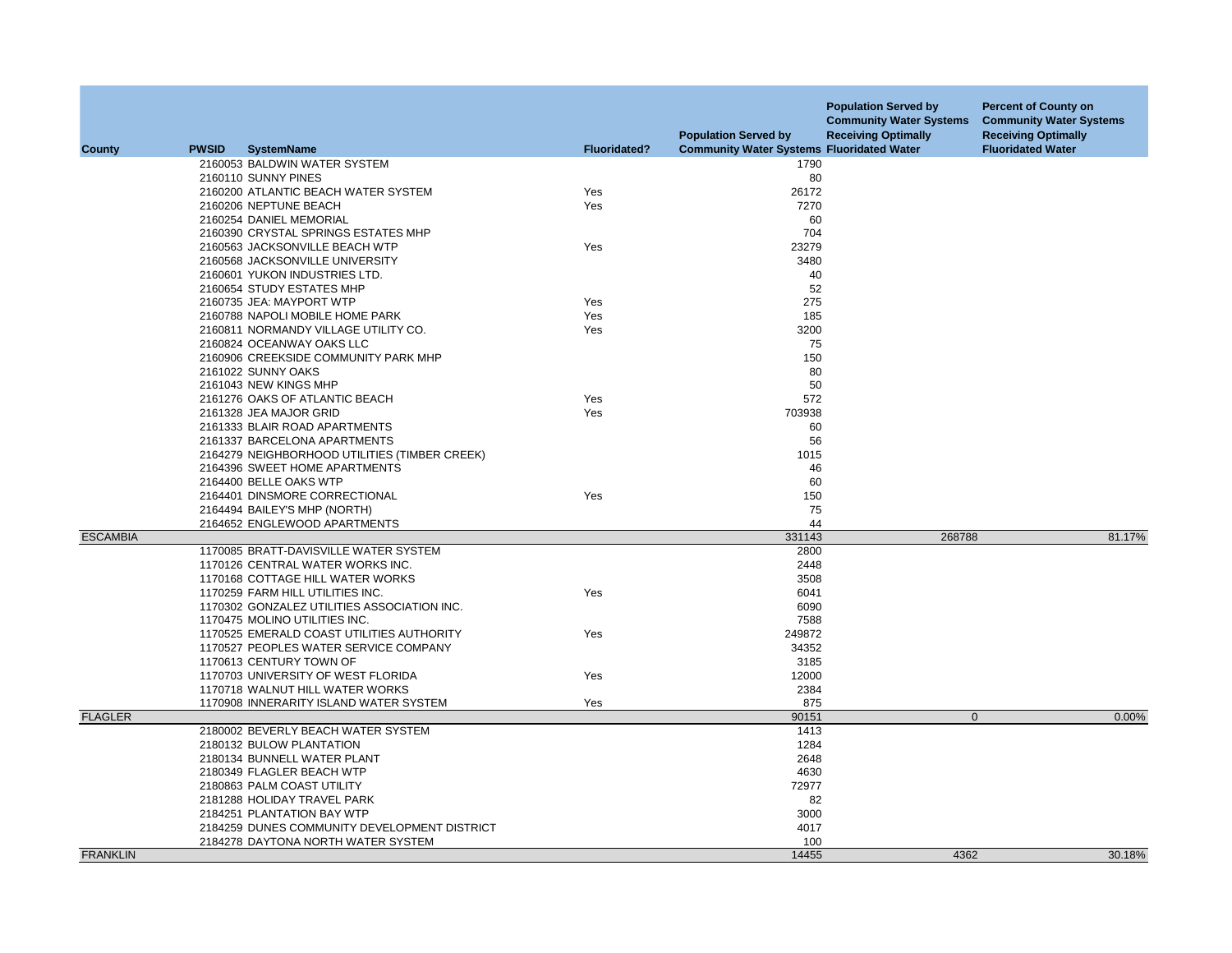|                  |              |                                                 |                     | <b>Population Served by</b>                      | <b>Population Served by</b><br><b>Community Water Systems</b><br><b>Receiving Optimally</b> | <b>Percent of County on</b><br><b>Community Water Systems</b><br><b>Receiving Optimally</b> |
|------------------|--------------|-------------------------------------------------|---------------------|--------------------------------------------------|---------------------------------------------------------------------------------------------|---------------------------------------------------------------------------------------------|
| County           | <b>PWSID</b> | <b>SystemName</b>                               | <b>Fluoridated?</b> | <b>Community Water Systems Fluoridated Water</b> |                                                                                             | <b>Fluoridated Water</b>                                                                    |
|                  |              | 1190013 ALLIGATOR POINT WATER RESOURCE DISTRICT |                     | 230                                              |                                                                                             |                                                                                             |
|                  |              | 1190118 CARRABELLE CITY OF WATER SYS.           |                     | 2300                                             |                                                                                             |                                                                                             |
|                  |              | 1190150 APALACHICOLA CITY OF                    | Yes                 | 4362                                             |                                                                                             |                                                                                             |
|                  |              | 1190236 EASTPOINT WATER & SEWER DIST.           |                     | 1345                                             |                                                                                             |                                                                                             |
|                  |              | 1190414 LANARK VILLAGE (CITY OF CARRABELLE)     |                     | 1625                                             |                                                                                             |                                                                                             |
|                  |              | 1190789 WATER MGMT SERVICES (ST. GEORGE ISLAND) |                     | 4593                                             |                                                                                             |                                                                                             |
| <b>GADSDEN</b>   |              |                                                 |                     | 38685                                            | 11764                                                                                       | 30.41%                                                                                      |
|                  |              | 1200134 CHATTAHOOCHEE CITY OF                   |                     | 3885                                             |                                                                                             |                                                                                             |
|                  |              | 1200275 FLORIDA STATE HOSPITAL                  |                     | 4500                                             |                                                                                             |                                                                                             |
|                  |              | 1200334 HAVANA TOWN OF WATER SYSTEM             |                     | 3741                                             |                                                                                             |                                                                                             |
|                  |              | 1200459 RENTZ'S MOBILE HOME PARK                |                     | 200                                              |                                                                                             |                                                                                             |
|                  |              | 1200551 QUINCY CITY OF W/S                      | Yes                 | 10112                                            |                                                                                             |                                                                                             |
|                  |              | 1200687 GREENSBORO TOWN OF WATER SYS.           |                     | 602                                              |                                                                                             |                                                                                             |
|                  |              | 1200688 GRETNA CITY OF                          | Yes                 | 1652                                             |                                                                                             |                                                                                             |
|                  |              | 1200797 GADSDEN CO REGIONAL W/S                 |                     | 12852                                            |                                                                                             |                                                                                             |
|                  |              | 1200885 JAMIESON WATER SYSTEM                   |                     | 71                                               |                                                                                             |                                                                                             |
|                  |              | 1204029 ST. JAMES COMMUNITY                     |                     | 98                                               |                                                                                             |                                                                                             |
|                  |              | 1204051 JOYLAND SUBDIVISION                     |                     | 125                                              |                                                                                             |                                                                                             |
|                  |              | 1204063 HINSON HEIGHTS                          |                     | 175                                              |                                                                                             |                                                                                             |
|                  |              | 1204064 TOBACCO ROAD                            |                     | 151                                              |                                                                                             |                                                                                             |
|                  |              | 1204065 HAMMOCK CREEK                           |                     | 40                                               |                                                                                             |                                                                                             |
|                  |              | 1204067 MEADOWS GROCERY                         |                     | 55                                               |                                                                                             |                                                                                             |
|                  |              | 1204079 ROSEDALE WATER ASSOCIATION              |                     | 426                                              |                                                                                             |                                                                                             |
| <b>GILCHRIST</b> |              |                                                 |                     | 2575                                             | $\mathbf 0$                                                                                 | 0.00%                                                                                       |
|                  |              | 2210647 LANCASTER CORRECTIONAL INSTITUTE        |                     | 1175                                             |                                                                                             |                                                                                             |
|                  |              | 2211188 TRENTON WATER DEPARTMENT                |                     | 1400                                             |                                                                                             |                                                                                             |
| <b>GLADES</b>    |              |                                                 |                     | 6404                                             | 1613                                                                                        | 25.19%                                                                                      |
|                  |              | 5220166 LAKEPORT WATER ASSOCIATION              | Yes                 | 1613                                             |                                                                                             |                                                                                             |
|                  |              | 5220192 MOORE HAVEN WATER DEPT                  |                     | 3735                                             |                                                                                             |                                                                                             |
|                  |              | 5220235 RIVER OAKS UTILITIES LLC                |                     | 120                                              |                                                                                             |                                                                                             |
|                  |              | 5224074 WHISPER CREEK R.V. PARK                 |                     | 880                                              |                                                                                             |                                                                                             |
|                  |              | 5224091 MAPLE CORNER                            |                     | 56                                               |                                                                                             |                                                                                             |
| <b>GULF</b>      |              |                                                 |                     | 23295                                            | 23295                                                                                       | 100.00%                                                                                     |
|                  |              | 1230545 PORT ST. JOE CITY OF                    | Yes                 | 12806                                            |                                                                                             |                                                                                             |
|                  |              | 1230734 WEWAHITCHKA CITY OF                     | Yes                 | 1949                                             |                                                                                             |                                                                                             |
|                  |              | 1230848 LIGHTHOUSE UTILITIES                    | Yes                 | 4690                                             |                                                                                             |                                                                                             |
|                  |              | 1234011 GULF FORESTRY WORK CAMP                 | Yes                 | 350                                              |                                                                                             |                                                                                             |
|                  |              | 1234013 GULF CORRECTIONAL INSTITUTION           | Yes                 | 3500                                             |                                                                                             |                                                                                             |
| <b>HAMILTON</b>  |              |                                                 |                     | 5934                                             | $\mathbf{0}$                                                                                | 0.00%                                                                                       |
|                  |              | 2240570 JASPER WTP                              |                     | 4221                                             |                                                                                             |                                                                                             |
|                  |              | 2240579 JENNINGS WTP                            |                     | 894                                              |                                                                                             |                                                                                             |
|                  |              | 2241264 WHITE SPRINGS WTP                       |                     | 819                                              |                                                                                             |                                                                                             |
| <b>HARDEE</b>    |              |                                                 |                     | 15213                                            | 9215                                                                                        | 60.57%                                                                                      |
|                  |              | 6250278 CHARLIE CREEK-THE VILLAGE OF            |                     | 175                                              |                                                                                             |                                                                                             |
|                  |              | 6250329 WAUCHULA CITY WATER DEPARTMENT          | Yes                 | 5000                                             |                                                                                             |                                                                                             |
|                  |              | 6250332 ZOLFO SPRINGS CITY OF                   | Yes                 | 1800                                             |                                                                                             |                                                                                             |
|                  |              | 6251954 PEACE RIVER HEIGHTS                     |                     | 250                                              |                                                                                             |                                                                                             |
|                  |              | 6252022 BOWLING GREEN CITY OF                   |                     | 2940                                             |                                                                                             |                                                                                             |
|                  |              | 6252030 RESTHAVEN                               |                     | 34                                               |                                                                                             |                                                                                             |
|                  |              | 6254754 HARDEE CORRECTIONAL INSTITUTE           |                     | 1900                                             |                                                                                             |                                                                                             |
|                  |              | 6254762 BROOKSIDE BLUFF RV PARK                 |                     | 300                                              |                                                                                             |                                                                                             |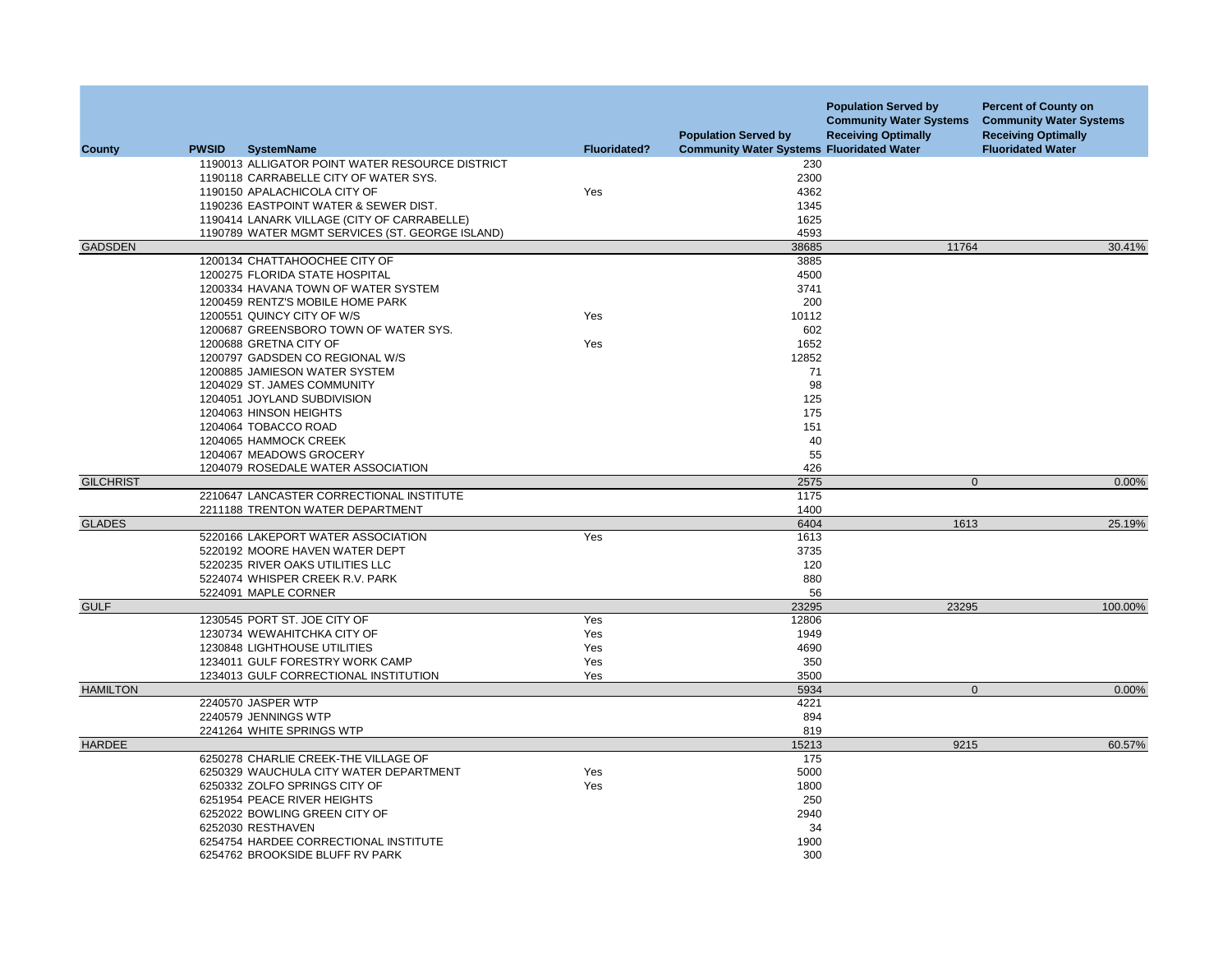| <b>County</b>    | <b>PWSID</b> | <b>SystemName</b>                                | <b>Fluoridated?</b> | <b>Population Served by</b><br><b>Community Water Systems Fluoridated Water</b> | <b>Population Served by</b><br><b>Community Water Systems</b><br><b>Receiving Optimally</b> | <b>Percent of County on</b><br><b>Community Water Systems</b><br><b>Receiving Optimally</b><br><b>Fluoridated Water</b> |
|------------------|--------------|--------------------------------------------------|---------------------|---------------------------------------------------------------------------------|---------------------------------------------------------------------------------------------|-------------------------------------------------------------------------------------------------------------------------|
|                  |              | 6254774 F.I.N.R.                                 |                     | 300                                                                             |                                                                                             |                                                                                                                         |
|                  |              | 6254785 TORREY OAKS SUBDIVISION                  |                     | 99                                                                              |                                                                                             |                                                                                                                         |
| <b>HENDRY</b>    |              | 6254799 WAUCHULA HILLS (HARDEE COUNTY UTILITIES) | Yes                 | 2415<br>24784                                                                   | 23918                                                                                       | 96.51%                                                                                                                  |
|                  |              | 5260050 LABELLE CITY OF                          | Yes                 | 4632                                                                            |                                                                                             |                                                                                                                         |
|                  |              | 5260053 CLEWISTON CITY OF                        | Yes                 | 10728                                                                           |                                                                                             |                                                                                                                         |
|                  |              | 5260226 PORT LABELLE                             | Yes                 | 3808                                                                            |                                                                                             |                                                                                                                         |
|                  |              | 5260262 SOUTH SHORE WATER ASSN. INC.             | Yes                 | 4750                                                                            |                                                                                             |                                                                                                                         |
|                  |              | 5264050 PALM AND PINES MOBILE HOME PK            |                     | 150                                                                             |                                                                                             |                                                                                                                         |
|                  |              | 5264054 RIVERBEND ESTATES                        |                     | 120                                                                             |                                                                                             |                                                                                                                         |
|                  |              | 5264103 RIVERBEND MOTORCOACH RESORT              |                     | 596                                                                             |                                                                                             |                                                                                                                         |
| <b>HERNANDO</b>  |              |                                                  |                     | 150869                                                                          | 11850                                                                                       | 7.85%                                                                                                                   |
|                  |              | 6270009 BIG TREE MOBILE HOME & RV VILLAGE        |                     | 200                                                                             |                                                                                             |                                                                                                                         |
|                  |              | 6270246 CAMP-A-WYLE LAKE RESORT                  |                     | 400                                                                             |                                                                                             |                                                                                                                         |
|                  |              | 6270269 HERNANDO CO UTL-CEDAR LN                 |                     | 350                                                                             |                                                                                             |                                                                                                                         |
|                  |              | 6270468 HERNANDO CO UTL-DOGWOOD EST              |                     | 790                                                                             |                                                                                             |                                                                                                                         |
|                  |              | 6270851 IMPERIAL ESTATES MHP                     |                     | 250                                                                             |                                                                                             |                                                                                                                         |
|                  |              | 6271171 FRONTIER CAMPGROUND                      |                     | 225                                                                             |                                                                                             |                                                                                                                         |
|                  |              | 6271553 HERNANDO CO UTL-ROYAL OAKS               |                     | 180                                                                             |                                                                                             |                                                                                                                         |
|                  |              | 6271934 WEEKI WACHEE NORTH TP                    |                     | 150                                                                             |                                                                                             |                                                                                                                         |
|                  |              | 6271942 WESLEYAN VILLAGE                         | Yes                 | 350                                                                             |                                                                                             |                                                                                                                         |
|                  |              | 6272180 BROOKSVILLE CITY OF                      | Yes                 | 11500                                                                           |                                                                                             |                                                                                                                         |
|                  |              | 6272304 CAMPER'S HOLIDAY                         |                     | 400                                                                             |                                                                                             |                                                                                                                         |
|                  |              | 6272433 LAKE LINDSEY WATER                       |                     | 65                                                                              |                                                                                             |                                                                                                                         |
|                  |              | 6274859 COUNTRYSIDE ESTATES                      |                     | 100                                                                             |                                                                                             |                                                                                                                         |
|                  |              | 6277059 HERNANDO CO UTL-WEST                     |                     | 128820                                                                          |                                                                                             |                                                                                                                         |
|                  |              | 6277060 HERNANDO CO UTL-EAST                     |                     | 7009                                                                            |                                                                                             |                                                                                                                         |
|                  |              | 6277064 SEVILLE WATER SYSTEM                     |                     | 80                                                                              |                                                                                             |                                                                                                                         |
| <b>HIGHLANDS</b> |              | 5280129 HIDDEN ACRES ESTATES                     |                     | 88725<br>146                                                                    | 38761                                                                                       | 43.69%                                                                                                                  |
|                  |              | 5280155 KISSIMMEE RIVER FISHING RESORT           |                     | 168                                                                             |                                                                                             |                                                                                                                         |
|                  |              | 5280180 MALLARD MOBILE HOME PARK                 |                     | 180                                                                             |                                                                                             |                                                                                                                         |
|                  |              | 5280211 THE PALMS ESTATES WTP                    |                     | 200                                                                             |                                                                                             |                                                                                                                         |
|                  |              | 5280266 SPRING LAKE IMPROVEMENT DIST.            |                     | 3370                                                                            |                                                                                             |                                                                                                                         |
|                  |              | 5284101 SILVER LAKE UTILITY- BUCKHORN HOUSING    |                     | 75                                                                              |                                                                                             |                                                                                                                         |
|                  |              | 5284114 EAGLE'S NEST ESTATES                     |                     | 50                                                                              |                                                                                             |                                                                                                                         |
|                  |              | 5284133 HIGHWAY PARK WTP                         |                     | 977                                                                             |                                                                                             |                                                                                                                         |
|                  |              | 6280049 AVON PARK CITY OF                        |                     | 18349                                                                           |                                                                                             |                                                                                                                         |
|                  |              | 6280064 LEISURE LAKES                            |                     | 632                                                                             |                                                                                             |                                                                                                                         |
|                  |              | 6280158 LAKE BONNET VILLAGE                      |                     | 501                                                                             |                                                                                             |                                                                                                                         |
|                  |              | 6280162 LAKE JOSEPHINE HEIGHTS                   |                     | 1250                                                                            |                                                                                             |                                                                                                                         |
|                  |              | 6280167 LAKESIDE VILLAGE MHP                     |                     | 325                                                                             |                                                                                             |                                                                                                                         |
|                  |              | 6280181 MARANATHA VILLAGE                        |                     | 400                                                                             |                                                                                             |                                                                                                                         |
|                  |              | 6280223 PLACID LAKES UTILITY INC                 |                     | 3600                                                                            |                                                                                             |                                                                                                                         |
|                  |              | 6280250 SEBRING WATER & SEWER SYSTEM             | Yes                 | 38761                                                                           |                                                                                             |                                                                                                                         |
|                  |              | 6280273 SUN-N-LAKES OF LAKE PLACID               |                     | 378                                                                             |                                                                                             |                                                                                                                         |
|                  |              | 6280274 SUN N LAKES OF SEBRING WATER             |                     | 7710                                                                            |                                                                                             |                                                                                                                         |
|                  |              | 6280286 LAKE PLACID TOWN OF                      |                     | 4369                                                                            |                                                                                             |                                                                                                                         |
|                  |              | 6280296 TROPICAL HARBOR ESTATES                  |                     | 600                                                                             |                                                                                             |                                                                                                                         |
|                  |              | 6280304 WOODLANDS OF LAKE PLACID THE             |                     | 800                                                                             |                                                                                             |                                                                                                                         |
|                  |              | 6284074 TOMOKA HEIGHTS                           |                     | 2553                                                                            |                                                                                             |                                                                                                                         |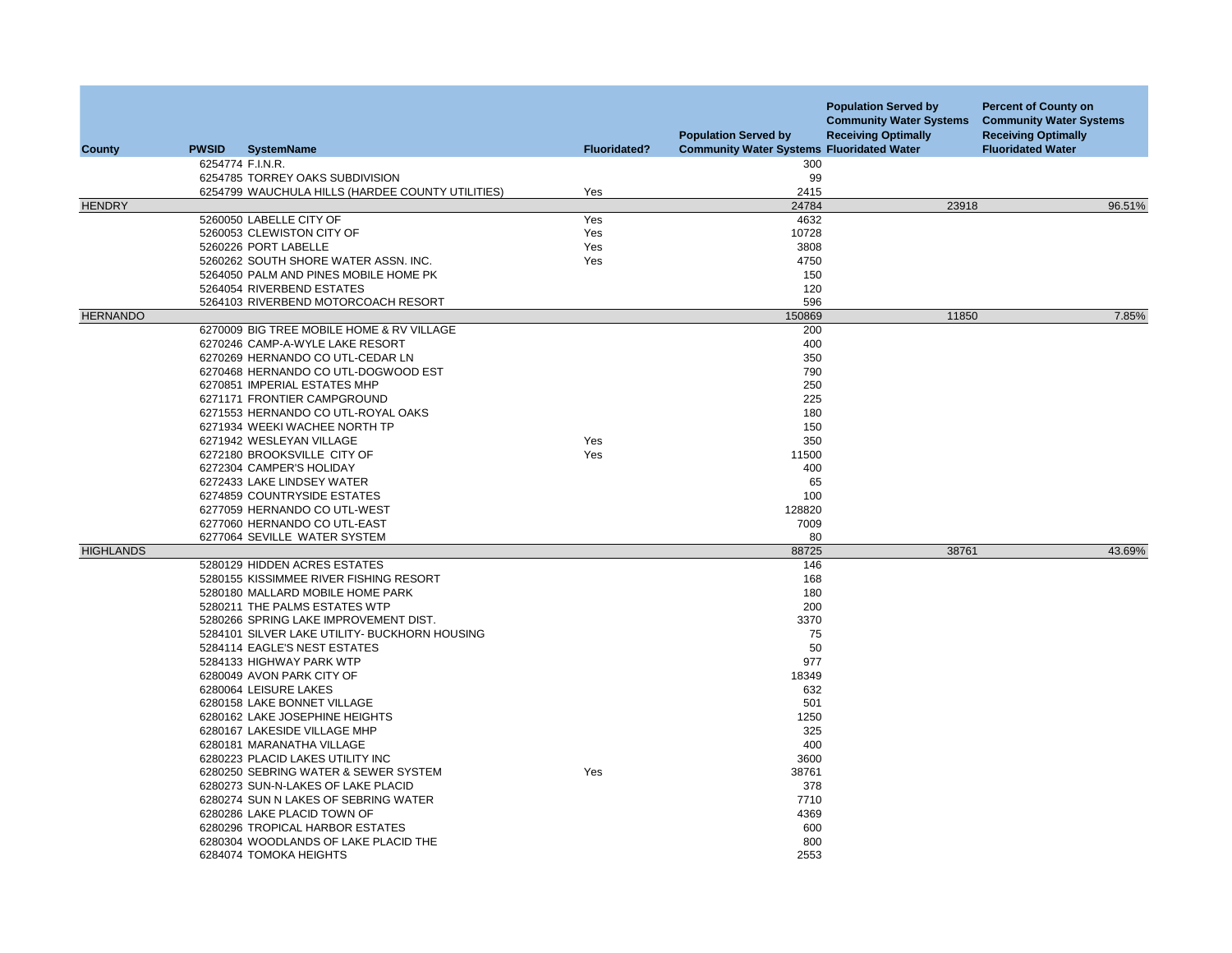| County              | <b>PWSID</b> | <b>SystemName</b>                              | <b>Fluoridated?</b> | <b>Population Served by</b><br><b>Community Water Systems Fluoridated Water</b> | <b>Population Served by</b><br><b>Community Water Systems</b><br><b>Receiving Optimally</b> | <b>Percent of County on</b><br><b>Community Water Systems</b><br><b>Receiving Optimally</b><br><b>Fluoridated Water</b> |
|---------------------|--------------|------------------------------------------------|---------------------|---------------------------------------------------------------------------------|---------------------------------------------------------------------------------------------|-------------------------------------------------------------------------------------------------------------------------|
|                     |              | 6284075 BUTTONWOOD BAY MHP                     |                     | 2000                                                                            |                                                                                             |                                                                                                                         |
|                     |              | 6284076 COUNTRY CLUB UTILITIES INC.            |                     | 850                                                                             |                                                                                             |                                                                                                                         |
|                     |              | 6284077 ORANGE BLOSSOM FELLOWSHIP              |                     | 100                                                                             |                                                                                             |                                                                                                                         |
|                     |              | 6284089 MEADOWLAKE SUBDIVISION                 |                     | 84                                                                              |                                                                                             |                                                                                                                         |
|                     |              | 6284097 DEEANN LAKEFRONT ESTATES               |                     | 130                                                                             |                                                                                             |                                                                                                                         |
|                     |              | 6284114 COUNTRY WALK UTILITIES INC.            |                     | 167                                                                             |                                                                                             |                                                                                                                         |
| <b>HILLSBOROUGH</b> |              |                                                |                     | 1277823                                                                         | 1198805                                                                                     | 93.82%                                                                                                                  |
|                     |              | 6290017 THE WOODLANDS ON CLAY                  |                     | 75                                                                              |                                                                                             |                                                                                                                         |
|                     |              | 6290047 PARKVIEW MHP                           |                     | 60                                                                              |                                                                                             |                                                                                                                         |
|                     |              | 6290072 ANNA MARY MHP                          |                     | 38                                                                              |                                                                                             |                                                                                                                         |
|                     |              | 6290112 VALRICO HILLS TRAILER PARK             |                     | 162                                                                             |                                                                                             |                                                                                                                         |
|                     |              | 6290116 WINDEMERE UTILITY                      |                     | 3080                                                                            |                                                                                             |                                                                                                                         |
|                     |              | 6290129 BEARSS PARK INC                        |                     | 200                                                                             |                                                                                             |                                                                                                                         |
|                     |              | 6290157 OAKS OF THONOTOSASSA MHP               |                     | 528                                                                             |                                                                                             |                                                                                                                         |
|                     |              |                                                |                     |                                                                                 |                                                                                             |                                                                                                                         |
|                     |              | 6290186 MOUNT CARMEL RIDGE                     |                     | 250                                                                             |                                                                                             |                                                                                                                         |
|                     |              | 6290189 BRIARWOOD MOBILE HOME PARK             |                     | 275                                                                             |                                                                                             |                                                                                                                         |
|                     |              | 6290190 MCN MOBILE HOME PARK                   |                     | 95                                                                              |                                                                                             |                                                                                                                         |
|                     |              | 6290222 HCPUD/CALM HARBOR SUBDIVISION          |                     | 55                                                                              |                                                                                             |                                                                                                                         |
|                     |              | 6290227 CAMELOT MHP                            |                     | 240                                                                             |                                                                                             |                                                                                                                         |
|                     |              | 6290251 PALMS OF LUTZ                          |                     | 45                                                                              |                                                                                             |                                                                                                                         |
|                     |              | 6290256 CAROUSEL VILLAGE MHP                   |                     | 82                                                                              |                                                                                             |                                                                                                                         |
|                     |              | 6290276 CHALET VILLAGE MHP                     |                     | 128                                                                             |                                                                                             |                                                                                                                         |
|                     |              | 6290279 CHARLIES MHP                           |                     | 218                                                                             |                                                                                             |                                                                                                                         |
|                     |              | 6290298 CHULA VISTA LANDINGS                   |                     | 380                                                                             |                                                                                             |                                                                                                                         |
|                     |              | 6290309 CITRUS KNOLL MHP                       |                     | 52                                                                              |                                                                                             |                                                                                                                         |
|                     |              | 6290323 CITY OF PLANT CITY UTILITY             | Yes                 | 35850                                                                           |                                                                                             |                                                                                                                         |
|                     |              | 6290327 CITY OF TAMPA WATER DEPARTMENT         | Yes                 | 588000                                                                          |                                                                                             |                                                                                                                         |
|                     |              | 6290333 SEABOARD UTILITIES                     | Yes                 | 10774                                                                           |                                                                                             |                                                                                                                         |
|                     |              | 6290388 NORTHWEST UTILITIES                    | Yes                 | 188715                                                                          |                                                                                             |                                                                                                                         |
|                     |              | 6290392 COUNTRYSIDE MHP                        |                     | 50                                                                              |                                                                                             |                                                                                                                         |
|                     |              | 6290401 CRENSHAW LK RD MHP                     |                     | 48                                                                              |                                                                                             |                                                                                                                         |
|                     |              | 6290406 STRAWBERRY FIELDS MHP                  |                     | 250                                                                             |                                                                                             |                                                                                                                         |
|                     |              | 6290416 HCPUD/CYPRESS COVE SUBDIVISION         |                     | 40                                                                              |                                                                                             |                                                                                                                         |
|                     |              | 6290430 CASA VERDE MANUFACTURED HOME COMMUNITY |                     | 1250                                                                            |                                                                                             |                                                                                                                         |
|                     |              | 6290474 TRIPLE T MHP                           |                     | 63                                                                              |                                                                                             |                                                                                                                         |
|                     |              | 6290482 DUFFEY'S TRAILER PARK                  |                     | 85                                                                              |                                                                                             |                                                                                                                         |
|                     |              | 6290497 EASTLAKE                               |                     | 2282                                                                            |                                                                                             |                                                                                                                         |
|                     |              | 6290505 FAMILY RENTALS OF SEFFNER              |                     | 75                                                                              |                                                                                             |                                                                                                                         |
|                     |              | 6290548 ALAFIA OAKS TP                         |                     | 40                                                                              |                                                                                             |                                                                                                                         |
|                     |              |                                                |                     |                                                                                 |                                                                                             |                                                                                                                         |
|                     |              | 6290595 FLORIDA LIGHT & LIFE MHP               |                     | 100                                                                             |                                                                                             |                                                                                                                         |
|                     |              | 6290607 FLYING CLOUD TP                        |                     | 60                                                                              |                                                                                             |                                                                                                                         |
|                     |              | 6290631 GALAXY MHP                             |                     | 80                                                                              |                                                                                             |                                                                                                                         |
|                     |              | 6290685 SUNBURST RV PARK-TAMPA EAST            |                     | 300                                                                             |                                                                                             |                                                                                                                         |
|                     |              | 6290696 GROVE MHC                              |                     | 60                                                                              |                                                                                             |                                                                                                                         |
|                     |              | 6290728 HAPPY TRAVELER'S RVP                   |                     | 300                                                                             |                                                                                             |                                                                                                                         |
|                     |              | 6290740 MAGNOLIA TP                            |                     | 30                                                                              |                                                                                             |                                                                                                                         |
|                     |              | 6290741 HAWAIIAN ISLES MHP                     |                     | 365                                                                             |                                                                                             |                                                                                                                         |
|                     |              | 6290758 HI PINES MOBILE HOME PARK              |                     | 74                                                                              |                                                                                             |                                                                                                                         |
|                     |              | 6290787 SOUTH-CENTRAL SERVICE AREA             | Yes                 | 335297                                                                          |                                                                                             |                                                                                                                         |
|                     |              | 6290800 HILLTOP MHP                            |                     | 82                                                                              |                                                                                             |                                                                                                                         |
|                     |              | 6290937 KING RICHARD'S COURT MOBILE HOME PARK  |                     | 150                                                                             |                                                                                             |                                                                                                                         |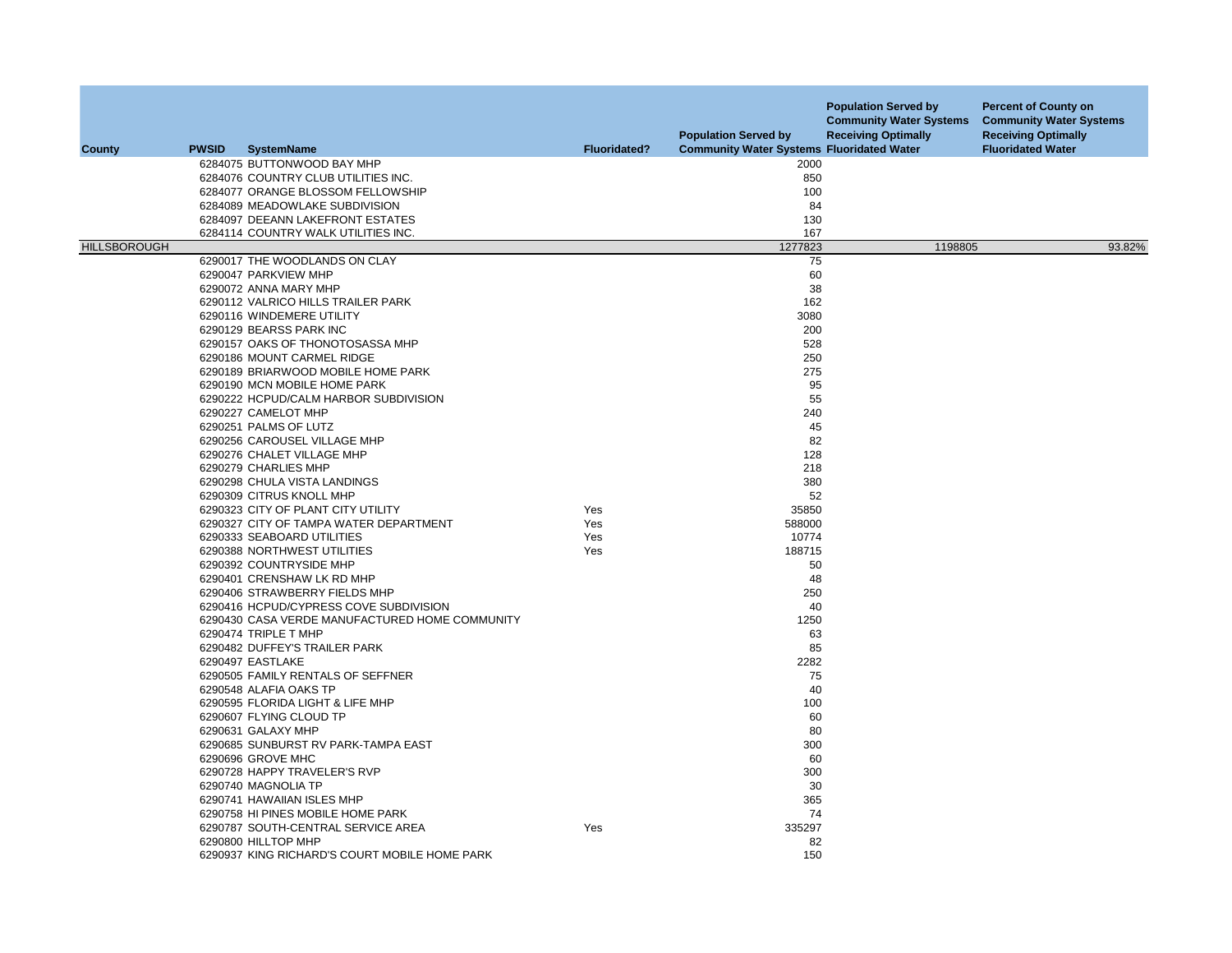|               |              |                                                               |                     | <b>Population Served by</b>                      | <b>Population Served by</b><br><b>Community Water Systems</b><br><b>Receiving Optimally</b> | <b>Percent of County on</b><br><b>Community Water Systems</b><br><b>Receiving Optimally</b> |
|---------------|--------------|---------------------------------------------------------------|---------------------|--------------------------------------------------|---------------------------------------------------------------------------------------------|---------------------------------------------------------------------------------------------|
| <b>County</b> | <b>PWSID</b> | <b>SystemName</b>                                             | <b>Fluoridated?</b> | <b>Community Water Systems Fluoridated Water</b> |                                                                                             | <b>Fluoridated Water</b>                                                                    |
|               |              | 6290960 LAZY ACRES MHP                                        |                     | 72                                               |                                                                                             |                                                                                             |
|               |              | 6290997 LAKE ROSE VILLAGE                                     |                     | 50                                               |                                                                                             |                                                                                             |
|               |              | 6291018 CAX-LAKESHORE LLC                                     |                     | 590                                              |                                                                                             |                                                                                             |
|               |              | 6291023 PINE TREE VILLAGE MHP                                 |                     | 50                                               |                                                                                             |                                                                                             |
|               |              | 6291037 MORNINGSTAR MOBILE HOME PARK                          |                     | 64                                               |                                                                                             |                                                                                             |
|               |              | 6291087 LITTLE MANATEE ISLES                                  |                     | 140                                              |                                                                                             |                                                                                             |
|               |              | 6291088 LITTLE MANATEE SPRINGS MHP                            |                     | 530                                              |                                                                                             |                                                                                             |
|               |              | 6291096 LIVINGSTON MHP                                        |                     | 130                                              |                                                                                             |                                                                                             |
|               |              | 6291104 STONE LEDGE MANOR                                     |                     | 84                                               |                                                                                             |                                                                                             |
|               |              | 6291139 WILD WOOD ACRES APTS                                  | Yes                 | 1344                                             |                                                                                             |                                                                                             |
|               |              | 6291170 DUNCAN'S MHP                                          |                     | 48                                               |                                                                                             |                                                                                             |
|               |              | 6291191 MICHIGAN MHP                                          |                     | 100                                              |                                                                                             |                                                                                             |
|               |              | 6291213 EASY LIVING MHP                                       |                     | 132                                              |                                                                                             |                                                                                             |
|               |              | 6291251 HIDDEN OAKS MHP                                       |                     | 135                                              |                                                                                             |                                                                                             |
|               |              | 6291252 NEPTUNE VILLAGE MHP                                   |                     | 240                                              |                                                                                             |                                                                                             |
|               |              | 6291276 MGM MOBILE HOME COMMUNITY                             |                     | 78                                               |                                                                                             |                                                                                             |
|               |              | 6291280 OAK HILL VILLAGE MHP                                  |                     | 285                                              |                                                                                             |                                                                                             |
|               |              | 6291288 OAKVIEW ESTATES                                       | Yes                 | 693                                              |                                                                                             |                                                                                             |
|               |              | 6291341 PARADISE VILLAGE                                      |                     | 1228                                             |                                                                                             |                                                                                             |
|               |              | 6291372 PEBBLE CREEK                                          | Yes                 | 3715                                             |                                                                                             |                                                                                             |
|               |              | 6291445 BLACK DAIRY ROAD TP                                   |                     | 80                                               |                                                                                             |                                                                                             |
|               |              | 6291481 RANCH OAKS ESTATES                                    |                     | 164                                              |                                                                                             |                                                                                             |
|               |              | 6291483 RAY-MAR MHP                                           |                     | 89                                               |                                                                                             |                                                                                             |
|               |              | 6291521 RIVERSIDE MOBILE HOME PARK                            |                     | 40                                               |                                                                                             |                                                                                             |
|               |              | 6291524 RIVIERA MHP                                           |                     | 25                                               |                                                                                             |                                                                                             |
|               |              | 6291529 GUTHRIES SUNSHINE PARK                                |                     | 40                                               |                                                                                             |                                                                                             |
|               |              | 6291531 ROBINSON ORANGE MHP                                   |                     | 75                                               |                                                                                             |                                                                                             |
|               |              | 6291541 FEATHEROCK MHP                                        |                     | 1044                                             |                                                                                             |                                                                                             |
|               |              | 6291547 ROSEBROOK MHP                                         |                     | 130                                              |                                                                                             |                                                                                             |
|               |              | 6291575 SAFFOLD FARMS #1                                      |                     | 29                                               |                                                                                             |                                                                                             |
|               |              | 6291581 HCPUD/SAN REMO SUBDIVISION                            |                     | 151                                              |                                                                                             |                                                                                             |
|               |              | 6291597 RIVERSIDE GOLF COURSE COMMUNITY LLC                   |                     | 1936                                             |                                                                                             |                                                                                             |
|               |              | 6291610 SHADY GROVE MHP                                       |                     | 42                                               |                                                                                             |                                                                                             |
|               |              | 6291684 SPANISH MAIN TRAVEL RESORT                            |                     | 650                                              |                                                                                             |                                                                                             |
|               |              | 6291687 SPEER MHP                                             |                     | 270                                              |                                                                                             |                                                                                             |
|               |              | 6291761 SUNRISE MHP                                           |                     | 375                                              |                                                                                             |                                                                                             |
|               |              | 6291767 SUNSHINE TP                                           |                     | 25                                               |                                                                                             |                                                                                             |
|               |              | 6291776 GARDEN SPRINGS MHP                                    |                     | 40                                               |                                                                                             |                                                                                             |
|               |              | 6291791 CITY OF TEMPLE TERRACE UTILITY                        | Yes                 | 31062                                            |                                                                                             |                                                                                             |
|               |              | 6291810 CRAWFORD 3 B'S MHP                                    |                     | 70                                               |                                                                                             |                                                                                             |
|               |              |                                                               |                     |                                                  |                                                                                             |                                                                                             |
|               |              | 6291840 TOWN & COUNTRY MHP<br>6291847 THE PALMS AT PLANT CITY |                     | 160<br>90                                        |                                                                                             |                                                                                             |
|               |              | 6291870 TWIN PALMS MHP                                        |                     | 136                                              |                                                                                             |                                                                                             |
|               |              | 6291882 UNIVERSITY OF SOUTH FLORIDA                           |                     | 46237                                            |                                                                                             |                                                                                             |
|               |              | 6291969 PINE OAKS MHP                                         |                     |                                                  |                                                                                             |                                                                                             |
|               |              |                                                               |                     | 312<br>94                                        |                                                                                             |                                                                                             |
|               |              | 6291984 SUN CITY MOBILE HOME PARK                             |                     | 248                                              |                                                                                             |                                                                                             |
|               |              | 6291988 WINDWARD KNOLL MHP                                    |                     |                                                  |                                                                                             |                                                                                             |
|               |              | 6292076 RAINTREE OAKS                                         |                     | 35                                               |                                                                                             |                                                                                             |
|               |              | 6292080 42ND STREET APARTMENTS                                |                     | 160                                              |                                                                                             |                                                                                             |
|               |              | 6292081 HERSHEL HEIGHTS                                       | Yes                 | 1176                                             |                                                                                             |                                                                                             |
|               |              | 6292089 LA CASA MIA                                           |                     | 55                                               |                                                                                             |                                                                                             |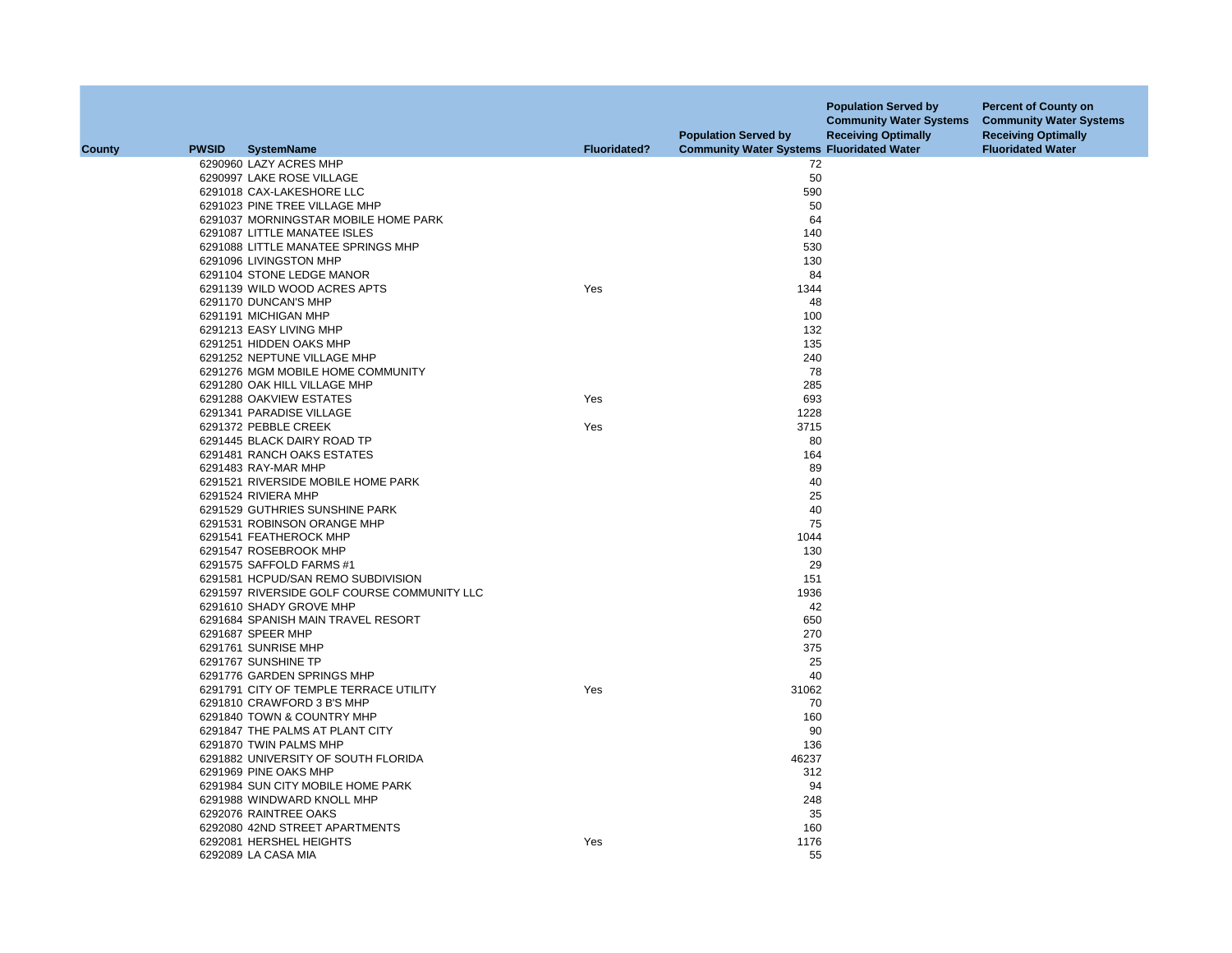| <b>County</b> | <b>PWSID</b> | <b>SystemName</b>                              | <b>Fluoridated?</b> | <b>Population Served by</b><br><b>Community Water Systems Fluoridated Water</b> | <b>Population Served by</b><br><b>Community Water Systems</b><br><b>Receiving Optimally</b> | <b>Percent of County on</b><br><b>Community Water Systems</b><br><b>Receiving Optimally</b><br><b>Fluoridated Water</b> |
|---------------|--------------|------------------------------------------------|---------------------|---------------------------------------------------------------------------------|---------------------------------------------------------------------------------------------|-------------------------------------------------------------------------------------------------------------------------|
|               |              |                                                |                     |                                                                                 |                                                                                             |                                                                                                                         |
|               |              | 6292096 SPRINGTREE APTS                        |                     | 52                                                                              |                                                                                             |                                                                                                                         |
|               |              | 6292099 TERRACE SQUARE APTS                    |                     | 45                                                                              |                                                                                             |                                                                                                                         |
|               |              | 6292235 MEGCHAD MHP                            |                     | 75                                                                              |                                                                                             |                                                                                                                         |
|               |              | 6292453 OAKWOOD ACRES APARTMENTS               |                     | 80                                                                              |                                                                                             |                                                                                                                         |
|               |              | 6292643 REGENCY OAKS                           |                     | 28                                                                              |                                                                                             |                                                                                                                         |
|               |              | 6292645 RIVERBREEZE MHP                        |                     | 30                                                                              |                                                                                             |                                                                                                                         |
|               |              | 6292647 WHISPERING PINES PARK                  |                     | 50                                                                              |                                                                                             |                                                                                                                         |
|               |              | 6292653 LARRET MHP                             |                     | 50                                                                              |                                                                                             |                                                                                                                         |
|               |              | 6292654 OAKBROOK MOBILE HOME PARK              |                     | 400                                                                             |                                                                                             |                                                                                                                         |
|               |              | 6292655 STRAWBERRY SQUARE MHP                  |                     | 200                                                                             |                                                                                             |                                                                                                                         |
|               |              | 6292755 RAINBOW ROCK MHP                       |                     | 75                                                                              |                                                                                             |                                                                                                                         |
|               |              | 6292786 CHURCH OF GOD CAMPGROUND               |                     | 80                                                                              |                                                                                             |                                                                                                                         |
|               |              | 6292787 CRYSTAL-KAY MOBILE HOME PARK           |                     | 33                                                                              |                                                                                             |                                                                                                                         |
|               |              | 6294172 GREEN OAKS MHP                         |                     | 62                                                                              |                                                                                             |                                                                                                                         |
|               |              | 6294343 UNIVERSITY AREA                        |                     | 40                                                                              |                                                                                             |                                                                                                                         |
|               |              | 6294344 UNIVERSITY AREA II                     |                     | 35                                                                              |                                                                                             |                                                                                                                         |
|               |              | 6294409 THE OASIS AT GRANDFIELD                |                     | 48                                                                              |                                                                                             |                                                                                                                         |
|               |              | 6294552 CASITA BELLA                           |                     | 32                                                                              |                                                                                             |                                                                                                                         |
|               |              | 6294714 THE PALMS AT DOVER MHP                 |                     | 200                                                                             |                                                                                             |                                                                                                                         |
|               |              | 6294733 SILVER DOLLAR GOLF CLUB                |                     | 660                                                                             |                                                                                             |                                                                                                                         |
|               |              | 6294775 MANATEE RVP                            | Yes                 | 66                                                                              |                                                                                             |                                                                                                                         |
|               |              | 6294792 SOUTHERN AIRE RVP                      |                     | 100                                                                             |                                                                                             |                                                                                                                         |
|               |              | 6294850 MEADOWS OF COUNTRYWOOD                 |                     | 2550                                                                            |                                                                                             |                                                                                                                         |
|               |              | 6294856 EASTFIELD SLOPES CONDO ASSOC           |                     | 300                                                                             |                                                                                             |                                                                                                                         |
|               |              | 6295112 OAKWOOD CT APTS                        |                     | 52                                                                              |                                                                                             |                                                                                                                         |
|               |              | 6295151 DOWNING LLC                            |                     | 67                                                                              |                                                                                             |                                                                                                                         |
|               |              | 6295172 SUNRISE MOBILE HOME PARK               |                     | 45                                                                              |                                                                                             |                                                                                                                         |
|               |              |                                                |                     | 100                                                                             |                                                                                             |                                                                                                                         |
|               |              | 6295177 WOODARD MANOR                          |                     |                                                                                 |                                                                                             |                                                                                                                         |
|               |              | 6295183 BAY HILLS VILLAGE CONDO ASSOCIATION    |                     | 218                                                                             |                                                                                             |                                                                                                                         |
|               |              | 6295184 SHARK TAIL DBA PINE HAVEN MH COMMUNITY |                     | 71                                                                              |                                                                                             |                                                                                                                         |
|               |              | 6295191 PARKWOOD ESTATES                       |                     | 555                                                                             |                                                                                             |                                                                                                                         |
|               |              | 6295240 RIVER RUN MHP                          |                     | 55                                                                              |                                                                                             |                                                                                                                         |
|               |              | 6295265 COUNTRY OAKS ADULT MHP                 |                     | 36                                                                              |                                                                                             |                                                                                                                         |
|               |              | 6295268 TUCK A - WAY MHP                       |                     | 90                                                                              |                                                                                             |                                                                                                                         |
|               |              | 6295275 CITRUS HILLS RVP                       |                     | 75                                                                              |                                                                                             |                                                                                                                         |
|               |              | 6295310 THE PALMS OF PLANT CITY II             |                     | 50                                                                              |                                                                                             |                                                                                                                         |
|               |              | 6295311 MAGNOLIA HILL MOBILE HOME PARK         |                     | 90                                                                              |                                                                                             |                                                                                                                         |
|               |              | 6295355 HOPE CHILDREN'S HOME                   |                     | 79                                                                              |                                                                                             |                                                                                                                         |
|               |              | 6295376 SUNDIAL MHP AND CAMPGROUND             |                     | 88                                                                              |                                                                                             |                                                                                                                         |
|               |              | 6295398 SUNLAND MHP                            |                     | 50                                                                              |                                                                                             |                                                                                                                         |
|               |              | 6295413 SUNSET MANOR                           |                     | 74                                                                              |                                                                                             |                                                                                                                         |
|               |              | 6295453 PARK VILLAGE MHP                       |                     | 72                                                                              |                                                                                             |                                                                                                                         |
|               |              | 6295471 ASHLEY OAKS MOBILE HOME PARK           |                     | 60                                                                              |                                                                                             |                                                                                                                         |
|               |              | 6295491 PLEASANT GROVE ASSEMBLY OF GOD         |                     | 100                                                                             |                                                                                             |                                                                                                                         |
|               |              | 6295507 DALIA MHP                              |                     | 75                                                                              |                                                                                             |                                                                                                                         |
|               |              | 6295523 HIDE-A-WAY RV RESORT                   |                     | 622                                                                             |                                                                                             |                                                                                                                         |
|               |              | 6295569 MOJ REALTY CORP.                       |                     | 60                                                                              |                                                                                             |                                                                                                                         |
|               |              | 6295577 NATURE'S TRAIL MHP                     |                     | 50                                                                              |                                                                                             |                                                                                                                         |
|               |              | 6295604 FRESH START MHP                        |                     | 41                                                                              |                                                                                             |                                                                                                                         |
|               |              | 6295613 CYPRESS MOBILE HOME PARK               |                     | 61                                                                              |                                                                                             |                                                                                                                         |
|               |              | 6295614 RAINBOW FOREST MHP/ WIG-WAM RV         |                     | 100                                                                             |                                                                                             |                                                                                                                         |
|               |              |                                                |                     |                                                                                 |                                                                                             |                                                                                                                         |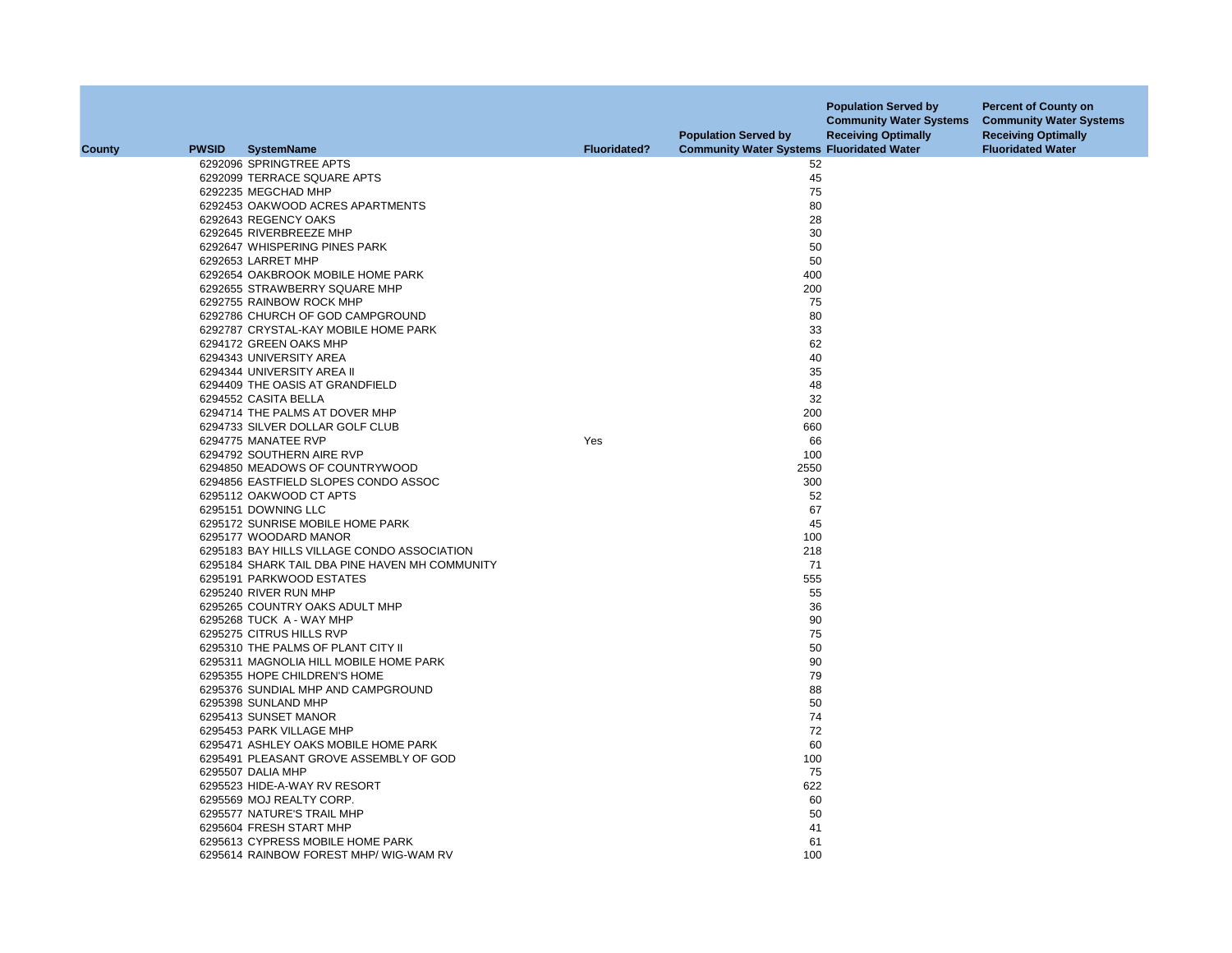|                     |              |                                                  | <b>Fluoridated?</b> | <b>Population Served by</b>                      | <b>Population Served by</b><br><b>Community Water Systems</b><br><b>Receiving Optimally</b> | <b>Percent of County on</b><br><b>Community Water Systems</b><br><b>Receiving Optimally</b> |
|---------------------|--------------|--------------------------------------------------|---------------------|--------------------------------------------------|---------------------------------------------------------------------------------------------|---------------------------------------------------------------------------------------------|
| County              | <b>PWSID</b> | <b>SystemName</b>                                |                     | <b>Community Water Systems Fluoridated Water</b> |                                                                                             | <b>Fluoridated Water</b>                                                                    |
|                     |              | 6295621 SHERWOOD MHP-EAST                        |                     | 37                                               |                                                                                             |                                                                                             |
|                     |              | 6295647 ORANGE BLOSSOM TRAILER PARK              |                     | 63                                               |                                                                                             |                                                                                             |
|                     |              | 6295649 GREEN ACRES                              |                     | 45                                               |                                                                                             |                                                                                             |
|                     |              | 6295970 IRIS COURT APARTMENTS SOUTH              |                     | 36                                               |                                                                                             |                                                                                             |
|                     |              | 6295983 HAPPY HOMES MOBILE HOME PARK             |                     | 215                                              |                                                                                             |                                                                                             |
|                     |              | 6295994 SILVER DOLLAR SHOOTERS CLUB              |                     | 175                                              |                                                                                             |                                                                                             |
|                     |              | 6296005 EVERYDAY BLESSINGS INC                   |                     | 50                                               |                                                                                             |                                                                                             |
|                     |              | 6296039 EAST POINT ASSEMBLY OF GOD               |                     | 25                                               |                                                                                             |                                                                                             |
|                     |              | 6296085 THE LAKES OF WELLINGTON                  |                     | 260                                              |                                                                                             |                                                                                             |
|                     |              | 6296139 TAMPA BAY WATER REG. SURFACE WATER PLANT |                     | 25                                               |                                                                                             |                                                                                             |
|                     |              | 6296143 JAY MAR VILLAS                           |                     | 518                                              |                                                                                             |                                                                                             |
|                     |              | 6296145 FAIRVIEW MHP                             | Yes                 | 98                                               |                                                                                             |                                                                                             |
|                     |              | 6296153 TAMPA BAY SEAWATER DESALINATION FACILITY |                     | 25                                               |                                                                                             |                                                                                             |
|                     |              | 6296175 SUNPOINT MOBILE HOME PARK                |                     | 68                                               |                                                                                             |                                                                                             |
|                     |              | 6296177 TAMPA BAY WATER MORRIS BRIDGE PUMP STATI |                     | 25                                               |                                                                                             |                                                                                             |
|                     |              | 6296194 BARRINGTON HOA                           |                     | 112                                              |                                                                                             |                                                                                             |
|                     |              | 6296199 PROMENADE SUBDIVISION                    | Yes                 | 200                                              |                                                                                             |                                                                                             |
|                     |              | 6296217 CPM PROPERTIES                           |                     | 30                                               |                                                                                             |                                                                                             |
|                     |              | 6296224 SAN JOSE MISSION                         |                     | 375                                              |                                                                                             |                                                                                             |
|                     |              | 6296243 FISHHAWK RIDGE ASSOCIATION INC           | Yes                 | 850                                              |                                                                                             |                                                                                             |
|                     |              | 6296249 ON THE PARK TOWNHOMES                    | Yes                 | 65                                               |                                                                                             |                                                                                             |
|                     |              | 6296250 SOUTH SHORE FALLS NORTH MASTER METER #2  | Yes                 | 320                                              |                                                                                             |                                                                                             |
|                     |              | 6296251 SOUTH SHORE FALLS SOUTH MASTER METER #1  | Yes                 | 400                                              |                                                                                             |                                                                                             |
|                     |              | 6296281 VILLAGE CENTRE TOWNHOMES                 | Yes                 | 180                                              |                                                                                             |                                                                                             |
|                     |              | 6296317 SKIPPER MHP                              |                     | 70                                               |                                                                                             |                                                                                             |
|                     |              | 6296319 BUD WELL #7 WTP                          |                     | 25                                               |                                                                                             |                                                                                             |
|                     |              | 6296320 BUD WELL #5 WTP                          |                     | 25                                               |                                                                                             |                                                                                             |
|                     |              | 6296364 RICHARD HIGGINS MHP                      |                     | 48                                               |                                                                                             |                                                                                             |
| <b>HOLMES</b>       |              |                                                  |                     | 6218                                             | $\mathbf{0}$                                                                                | 0.00%                                                                                       |
|                     |              | 1300083 BONIFAY CITY OF WATER DEPT.              |                     | 4030                                             |                                                                                             |                                                                                             |
|                     |              | 1300214 JOYCE E. SNARE WATER WORKS               |                     | 319                                              |                                                                                             |                                                                                             |
|                     |              | 1300247 ESTO TOWN OF                             |                     | 379                                              |                                                                                             |                                                                                             |
|                     |              | 1300498 NOMA WATER WORKS                         |                     | 290                                              |                                                                                             |                                                                                             |
|                     |              | 1302006 TEEN CHALLENGE WEST FLORIDA              |                     | 77                                               |                                                                                             |                                                                                             |
|                     |              | 1304033 WESTVILLE TOWN OF                        |                     | 298                                              |                                                                                             |                                                                                             |
|                     |              | 1304034 PONCE DE LEON TOWN OF                    |                     | 825                                              |                                                                                             |                                                                                             |
| <b>INDIAN RIVER</b> |              |                                                  |                     | 149094                                           | 149094                                                                                      | 100.00%                                                                                     |
|                     |              | 3310206 VERO BEACH CITY OF                       | Yes                 | 37308                                            |                                                                                             |                                                                                             |
|                     |              | 3314052 INDIAN RIVER COUNTY UTILITIES (2 WTPS)   | Yes                 | 109286                                           |                                                                                             |                                                                                             |
|                     |              | 3314280 FELLSMERE CITY OF                        | Yes                 | 2500                                             |                                                                                             |                                                                                             |
| <b>JACKSON</b>      |              |                                                  |                     | 26852                                            | $\mathbf{0}$                                                                                | 0.00%                                                                                       |
|                     |              | 1320011 ALFORD TOWN OF                           |                     | 497                                              |                                                                                             |                                                                                             |
|                     |              | 1320025 APALACHEE CORRECTIONAL INSTITUTION       |                     | 2265                                             |                                                                                             |                                                                                             |
|                     |              | 1320111 CAMPBELLTON WATER DEPARTMENT             |                     | 211                                              |                                                                                             |                                                                                             |
|                     |              | 1320143 COTTONDALE WATER SYSTEM                  |                     | 861                                              |                                                                                             |                                                                                             |
|                     |              | 1320145 GRACEVILLE CITY OF                       |                     | 4000                                             |                                                                                             |                                                                                             |
|                     |              | 1320311 GREENWOOD WATER SYSTEM                   |                     | 771                                              |                                                                                             |                                                                                             |
|                     |              | 1320440 MALONE TOWN OF WATER SYSTEM              |                     | 875                                              |                                                                                             |                                                                                             |
|                     |              | 1320449 MARIANNA CITY OF                         |                     | 6500                                             |                                                                                             |                                                                                             |
|                     |              | 1320646 SUNLAND TRAINING CENTER                  |                     | 4000                                             |                                                                                             |                                                                                             |
|                     |              | 1320686 GRAND RIDGE TOWN OF                      |                     | 892                                              |                                                                                             |                                                                                             |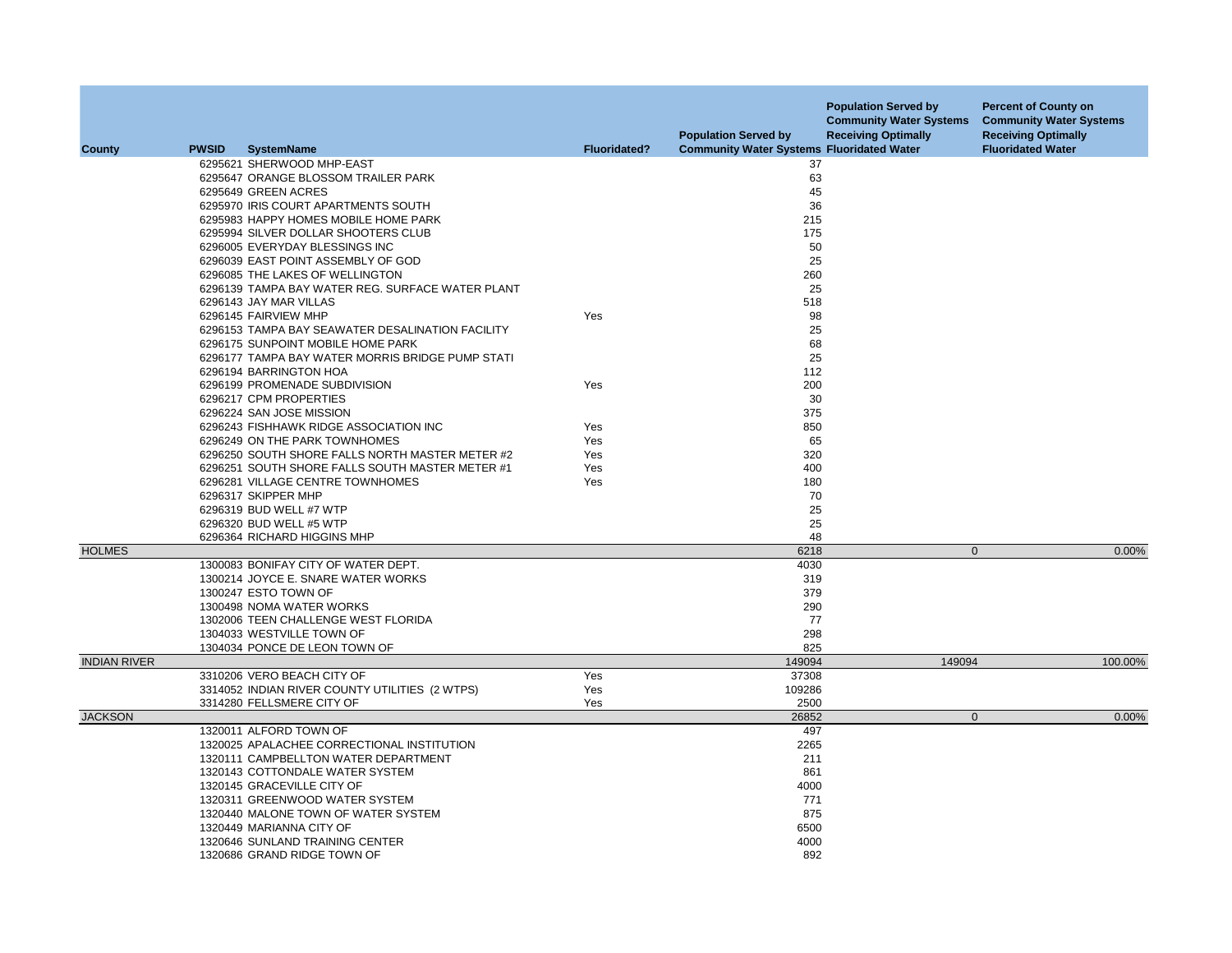| County           | <b>PWSID</b> | <b>SystemName</b>                            | <b>Fluoridated?</b> | <b>Population Served by</b><br><b>Community Water Systems Fluoridated Water</b> | <b>Population Served by</b><br><b>Community Water Systems</b><br><b>Receiving Optimally</b> | <b>Percent of County on</b><br><b>Community Water Systems</b><br><b>Receiving Optimally</b><br><b>Fluoridated Water</b> |
|------------------|--------------|----------------------------------------------|---------------------|---------------------------------------------------------------------------------|---------------------------------------------------------------------------------------------|-------------------------------------------------------------------------------------------------------------------------|
|                  |              | 1320689 SNEADS TOWN OF WATER SYSTEM          |                     | 2106                                                                            |                                                                                             |                                                                                                                         |
|                  |              | 1320879 QUIET HAVEN TRAILER PARK             |                     | 66                                                                              |                                                                                             |                                                                                                                         |
|                  |              | 1324031 JACOB CITY OF                        |                     | 281                                                                             |                                                                                             |                                                                                                                         |
|                  |              | 1324064 BLUE SPRINGS MHP (AKA SPRINGSIDE)    |                     | 48                                                                              |                                                                                             |                                                                                                                         |
|                  |              | 1324074 JACKSON CORRECTIONAL INSTITUTION     |                     | 2032                                                                            |                                                                                             |                                                                                                                         |
|                  |              | 1324098 JACKSON COUNTY UTILITIES NO. 1       |                     | 1447                                                                            |                                                                                             |                                                                                                                         |
| <b>JEFFERSON</b> |              |                                              |                     | 8425                                                                            | $\mathbf{0}$                                                                                | 0.00%                                                                                                                   |
|                  |              | 1330374 CROSS LANDINGS HEALTH & REHAB CENTER |                     | 79                                                                              |                                                                                             |                                                                                                                         |
|                  |              | 1330478 MONTICELLO CITY OF                   |                     | 3924                                                                            |                                                                                             |                                                                                                                         |
|                  |              | 1330748 JEFFERSON COMMUNITIES WATER SYSTEM   |                     | 2910                                                                            |                                                                                             |                                                                                                                         |
|                  |              | 1330754 LAMONT WATER SYSTEM                  |                     | 212                                                                             |                                                                                             |                                                                                                                         |
|                  |              | 2331185 JEFFERSON CORRECTIONAL INSTITUTION   |                     | 1300                                                                            |                                                                                             |                                                                                                                         |
| LAFAYETTE        |              |                                              |                     | 2562                                                                            | $\Omega$                                                                                    | 0.00%                                                                                                                   |
|                  |              | 2341181 MAYO WTP                             |                     | 800                                                                             |                                                                                             |                                                                                                                         |
|                  |              | 2341182 MAYO CORRECTIONAL INSTITUTION        |                     | 1762                                                                            |                                                                                             |                                                                                                                         |
| LAKE             |              |                                              |                     | 363215                                                                          | 63989                                                                                       | 17.62%                                                                                                                  |
|                  |              | 3350005 FORTY-EIGHT ESTATES                  |                     | 87                                                                              |                                                                                             |                                                                                                                         |
|                  |              | 3350044 ST. JOHN'S RIVER UTILITY INC         |                     | 2498                                                                            |                                                                                             |                                                                                                                         |
|                  |              | 3350062 CYPRESS COVE MHP                     |                     | 60                                                                              |                                                                                             |                                                                                                                         |
|                  |              | 3350094 BLUE PARROT RV PARK                  |                     | 100                                                                             |                                                                                             |                                                                                                                         |
|                  |              | 3350102 BONFIRE MOBILE HOME PARK             |                     | 270                                                                             |                                                                                             |                                                                                                                         |
|                  |              | 3350117 BRITTANY ESTATES                     |                     | 383                                                                             |                                                                                             |                                                                                                                         |
|                  |              | 3350152 CARLTON VILLAGE                      |                     | 577                                                                             |                                                                                             |                                                                                                                         |
|                  |              | 3350172 GRAND ISLAND RESORT MHP (2 WPS)      |                     | 680                                                                             |                                                                                             |                                                                                                                         |
|                  |              | 3350191 LEISURE MEADOWS MH RANCH             |                     | 300                                                                             |                                                                                             |                                                                                                                         |
|                  |              | 3350215 CLERMONT CITY OF (3 WPS)             |                     | 11265                                                                           |                                                                                             |                                                                                                                         |
|                  |              | 3350240 CORLEY ISLAND MOBILE MANOR           |                     | 250                                                                             |                                                                                             |                                                                                                                         |
|                  |              | 3350249 COUNTRY SQUIRE MOBILE HOME PK        |                     | 240                                                                             |                                                                                             |                                                                                                                         |
|                  |              | 3350319 EAGLES NEST MOBILE HOME ESTATE       |                     | 340                                                                             |                                                                                             |                                                                                                                         |
|                  |              | 3350322 EAST LAKE HARRIS ESTATES             |                     | 458                                                                             |                                                                                             |                                                                                                                         |
|                  |              | 3350346 EUSTIS CITY OF (4 WPS)               | Yes                 | 34349                                                                           |                                                                                             |                                                                                                                         |
|                  |              | 3350370 FERN TERRACE SUBDIVISION             |                     | 286                                                                             |                                                                                             |                                                                                                                         |
|                  |              | 3350417 FORESTER HAVEN II                    |                     | 38                                                                              |                                                                                             |                                                                                                                         |
|                  |              | 3350426 FRIENDLY CENTER SUBDIVISION          |                     | 80                                                                              |                                                                                             |                                                                                                                         |
|                  |              | 3350427 FRUITLAND PARK CITY OF (3 WPS)       |                     | 5127                                                                            |                                                                                             |                                                                                                                         |
|                  |              | 3350474 GRIFFWOOD MOBILE HOME PARK           |                     | 295                                                                             |                                                                                             |                                                                                                                         |
|                  |              | 3350476 GROVELAND WATER DEPARTMENT (3 WPS)   |                     | 12243                                                                           |                                                                                             |                                                                                                                         |
|                  |              | 3350481 HAINES CREEK MOBILE HOME PARK        |                     | 220                                                                             |                                                                                             |                                                                                                                         |
|                  |              | 3350495 HARBOR OAKS MOBILE HOME PARK         |                     | 421                                                                             |                                                                                             |                                                                                                                         |
|                  |              | 3350506 HASELTON VILLAGE                     |                     | 500                                                                             |                                                                                             |                                                                                                                         |
|                  |              | 3350507 HAWTHORNE AT LEESBURG                |                     | 1886                                                                            |                                                                                             |                                                                                                                         |
|                  |              | 3350523 HICKORY HOLLOW ESTATES               |                     | 223                                                                             |                                                                                             |                                                                                                                         |
|                  |              | 3350536 HIGHLANDS MOBILE HOME PARK           |                     | 130                                                                             |                                                                                             |                                                                                                                         |
|                  |              | 3350544 HOBBY HILL SUBDIVISION               |                     | 265                                                                             |                                                                                             |                                                                                                                         |
|                  |              | 3350573 HOWEY IN THE HILLS (2 WPS)           |                     | 1150                                                                            |                                                                                             |                                                                                                                         |
|                  |              | 3350584 IMPERIAL TERRACE WEST                |                     | 490                                                                             |                                                                                             |                                                                                                                         |
|                  |              | 3350655 KING'S COVE SUBDIVISION              |                     | 732                                                                             |                                                                                             |                                                                                                                         |
|                  |              | 3350679 LADY LAKE MOBILE HOME PARK           |                     | 270                                                                             |                                                                                             |                                                                                                                         |
|                  |              | 3350690 LAKE CORRECTIONAL INSTITUTION        |                     | 2000                                                                            |                                                                                             |                                                                                                                         |
|                  |              | 3350691 SUNSHINE PARKWAY SYSTEMS             |                     | 1368                                                                            |                                                                                             |                                                                                                                         |
|                  |              | 3350730 LAKEVIEW TERRACE RETIREMENT SERVICES |                     | 324                                                                             |                                                                                             |                                                                                                                         |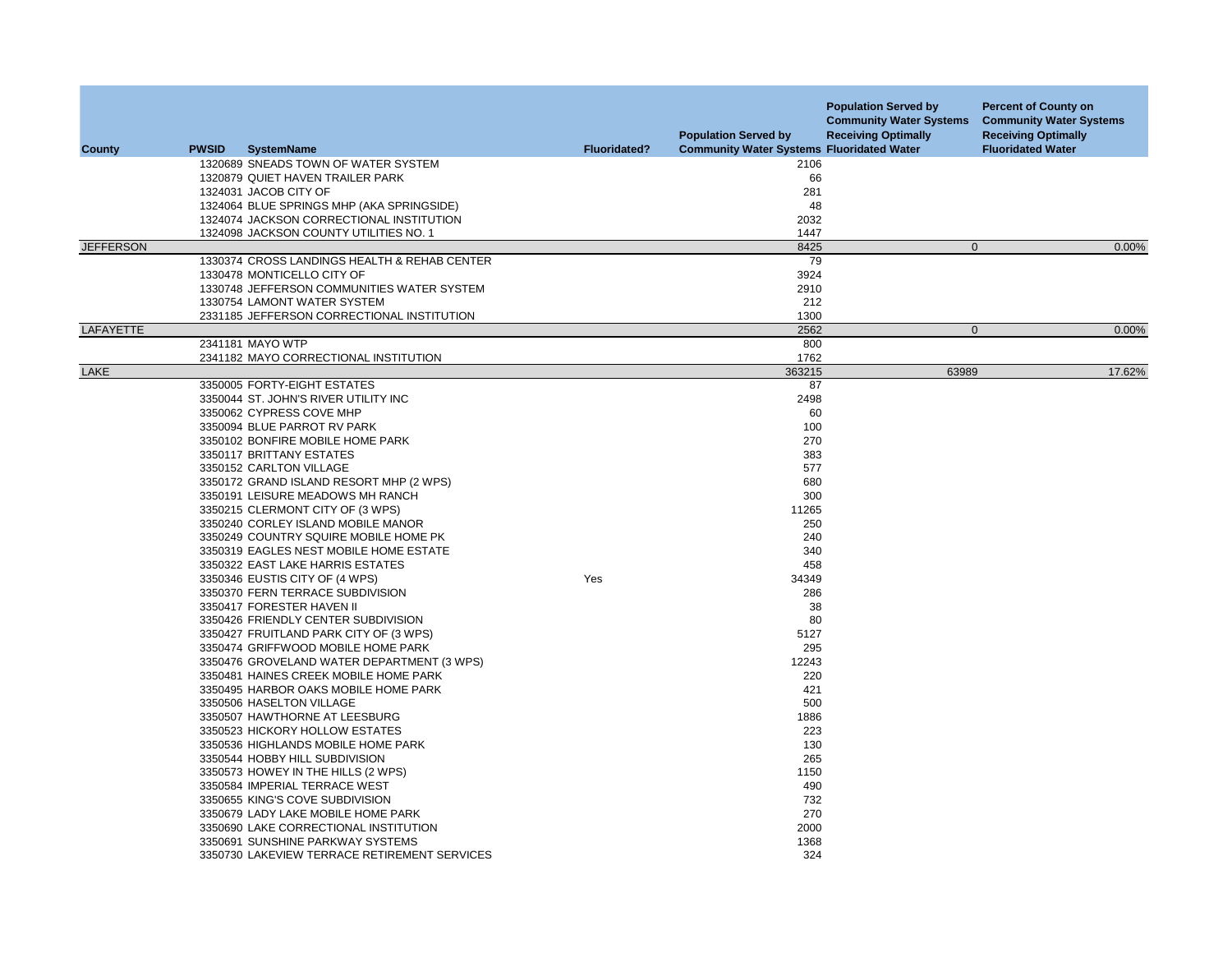| <b>PWSID</b><br><b>SystemName</b><br><b>Fluoridated?</b><br><b>Community Water Systems Fluoridated Water</b><br><b>Fluoridated Water</b><br>County<br>280<br>3350744 LAKESIDE VILLAGE I<br>35466<br>3350745 LEESBURG CITY OF<br>3350760 LITTLE LAKE HARRIS SHORES ASSOC<br>297<br>3350812 MASCOTTE WATER DEPARTMENT-2WPS<br>6426<br>3065<br>3350825 MID-FLORIDA LAKES YACHT CLUB<br>3350836 MINNEOLA WATER DEPARTMENT (2 WPS)<br>14182<br>500<br>3350842 MOLOKAI MOBILE COMMUNITY<br>800<br>3350846 MONTVERDE MOBILE HOME SD<br>3350847 MONTVERDE WATER DEPARTMENT (2WPS)<br>1198<br>3350851 MORGAN'S MHP & FISH CAMP<br>30<br>123<br>3350852 MORNINGVIEW SUBDIVISION<br>3350858 MOUNT DORA CITY OF (2 WPS)<br>29996<br>3350900 OAK LANE TRAILER PARK<br>89<br>993<br>3350907 OAK SPRINGS MOBILE HOME PARK<br>3350942 VILLAGES OF LAKE-SUMTER - WTPS 1 3 & 5<br>24533<br>3350977 LADY LAKE CENTRAL - WPS 123<br>8141<br>3350980 PALM GARDENS MOBILE HOME PARK<br>75<br>158<br>3350981 PALMS MOBILE HOME ESTATES<br>80<br>3350984 PALM SHORES RV RESORT<br>3351009 PICCIOLA ISLAND SUBDIVISION<br>374<br>437<br>3351021 PINEY WOODS SUBDIVISION - 2 WTPS<br>27<br>3351022 FLORIDIAN GARDENS RESORT AND SPA VILLAGE<br>161<br>3351062 RAVENSWOOD WATER SYSTEM<br>270<br>3351115 SANDPIPER MOBILE HOME MANOR<br>3351182 SILVER LAKE ESTATES<br>2400<br>3351205 SKYCREST SUBDIVISION<br>295<br>574<br>3351254 SPRINGS PARK AREA INC<br>283<br>3351331 TARA VILLAGE<br>3351333 TAVARES WATER DEPARTMENT (4 WPS)<br>25746<br>Yes<br>476<br>3351335 RIDGECREST RESORT COMMUNITY<br>90<br>3351348 HILL THE<br>176<br>3351366 TIMBER VILLAGE MOBILE HOME PK |  |
|----------------------------------------------------------------------------------------------------------------------------------------------------------------------------------------------------------------------------------------------------------------------------------------------------------------------------------------------------------------------------------------------------------------------------------------------------------------------------------------------------------------------------------------------------------------------------------------------------------------------------------------------------------------------------------------------------------------------------------------------------------------------------------------------------------------------------------------------------------------------------------------------------------------------------------------------------------------------------------------------------------------------------------------------------------------------------------------------------------------------------------------------------------------------------------------------------------------------------------------------------------------------------------------------------------------------------------------------------------------------------------------------------------------------------------------------------------------------------------------------------------------------------------------------------------------------------------------------------------------------------------------------------|--|
|                                                                                                                                                                                                                                                                                                                                                                                                                                                                                                                                                                                                                                                                                                                                                                                                                                                                                                                                                                                                                                                                                                                                                                                                                                                                                                                                                                                                                                                                                                                                                                                                                                                    |  |
|                                                                                                                                                                                                                                                                                                                                                                                                                                                                                                                                                                                                                                                                                                                                                                                                                                                                                                                                                                                                                                                                                                                                                                                                                                                                                                                                                                                                                                                                                                                                                                                                                                                    |  |
|                                                                                                                                                                                                                                                                                                                                                                                                                                                                                                                                                                                                                                                                                                                                                                                                                                                                                                                                                                                                                                                                                                                                                                                                                                                                                                                                                                                                                                                                                                                                                                                                                                                    |  |
|                                                                                                                                                                                                                                                                                                                                                                                                                                                                                                                                                                                                                                                                                                                                                                                                                                                                                                                                                                                                                                                                                                                                                                                                                                                                                                                                                                                                                                                                                                                                                                                                                                                    |  |
|                                                                                                                                                                                                                                                                                                                                                                                                                                                                                                                                                                                                                                                                                                                                                                                                                                                                                                                                                                                                                                                                                                                                                                                                                                                                                                                                                                                                                                                                                                                                                                                                                                                    |  |
|                                                                                                                                                                                                                                                                                                                                                                                                                                                                                                                                                                                                                                                                                                                                                                                                                                                                                                                                                                                                                                                                                                                                                                                                                                                                                                                                                                                                                                                                                                                                                                                                                                                    |  |
|                                                                                                                                                                                                                                                                                                                                                                                                                                                                                                                                                                                                                                                                                                                                                                                                                                                                                                                                                                                                                                                                                                                                                                                                                                                                                                                                                                                                                                                                                                                                                                                                                                                    |  |
|                                                                                                                                                                                                                                                                                                                                                                                                                                                                                                                                                                                                                                                                                                                                                                                                                                                                                                                                                                                                                                                                                                                                                                                                                                                                                                                                                                                                                                                                                                                                                                                                                                                    |  |
|                                                                                                                                                                                                                                                                                                                                                                                                                                                                                                                                                                                                                                                                                                                                                                                                                                                                                                                                                                                                                                                                                                                                                                                                                                                                                                                                                                                                                                                                                                                                                                                                                                                    |  |
|                                                                                                                                                                                                                                                                                                                                                                                                                                                                                                                                                                                                                                                                                                                                                                                                                                                                                                                                                                                                                                                                                                                                                                                                                                                                                                                                                                                                                                                                                                                                                                                                                                                    |  |
|                                                                                                                                                                                                                                                                                                                                                                                                                                                                                                                                                                                                                                                                                                                                                                                                                                                                                                                                                                                                                                                                                                                                                                                                                                                                                                                                                                                                                                                                                                                                                                                                                                                    |  |
|                                                                                                                                                                                                                                                                                                                                                                                                                                                                                                                                                                                                                                                                                                                                                                                                                                                                                                                                                                                                                                                                                                                                                                                                                                                                                                                                                                                                                                                                                                                                                                                                                                                    |  |
|                                                                                                                                                                                                                                                                                                                                                                                                                                                                                                                                                                                                                                                                                                                                                                                                                                                                                                                                                                                                                                                                                                                                                                                                                                                                                                                                                                                                                                                                                                                                                                                                                                                    |  |
|                                                                                                                                                                                                                                                                                                                                                                                                                                                                                                                                                                                                                                                                                                                                                                                                                                                                                                                                                                                                                                                                                                                                                                                                                                                                                                                                                                                                                                                                                                                                                                                                                                                    |  |
|                                                                                                                                                                                                                                                                                                                                                                                                                                                                                                                                                                                                                                                                                                                                                                                                                                                                                                                                                                                                                                                                                                                                                                                                                                                                                                                                                                                                                                                                                                                                                                                                                                                    |  |
|                                                                                                                                                                                                                                                                                                                                                                                                                                                                                                                                                                                                                                                                                                                                                                                                                                                                                                                                                                                                                                                                                                                                                                                                                                                                                                                                                                                                                                                                                                                                                                                                                                                    |  |
|                                                                                                                                                                                                                                                                                                                                                                                                                                                                                                                                                                                                                                                                                                                                                                                                                                                                                                                                                                                                                                                                                                                                                                                                                                                                                                                                                                                                                                                                                                                                                                                                                                                    |  |
|                                                                                                                                                                                                                                                                                                                                                                                                                                                                                                                                                                                                                                                                                                                                                                                                                                                                                                                                                                                                                                                                                                                                                                                                                                                                                                                                                                                                                                                                                                                                                                                                                                                    |  |
|                                                                                                                                                                                                                                                                                                                                                                                                                                                                                                                                                                                                                                                                                                                                                                                                                                                                                                                                                                                                                                                                                                                                                                                                                                                                                                                                                                                                                                                                                                                                                                                                                                                    |  |
|                                                                                                                                                                                                                                                                                                                                                                                                                                                                                                                                                                                                                                                                                                                                                                                                                                                                                                                                                                                                                                                                                                                                                                                                                                                                                                                                                                                                                                                                                                                                                                                                                                                    |  |
|                                                                                                                                                                                                                                                                                                                                                                                                                                                                                                                                                                                                                                                                                                                                                                                                                                                                                                                                                                                                                                                                                                                                                                                                                                                                                                                                                                                                                                                                                                                                                                                                                                                    |  |
|                                                                                                                                                                                                                                                                                                                                                                                                                                                                                                                                                                                                                                                                                                                                                                                                                                                                                                                                                                                                                                                                                                                                                                                                                                                                                                                                                                                                                                                                                                                                                                                                                                                    |  |
|                                                                                                                                                                                                                                                                                                                                                                                                                                                                                                                                                                                                                                                                                                                                                                                                                                                                                                                                                                                                                                                                                                                                                                                                                                                                                                                                                                                                                                                                                                                                                                                                                                                    |  |
|                                                                                                                                                                                                                                                                                                                                                                                                                                                                                                                                                                                                                                                                                                                                                                                                                                                                                                                                                                                                                                                                                                                                                                                                                                                                                                                                                                                                                                                                                                                                                                                                                                                    |  |
|                                                                                                                                                                                                                                                                                                                                                                                                                                                                                                                                                                                                                                                                                                                                                                                                                                                                                                                                                                                                                                                                                                                                                                                                                                                                                                                                                                                                                                                                                                                                                                                                                                                    |  |
|                                                                                                                                                                                                                                                                                                                                                                                                                                                                                                                                                                                                                                                                                                                                                                                                                                                                                                                                                                                                                                                                                                                                                                                                                                                                                                                                                                                                                                                                                                                                                                                                                                                    |  |
|                                                                                                                                                                                                                                                                                                                                                                                                                                                                                                                                                                                                                                                                                                                                                                                                                                                                                                                                                                                                                                                                                                                                                                                                                                                                                                                                                                                                                                                                                                                                                                                                                                                    |  |
|                                                                                                                                                                                                                                                                                                                                                                                                                                                                                                                                                                                                                                                                                                                                                                                                                                                                                                                                                                                                                                                                                                                                                                                                                                                                                                                                                                                                                                                                                                                                                                                                                                                    |  |
|                                                                                                                                                                                                                                                                                                                                                                                                                                                                                                                                                                                                                                                                                                                                                                                                                                                                                                                                                                                                                                                                                                                                                                                                                                                                                                                                                                                                                                                                                                                                                                                                                                                    |  |
|                                                                                                                                                                                                                                                                                                                                                                                                                                                                                                                                                                                                                                                                                                                                                                                                                                                                                                                                                                                                                                                                                                                                                                                                                                                                                                                                                                                                                                                                                                                                                                                                                                                    |  |
|                                                                                                                                                                                                                                                                                                                                                                                                                                                                                                                                                                                                                                                                                                                                                                                                                                                                                                                                                                                                                                                                                                                                                                                                                                                                                                                                                                                                                                                                                                                                                                                                                                                    |  |
|                                                                                                                                                                                                                                                                                                                                                                                                                                                                                                                                                                                                                                                                                                                                                                                                                                                                                                                                                                                                                                                                                                                                                                                                                                                                                                                                                                                                                                                                                                                                                                                                                                                    |  |
|                                                                                                                                                                                                                                                                                                                                                                                                                                                                                                                                                                                                                                                                                                                                                                                                                                                                                                                                                                                                                                                                                                                                                                                                                                                                                                                                                                                                                                                                                                                                                                                                                                                    |  |
| 3351376 TORCHLIGHT TRAILER PARK<br>50                                                                                                                                                                                                                                                                                                                                                                                                                                                                                                                                                                                                                                                                                                                                                                                                                                                                                                                                                                                                                                                                                                                                                                                                                                                                                                                                                                                                                                                                                                                                                                                                              |  |
| 3894<br>3351402 UMATILLA WATER WORKS (2 WPS)<br>Yes                                                                                                                                                                                                                                                                                                                                                                                                                                                                                                                                                                                                                                                                                                                                                                                                                                                                                                                                                                                                                                                                                                                                                                                                                                                                                                                                                                                                                                                                                                                                                                                                |  |
| 750<br>3351421 VALENCIA TERRACE SUBDIVISION                                                                                                                                                                                                                                                                                                                                                                                                                                                                                                                                                                                                                                                                                                                                                                                                                                                                                                                                                                                                                                                                                                                                                                                                                                                                                                                                                                                                                                                                                                                                                                                                        |  |
| 3351426 VENETIAN VILLAGE<br>440                                                                                                                                                                                                                                                                                                                                                                                                                                                                                                                                                                                                                                                                                                                                                                                                                                                                                                                                                                                                                                                                                                                                                                                                                                                                                                                                                                                                                                                                                                                                                                                                                    |  |
| 2268<br>3351464 WESTERN SHORES SUBDIVISION                                                                                                                                                                                                                                                                                                                                                                                                                                                                                                                                                                                                                                                                                                                                                                                                                                                                                                                                                                                                                                                                                                                                                                                                                                                                                                                                                                                                                                                                                                                                                                                                         |  |
| 3351555 SUNLAKE ESTATES<br>637                                                                                                                                                                                                                                                                                                                                                                                                                                                                                                                                                                                                                                                                                                                                                                                                                                                                                                                                                                                                                                                                                                                                                                                                                                                                                                                                                                                                                                                                                                                                                                                                                     |  |
| 100<br>3351561 CYPRESS CREEK                                                                                                                                                                                                                                                                                                                                                                                                                                                                                                                                                                                                                                                                                                                                                                                                                                                                                                                                                                                                                                                                                                                                                                                                                                                                                                                                                                                                                                                                                                                                                                                                                       |  |
| 286<br>3351563 THE WOODLANDS AT CHURCH LAKE                                                                                                                                                                                                                                                                                                                                                                                                                                                                                                                                                                                                                                                                                                                                                                                                                                                                                                                                                                                                                                                                                                                                                                                                                                                                                                                                                                                                                                                                                                                                                                                                        |  |
| 3351564 CITRUS CIRCLE MOBILE HOME S/D<br>88                                                                                                                                                                                                                                                                                                                                                                                                                                                                                                                                                                                                                                                                                                                                                                                                                                                                                                                                                                                                                                                                                                                                                                                                                                                                                                                                                                                                                                                                                                                                                                                                        |  |
| 3351566 LEESBURG EAST (2 WPS)<br>8964                                                                                                                                                                                                                                                                                                                                                                                                                                                                                                                                                                                                                                                                                                                                                                                                                                                                                                                                                                                                                                                                                                                                                                                                                                                                                                                                                                                                                                                                                                                                                                                                              |  |
| 200<br>3351567 BAYWOOD CONDOMINIUMS                                                                                                                                                                                                                                                                                                                                                                                                                                                                                                                                                                                                                                                                                                                                                                                                                                                                                                                                                                                                                                                                                                                                                                                                                                                                                                                                                                                                                                                                                                                                                                                                                |  |
| 3351579 THREE LAKES PARK-TLP WATER INC<br>104                                                                                                                                                                                                                                                                                                                                                                                                                                                                                                                                                                                                                                                                                                                                                                                                                                                                                                                                                                                                                                                                                                                                                                                                                                                                                                                                                                                                                                                                                                                                                                                                      |  |
| 3354005 COVE WATER SYSTEM INC.<br>300                                                                                                                                                                                                                                                                                                                                                                                                                                                                                                                                                                                                                                                                                                                                                                                                                                                                                                                                                                                                                                                                                                                                                                                                                                                                                                                                                                                                                                                                                                                                                                                                              |  |
| 1539<br>3354010 WATER OAK COUNTRY CLUB ESTATES                                                                                                                                                                                                                                                                                                                                                                                                                                                                                                                                                                                                                                                                                                                                                                                                                                                                                                                                                                                                                                                                                                                                                                                                                                                                                                                                                                                                                                                                                                                                                                                                     |  |
| 3354027 CENTURY ESTATES UTILITIES INC.<br>343                                                                                                                                                                                                                                                                                                                                                                                                                                                                                                                                                                                                                                                                                                                                                                                                                                                                                                                                                                                                                                                                                                                                                                                                                                                                                                                                                                                                                                                                                                                                                                                                      |  |
| 328<br>3354028 SHANGRI-LA BY THE LAKE UTILITIES INC.                                                                                                                                                                                                                                                                                                                                                                                                                                                                                                                                                                                                                                                                                                                                                                                                                                                                                                                                                                                                                                                                                                                                                                                                                                                                                                                                                                                                                                                                                                                                                                                               |  |
| 3354038 THE MEADOWS OF ASTATULA<br>122                                                                                                                                                                                                                                                                                                                                                                                                                                                                                                                                                                                                                                                                                                                                                                                                                                                                                                                                                                                                                                                                                                                                                                                                                                                                                                                                                                                                                                                                                                                                                                                                             |  |
| 130<br>3354043 BRENDENWOOD WATERWORKS                                                                                                                                                                                                                                                                                                                                                                                                                                                                                                                                                                                                                                                                                                                                                                                                                                                                                                                                                                                                                                                                                                                                                                                                                                                                                                                                                                                                                                                                                                                                                                                                              |  |
| 140<br>3354044 LAKE JOANNA ESTATES                                                                                                                                                                                                                                                                                                                                                                                                                                                                                                                                                                                                                                                                                                                                                                                                                                                                                                                                                                                                                                                                                                                                                                                                                                                                                                                                                                                                                                                                                                                                                                                                                 |  |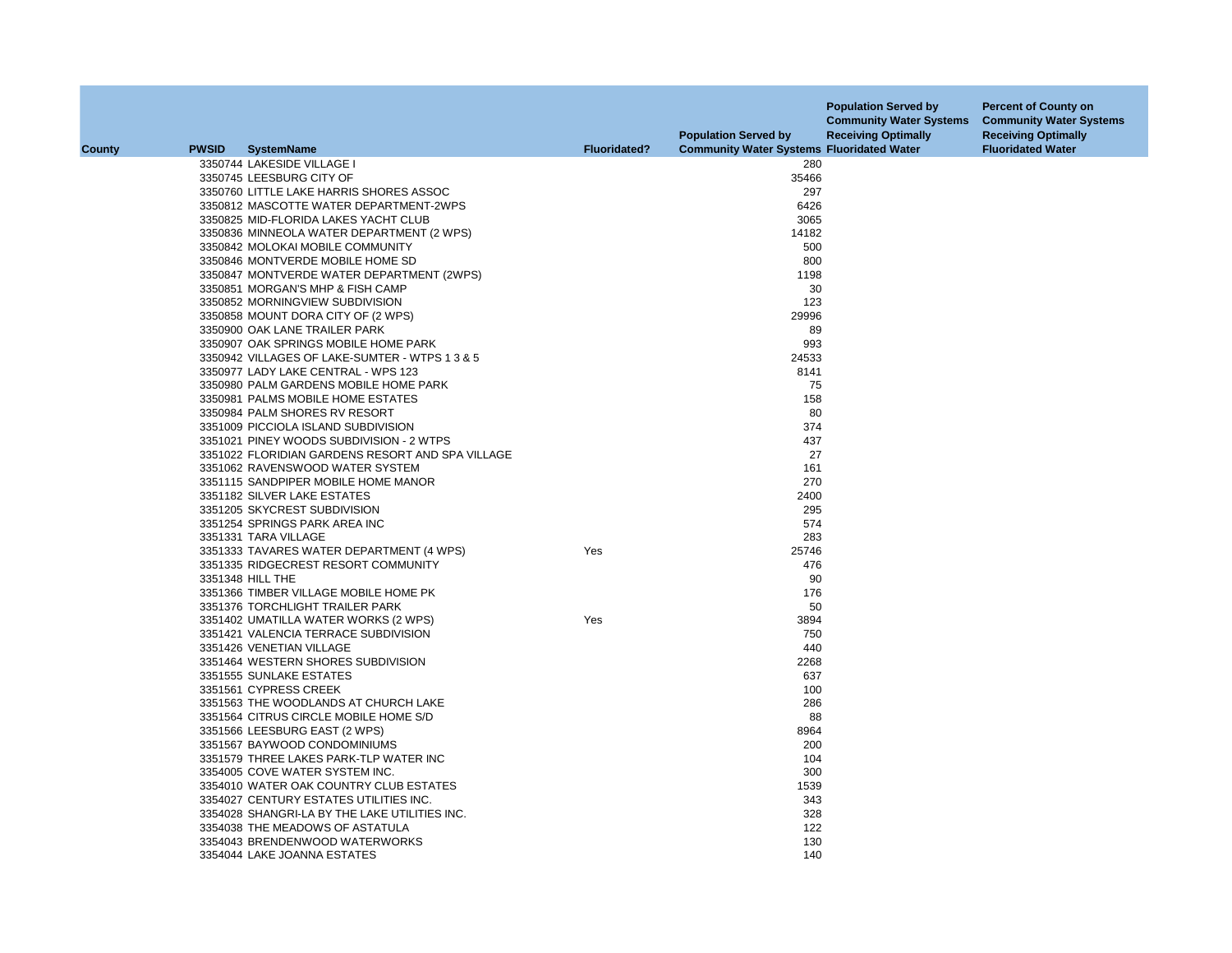|               |              |                                                  |                     | <b>Population Served by</b>                      | <b>Population Served by</b><br><b>Community Water Systems</b><br><b>Receiving Optimally</b> | <b>Percent of County on</b><br><b>Community Water Systems</b><br><b>Receiving Optimally</b> |
|---------------|--------------|--------------------------------------------------|---------------------|--------------------------------------------------|---------------------------------------------------------------------------------------------|---------------------------------------------------------------------------------------------|
| <b>County</b> | <b>PWSID</b> | <b>SystemName</b>                                | <b>Fluoridated?</b> | <b>Community Water Systems Fluoridated Water</b> |                                                                                             | <b>Fluoridated Water</b>                                                                    |
|               |              | 3354053 CITRUS COVE SUBDIVISION                  |                     | 130                                              |                                                                                             |                                                                                             |
|               |              | 3354054 LAKE GRIFFIN ISLES MHP (2 WPS)           |                     | 1212                                             |                                                                                             |                                                                                             |
|               |              | 3354055 WATERWOOD SUBDIVISION                    |                     | 295                                              |                                                                                             |                                                                                             |
|               |              | 3354104 CLERBROOK RV RESORTS (2 WPS)             |                     | 3142                                             |                                                                                             |                                                                                             |
|               |              | 3354106 BEE'S RV RESORT                          |                     | 158                                              |                                                                                             |                                                                                             |
|               |              | 3354110 LAKESIDE VILLAGE II                      |                     | 191                                              |                                                                                             |                                                                                             |
|               |              | 3354112 SUMMIT CHASE VILLAS                      |                     | 770                                              |                                                                                             |                                                                                             |
|               |              | 3354142 COUNTRY LIFE FAMILY PARK                 |                     | 215                                              |                                                                                             |                                                                                             |
|               |              | 3354644 PINE HARBOUR WATER UTILITIES LLC         |                     | 132                                              |                                                                                             |                                                                                             |
|               |              | 3354646 ORANGE LAKE MH COMMUNITY                 |                     | 615                                              |                                                                                             |                                                                                             |
|               |              | 3354647 FOUR LAKES AND HARBOR OAKS S/D           |                     | 228                                              |                                                                                             |                                                                                             |
|               |              | 3354650 LEESBURG/THE PLANTATION                  |                     | 5141                                             |                                                                                             |                                                                                             |
|               |              | 3354651 HAINES CREEK RV PARK                     |                     | 215                                              |                                                                                             |                                                                                             |
|               |              | 3354653 PENNBROOKE FAIRWAYS                      |                     | 2488                                             |                                                                                             |                                                                                             |
|               |              | 3354655 CARLTON PALMS EDUCATIONAL CTR            |                     | 145                                              |                                                                                             |                                                                                             |
|               |              | 3354656 LAKE IDLEWILD UTILITY COMPANY            |                     | 170                                              |                                                                                             |                                                                                             |
|               |              | 3354657 DIAMOND POINT                            |                     | 250                                              |                                                                                             |                                                                                             |
|               |              | 3354660 SILVER OAKS SUBDIVISION                  |                     | 123                                              |                                                                                             |                                                                                             |
|               |              | 3354661 PICCIOLA LANDING                         |                     | 125                                              |                                                                                             |                                                                                             |
|               |              | 3354662 LAKE BEAUCLAIRE S/D                      |                     | 98                                               |                                                                                             |                                                                                             |
|               |              | 3354664 TREASURE COVE                            |                     | 126                                              |                                                                                             |                                                                                             |
|               |              | 3354687 RAINTREE WATERWORKS                      |                     | 265                                              |                                                                                             |                                                                                             |
|               |              | 3354688 LAKE YALE ESTATES                        |                     | 101                                              |                                                                                             |                                                                                             |
|               |              | 3354695 LAKE SAUNDERS ACRES                      |                     | 161                                              |                                                                                             |                                                                                             |
|               |              | 3354697 GRAND TERRACE SUBDIVISION                |                     | 256                                              |                                                                                             |                                                                                             |
|               |              | 3354701 WEDGEWOOD SUBDIVISION                    |                     | 980                                              |                                                                                             |                                                                                             |
|               |              | 3354779 CLERMONT EAST WATER SYSTEM (2 WPS)       |                     | 33162                                            |                                                                                             |                                                                                             |
|               |              | 3354781 HARBOR HILLS - 2 WTPS                    |                     | 1219                                             |                                                                                             |                                                                                             |
|               |              | 3354836 SARABANDE                                |                     | 97                                               |                                                                                             |                                                                                             |
|               |              | 3354867 QUAIL RIDGE                              |                     | 231                                              |                                                                                             |                                                                                             |
|               |              | 3354869 LEESBURG/HIGHLAND LAKES                  |                     | 2442                                             |                                                                                             |                                                                                             |
|               |              | 3354877 PALISADES COUNTRY CLUB                   |                     | 1967                                             |                                                                                             |                                                                                             |
|               |              | 3354881 LAKE UTILITY SERVICES INC SOUTH          |                     | 10266                                            |                                                                                             |                                                                                             |
|               |              | 3354883 LAKE UTILITY SERVICES INC NORTH (8 WPS)  |                     | 21518                                            |                                                                                             |                                                                                             |
|               |              | 3354886 HOLIDAY HAVEN (CONSEC.)                  |                     | 295                                              |                                                                                             |                                                                                             |
|               |              | 3354916 SOUTHLAKE UTILITIES                      |                     | 8300                                             |                                                                                             |                                                                                             |
|               |              | 3354926 LAKES OF LADY LAKE EXECUTIVE GOLF COURSE |                     | 100                                              |                                                                                             |                                                                                             |
|               |              | 3354929 LEESBURG/ROYAL HIGHLANDS                 |                     | 3030                                             |                                                                                             |                                                                                             |
|               |              | 3354935 THE PARK AT WOLF BRANCH OAKS             |                     | 406                                              |                                                                                             |                                                                                             |
|               |              | 3354938 BLACK BEAR RESERVE                       |                     | 625                                              |                                                                                             |                                                                                             |
|               |              | 3354943 POMEROSA PARK                            |                     | 53                                               |                                                                                             |                                                                                             |
|               |              | 3354944 LAS COLINAS WATER PLANT                  |                     | 260                                              |                                                                                             |                                                                                             |
|               |              | 3354945 FAIRWAYS AT MOUNT PLYMOUTH               |                     | 843                                              |                                                                                             |                                                                                             |
|               |              | 3354953 EUSTIS EASTERN WTP                       |                     | 1635                                             |                                                                                             |                                                                                             |
|               |              | 3354954 HEATHROW COUNTRY ESTATES                 |                     | 490                                              |                                                                                             |                                                                                             |
|               |              | 3354956 PINE ISLAND                              |                     | 40                                               |                                                                                             |                                                                                             |
|               |              | 3354969 COLINA BAY                               |                     | 175                                              |                                                                                             |                                                                                             |
| <b>LEE</b>    |              |                                                  |                     | 588615                                           | 454732                                                                                      | 77.25%                                                                                      |
|               |              | 5360025 BONITA SPRINGS UTILITIES                 |                     | 67765                                            |                                                                                             |                                                                                             |
|               |              | 5360048 CITRUS PARK RV RESORT                    |                     | 3282                                             |                                                                                             |                                                                                             |
|               |              | 5360102 CITY OF FORT MYERS WATER TREATMENT PLANT | Yes                 | 70893                                            |                                                                                             |                                                                                             |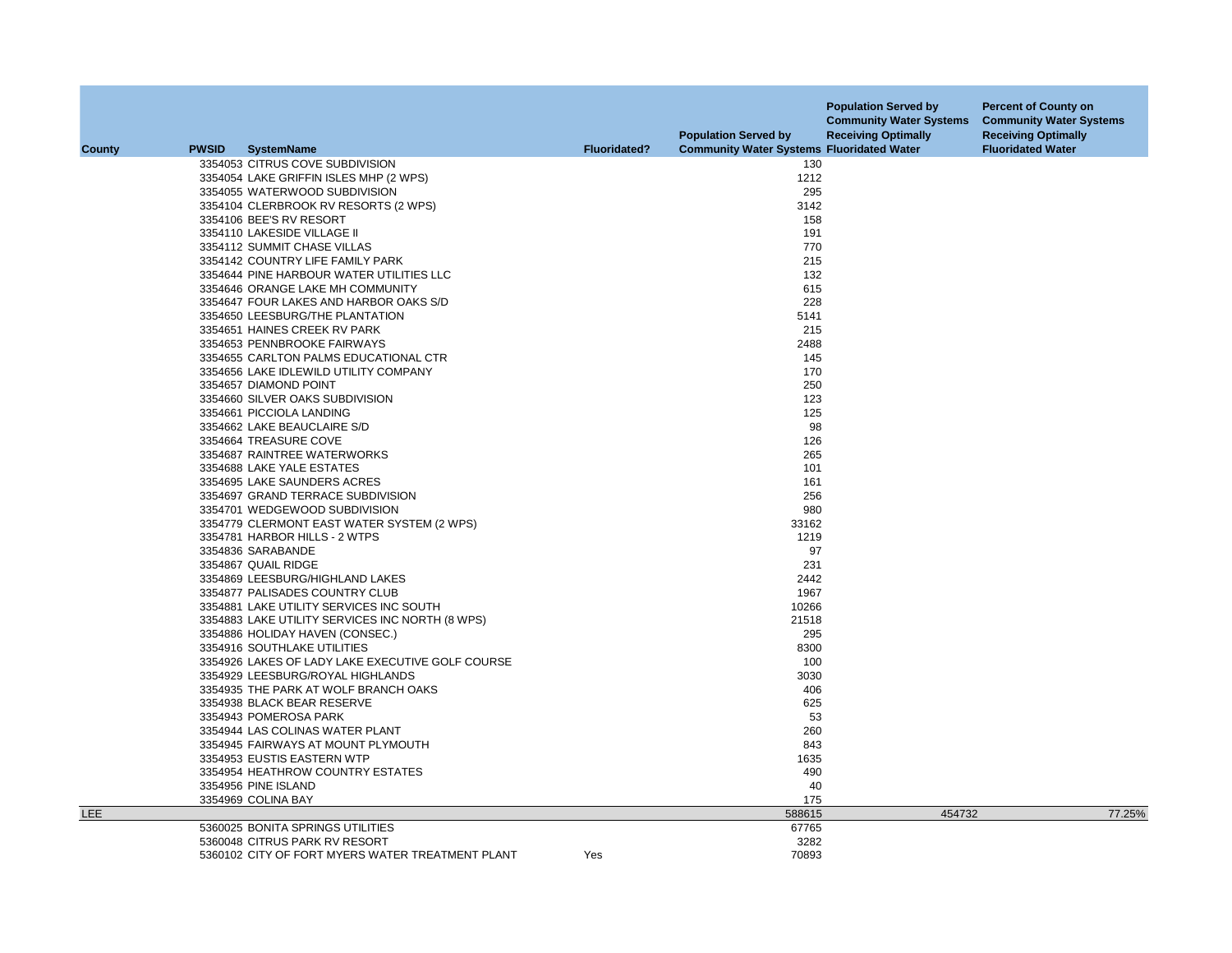| County      | <b>PWSID</b> | <b>SystemName</b>                                                    | <b>Fluoridated?</b> | <b>Population Served by</b><br><b>Community Water Systems Fluoridated Water</b> | <b>Population Served by</b><br><b>Community Water Systems</b><br><b>Receiving Optimally</b> | <b>Percent of County on</b><br><b>Community Water Systems</b><br><b>Receiving Optimally</b><br><b>Fluoridated Water</b> |
|-------------|--------------|----------------------------------------------------------------------|---------------------|---------------------------------------------------------------------------------|---------------------------------------------------------------------------------------------|-------------------------------------------------------------------------------------------------------------------------|
|             |              | 5360146 ISLAND WATER ASSOCIATION                                     |                     | 14548                                                                           |                                                                                             |                                                                                                                         |
|             |              | 5360172 FLORIDA GOVERNMENTAL UTILITY AUTHORITY                       |                     | 29656                                                                           |                                                                                             |                                                                                                                         |
|             |              | 5360204 OAK PARK MOBILE HOME VILLAGE                                 |                     | 400                                                                             |                                                                                             |                                                                                                                         |
|             |              | 5360299 USEPPA ISLAND CLUB                                           |                     | 200                                                                             |                                                                                             |                                                                                                                         |
|             |              | 5360322 GREATER PINE ISLAND WATER ASSOCIATION                        |                     | 15151                                                                           |                                                                                             |                                                                                                                         |
|             |              | 5360325 CAPE CORAL CITY OF                                           | Yes                 | 128669                                                                          |                                                                                             |                                                                                                                         |
|             |              | 5364002 SUNSET ACRES                                                 |                     | 69                                                                              |                                                                                             |                                                                                                                         |
|             |              | 5364040 LAKE FAIRWAYS MOBILE HOME PARK                               |                     | 2000                                                                            |                                                                                             |                                                                                                                         |
|             |              | 5364048 LEE COUNTY UTILITIES                                         | Yes                 | 235276                                                                          |                                                                                             |                                                                                                                         |
|             |              | 5364062 FOUNTAIN VIEW RV PARK                                        |                     | 500                                                                             |                                                                                             |                                                                                                                         |
|             |              | 5364068 CHARLESTON PARK                                              |                     | 312                                                                             |                                                                                             |                                                                                                                         |
|             |              | 5364143 GATEWAY SERVICES DISTRICT                                    | Yes                 | 9092                                                                            |                                                                                             |                                                                                                                         |
|             |              | 5364145 TOWN OF FORT MYERS BEACH (BEACH WATER)                       | Yes                 | 6900                                                                            |                                                                                             |                                                                                                                         |
|             |              | 5364149 OLD BRIDGE VILLAGE MOBILE HOME PARK                          | Yes                 | 1000                                                                            |                                                                                             |                                                                                                                         |
|             |              | 5364150 PINE LAKES MOBILE HOME PARK                                  | Yes                 | 1220                                                                            |                                                                                             |                                                                                                                         |
|             |              | 5364151 TAMIAMI VILLAGE MOBILE HOME PARK                             | Yes                 | 1200                                                                            |                                                                                             |                                                                                                                         |
|             |              | 5364152 MOBILE MANOR MOBILE HOME PARK                                | Yes                 | 482                                                                             |                                                                                             |                                                                                                                         |
| <b>LEON</b> |              |                                                                      |                     | 224041                                                                          | 202460                                                                                      | 90.37%                                                                                                                  |
|             |              | 1370023 ANNAWOOD SUBDIVISION                                         |                     | 115                                                                             |                                                                                             |                                                                                                                         |
|             |              | 1370077 BLOUNT'S LANDING WATER SYSTEM                                |                     | 291                                                                             |                                                                                             |                                                                                                                         |
|             |              | 1370096 BURGESS CIRCLE SUBDIVISION                                   |                     | 70                                                                              |                                                                                             |                                                                                                                         |
|             |              | 1370288 TWIN LAKES MOBILE HOME PARK                                  |                     | 174                                                                             |                                                                                             |                                                                                                                         |
|             |              | 1370353 LEON CO. REGIONAL SYSTEM EAST                                |                     | 1654                                                                            |                                                                                             |                                                                                                                         |
|             |              | 1370393 BRADFORDVILLE REGIONAL W/S                                   |                     | 10641                                                                           |                                                                                             |                                                                                                                         |
|             |              | 1370403 LAKE TALQUIN WATER COMPANY                                   |                     | 165                                                                             |                                                                                             |                                                                                                                         |
|             |              | 1370419 EAGLE'S NEST MHP                                             |                     | 32                                                                              |                                                                                             |                                                                                                                         |
|             |              | 1370461 MEADOW HILLS S/D WATER SYSTEM                                |                     | 290                                                                             |                                                                                             |                                                                                                                         |
|             |              | 1370463 MERIDIAN HILLS WATER SYSTEM                                  |                     | 234                                                                             |                                                                                             |                                                                                                                         |
|             |              | 1370598 SEDGEFIELD SUBDIVISION                                       |                     | 290                                                                             |                                                                                             |                                                                                                                         |
|             |              | 1370616 GRAND VILLAGE MHP WEST                                       |                     | 26                                                                              |                                                                                             |                                                                                                                         |
|             |              | 1370617 LEON CO. REGIONAL SYSTEM SOUTH                               |                     | 763                                                                             |                                                                                             |                                                                                                                         |
|             |              | 1370640 STONEGATE SUBDIVISION                                        |                     | 70                                                                              |                                                                                             |                                                                                                                         |
|             |              | 1370655 TALLAHASSEE CITY OF                                          | Yes                 | 193927                                                                          |                                                                                             |                                                                                                                         |
|             |              | 1370669 MEADOWS-AT-WOODRUN                                           |                     | 3749                                                                            |                                                                                             |                                                                                                                         |
|             |              | 1370745 LEON CO. REGIONAL SYSTEM WEST                                |                     | 2026                                                                            |                                                                                             |                                                                                                                         |
|             |              | 1370791 LAKE BRADFORD ESTATES MHP                                    |                     | 167                                                                             |                                                                                             |                                                                                                                         |
|             |              | 1370888 LAKE JACKSON AREA WATER SYSTEM                               | Yes                 | 8169                                                                            |                                                                                             |                                                                                                                         |
|             |              | 1370898 BREWSTER SUBDIVISION                                         | Yes                 | 364                                                                             |                                                                                             |                                                                                                                         |
|             |              | 1374008 BUCK LAKE ESTATES WATER SYSTEM                               |                     | 150<br>224                                                                      |                                                                                             |                                                                                                                         |
|             |              | 1374049 NORTH LAKE MEADOW WATER SYSTEM<br>1374054 PLANTATION ESTATES |                     | 360                                                                             |                                                                                             |                                                                                                                         |
|             |              | 1374072 DOGWOOD MHP                                                  |                     | 30                                                                              |                                                                                             |                                                                                                                         |
|             |              | 1374104 GRAND VILLAGE MHP-EAST                                       |                     | 60                                                                              |                                                                                             |                                                                                                                         |
| LEVY        |              |                                                                      |                     | 10536                                                                           | $\mathbf{0}$                                                                                | 0.00%                                                                                                                   |
|             |              | 2380178 CEDAR KEY WTP                                                |                     | 1500                                                                            |                                                                                             |                                                                                                                         |
|             |              | 2380188 MANATEE UTILITIES                                            |                     | 290                                                                             |                                                                                             |                                                                                                                         |
|             |              | 2380189 CHIEFLAND WTP                                                |                     | 2031                                                                            |                                                                                             |                                                                                                                         |
|             |              | 2380387 FOWLERS BLUFF WTP                                            |                     | 300                                                                             |                                                                                             |                                                                                                                         |
|             |              | 2380854 OTTER CREEK                                                  |                     | 135                                                                             |                                                                                             |                                                                                                                         |
|             |              | 2381178 BRONSON WTP                                                  |                     | 1125                                                                            |                                                                                             |                                                                                                                         |
|             |              | 2381208 UNIVERSITY OAKS MHP                                          |                     | 369                                                                             |                                                                                             |                                                                                                                         |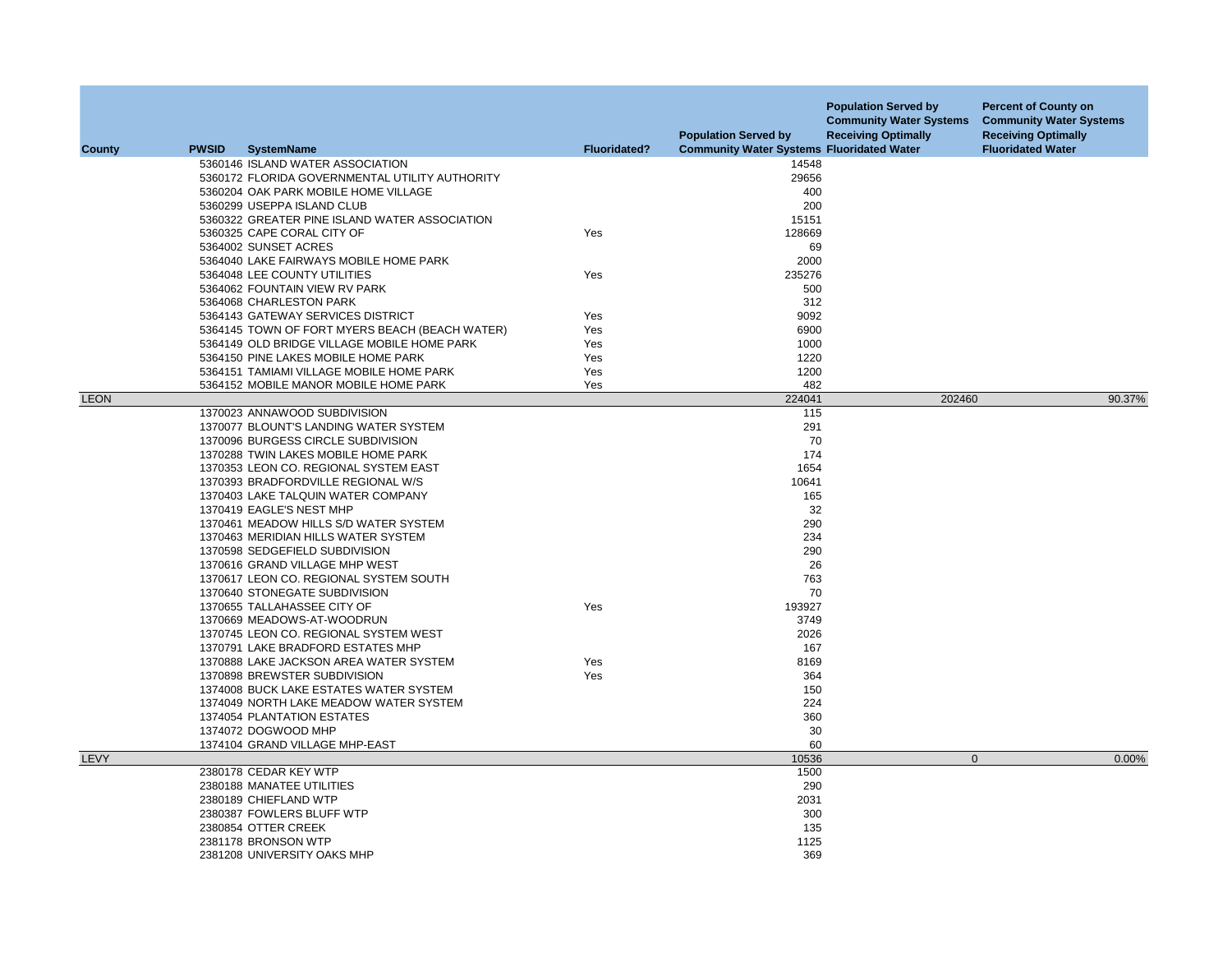| <b>County</b>  | <b>PWSID</b> | <b>SystemName</b>                                          | <b>Fluoridated?</b> | <b>Population Served by</b><br><b>Community Water Systems Fluoridated Water</b> | <b>Population Served by</b><br><b>Community Water Systems</b><br><b>Receiving Optimally</b> | <b>Percent of County on</b><br><b>Community Water Systems</b><br><b>Receiving Optimally</b><br><b>Fluoridated Water</b> |
|----------------|--------------|------------------------------------------------------------|---------------------|---------------------------------------------------------------------------------|---------------------------------------------------------------------------------------------|-------------------------------------------------------------------------------------------------------------------------|
|                |              | 2381409 FIMC HIDEAWAY INC                                  |                     | 275                                                                             |                                                                                             |                                                                                                                         |
|                |              | 2381411 FANNING SPRINGS WS                                 |                     | 900                                                                             |                                                                                             |                                                                                                                         |
|                |              | 6382055 WILLISTON WTP                                      |                     | 1250                                                                            |                                                                                             |                                                                                                                         |
|                |              | 6382056 INGLIS WATER DEPT.                                 |                     | 1500                                                                            |                                                                                             |                                                                                                                         |
|                |              | 6382108 INGLEWOOD ESTATES MH S/D                           |                     | 150                                                                             |                                                                                             |                                                                                                                         |
|                |              | 6382116 YANKEETOWN WTP                                     |                     | 711                                                                             |                                                                                             |                                                                                                                         |
| <b>LIBERTY</b> |              |                                                            |                     | 5848                                                                            | $\mathbf{0}$                                                                                | 0.00%                                                                                                                   |
|                |              | 1390087 BRISTOL CITY OF WATER SYSTEM                       |                     | 1954                                                                            |                                                                                             |                                                                                                                         |
|                |              | 1390651 SWEETWATER WATER SYSTEM                            |                     | 65                                                                              |                                                                                             |                                                                                                                         |
|                |              | 1390901 HOSFORD TOWN OF WATER SYSTEM                       |                     | 1290                                                                            |                                                                                             |                                                                                                                         |
|                |              | 1394001 LIBERTY CORRECTIONAL INSTITUTION                   |                     | 1615                                                                            |                                                                                             |                                                                                                                         |
|                |              | 1394003 SUMATRA WATER SYSTEM                               |                     | 163                                                                             |                                                                                             |                                                                                                                         |
|                |              | 1394006 ESTIFFANULGA WATER SYSTEM                          |                     | 281                                                                             |                                                                                             |                                                                                                                         |
|                |              | 1394009 LAKE MYSTIC WATER SYSTEM                           |                     | 314                                                                             |                                                                                             |                                                                                                                         |
|                |              | 1394012 ROCK BLUFF WATER SYSTEM                            |                     | 166                                                                             |                                                                                             |                                                                                                                         |
| <b>MADISON</b> |              |                                                            |                     | 7005<br>750                                                                     | 5038                                                                                        | 71.92%                                                                                                                  |
|                |              | 2400185 CHERRY LAKE UTILITIES                              | Yes                 | 5038                                                                            |                                                                                             |                                                                                                                         |
|                |              | 2400205 MADISON WATER DEPARTMENT<br>2400440 GREENVILLE WTP |                     | 800                                                                             |                                                                                             |                                                                                                                         |
|                |              | 2401296 LEE WTP                                            |                     | 387                                                                             |                                                                                             |                                                                                                                         |
|                |              | 2401312 FUMCH-MADISON YOUTH RANCH                          |                     | 30                                                                              |                                                                                             |                                                                                                                         |
| <b>MANATEE</b> |              |                                                            |                     | 523400                                                                          | 523150                                                                                      | 99.95%                                                                                                                  |
|                |              | 6410182 BRADENTON CITY OF                                  | Yes                 | 54409                                                                           |                                                                                             |                                                                                                                         |
|                |              | 6410322 PALMETTO WATER DEPT                                | Yes                 | 12606                                                                           |                                                                                             |                                                                                                                         |
|                |              | 6411078 LINGER LODGE TR TRAILER PARK                       |                     | 250                                                                             |                                                                                             |                                                                                                                         |
|                |              | 6411098 TOWN OF LONGBOAT KEY                               | Yes                 | 7603                                                                            |                                                                                             |                                                                                                                         |
|                |              | 6411132 MANATEE COUNTY UTILITIES DEPT                      | Yes                 | 447382                                                                          |                                                                                             |                                                                                                                         |
|                |              | 6412418 SUNNY SHORE WATER COMPANY                          | Yes                 | 450                                                                             |                                                                                             |                                                                                                                         |
|                |              | 6412533 HEATHER HILLS ESTATES                              | Yes                 | 700                                                                             |                                                                                             |                                                                                                                         |
| <b>MARION</b>  |              |                                                            |                     | 207866                                                                          | 52224                                                                                       | 25.12%                                                                                                                  |
|                |              | 3420074 BELLEVIEW CITY OF (2 WPS)                          |                     | 8433                                                                            |                                                                                             |                                                                                                                         |
|                |              | 3420095 BLUE SKIES ESTATES                                 |                     | 195                                                                             |                                                                                             |                                                                                                                         |
|                |              | 3420124 BUCKSKIN LAKE MANOR                                |                     | 203                                                                             |                                                                                             |                                                                                                                         |
|                |              | 3420162 CEDAR HILLS                                        |                     | 1404                                                                            |                                                                                             |                                                                                                                         |
|                |              | 3420216 CLIFTWOOD MOBILE HOME PARK                         |                     | 54                                                                              |                                                                                             |                                                                                                                         |
|                |              | 3420340 EMIL-MAR SUBDIVISION                               |                     | 270                                                                             |                                                                                             |                                                                                                                         |
|                |              | 3420386 LOWELL CORRECTIONAL INSTITUTION ANNEX              |                     | 2800                                                                            |                                                                                             |                                                                                                                         |
|                |              | 3420387 MARION CORRECTIONAL INSTITUTION                    |                     | 1500                                                                            |                                                                                             |                                                                                                                         |
|                |              | 3420408 SALT SPRINGS VILLAGE                               |                     | 342                                                                             |                                                                                             |                                                                                                                         |
|                |              | 3420411 FLOYD CLARK SUBDIVISION                            |                     | 224                                                                             |                                                                                             |                                                                                                                         |
|                |              | 3420419 FORT KING FOREST                                   |                     | 316                                                                             |                                                                                             |                                                                                                                         |
|                |              | 3420456 GOLDEN HOLIDAY MHP (2 WPS)                         |                     | 609                                                                             |                                                                                             |                                                                                                                         |
|                |              | 3420484 MILL DAM MHP LLC                                   |                     | 155                                                                             |                                                                                             |                                                                                                                         |
|                |              | 3420509 HAZEL GARDENS MOBILE HOME PARK                     |                     | 66                                                                              |                                                                                             |                                                                                                                         |
|                |              | 3420531 WANDERING OAKS RV RESORT (2WPS/1POE)               |                     | 122                                                                             |                                                                                             |                                                                                                                         |
|                |              | 3420533 HI-CLIFF ESTATES/SLEEPY HOLLOW                     |                     | 1008                                                                            |                                                                                             |                                                                                                                         |
|                |              | 3420608 FORE ACRES                                         |                     | 1678                                                                            |                                                                                             |                                                                                                                         |
|                |              | 3420761 LITTLE LAKE WEIR SUBDIVISION                       |                     | 963                                                                             |                                                                                             |                                                                                                                         |
|                |              | 3420763 LIVE OAKS MOBILE HOME PARK                         |                     | 217                                                                             |                                                                                             |                                                                                                                         |
|                |              | 3420781 EDGEWOOD MHP                                       |                     | 42                                                                              |                                                                                             |                                                                                                                         |
|                |              | 3420805 MARIE'S MHP                                        |                     | 88                                                                              |                                                                                             |                                                                                                                         |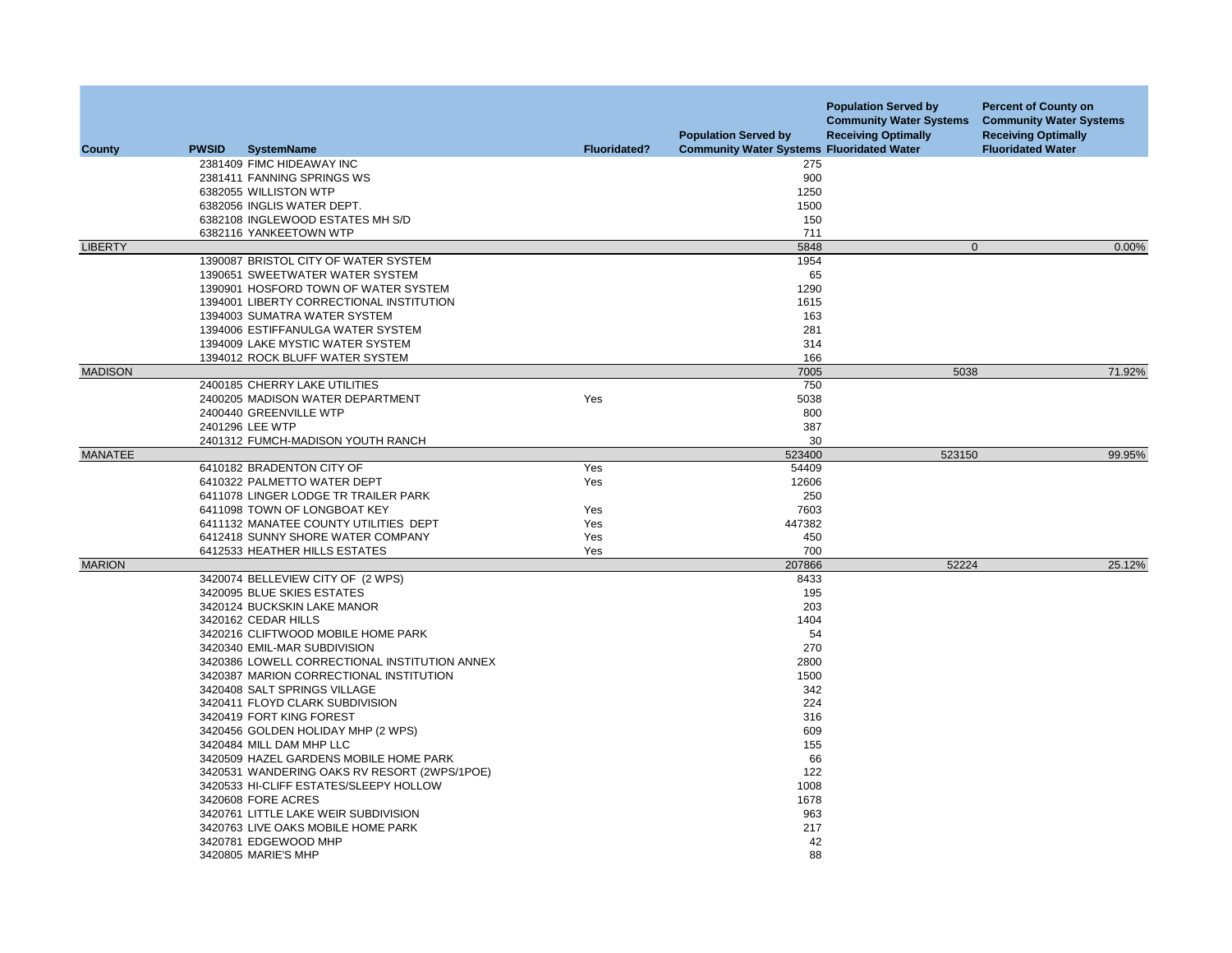| <b>County</b> | <b>PWSID</b> | <b>SystemName</b>                             | <b>Fluoridated?</b> | <b>Population Served by</b><br><b>Community Water Systems Fluoridated Water</b> | <b>Population Served by</b><br><b>Community Water Systems</b><br><b>Receiving Optimally</b> | <b>Percent of County on</b><br><b>Community Water Systems</b><br><b>Receiving Optimally</b><br><b>Fluoridated Water</b> |
|---------------|--------------|-----------------------------------------------|---------------------|---------------------------------------------------------------------------------|---------------------------------------------------------------------------------------------|-------------------------------------------------------------------------------------------------------------------------|
|               |              |                                               |                     |                                                                                 |                                                                                             |                                                                                                                         |
|               |              | 3420870 NELSON'S FISH CAMP                    |                     | 210                                                                             |                                                                                             |                                                                                                                         |
|               |              | 3420904 OAK PARK VILLAGE                      |                     | 95                                                                              |                                                                                             |                                                                                                                         |
|               |              | 3420916 OAKWOOD MOBILE MANOR                  |                     | 220                                                                             |                                                                                             |                                                                                                                         |
|               |              | 3420922 OCALA CITY OF (2 WTPS)                | Yes                 | 50924                                                                           |                                                                                             |                                                                                                                         |
|               |              | 3420924 OCALA EAST VILLAS                     |                     | 608                                                                             |                                                                                             |                                                                                                                         |
|               |              | 3420939 OCKLAWAHA WATER WORKS (2 WTPS)        |                     | 816                                                                             |                                                                                             |                                                                                                                         |
|               |              | 3421018 PINE RIDGE ESTATES                    |                     | 732                                                                             |                                                                                             |                                                                                                                         |
|               |              | 3421098 ROLLING GREENS                        |                     | 2498                                                                            |                                                                                             |                                                                                                                         |
|               |              | 3421118 SANDY ACRES                           |                     | 570                                                                             |                                                                                             |                                                                                                                         |
|               |              | 3421159 SHARPES FERRY MANUFACTURED HOME CMNTY |                     | 207                                                                             |                                                                                             |                                                                                                                         |
|               |              | 3421197 SILVER SPRINGS SHORES (5 WPS)         |                     | 19569                                                                           |                                                                                             |                                                                                                                         |
|               |              | 3421201 OAKCREST VILLAS                       |                     | 112                                                                             |                                                                                             |                                                                                                                         |
|               |              | 3421283 STONE OAKS MOBILE HOME PARK           |                     | 299                                                                             |                                                                                             |                                                                                                                         |
|               |              | 3421314 SUN RAY ESTATES                       |                     | 2050                                                                            |                                                                                             |                                                                                                                         |
|               |              | 3421379 MCINTOSH TOWN OF                      |                     | 484                                                                             |                                                                                             |                                                                                                                         |
|               |              | 3421467 WHISPERING OAKS MHP                   |                     | 160                                                                             |                                                                                             |                                                                                                                         |
|               |              | 3421490 WOODS AND LAKES SUBDIVISION           |                     | 275                                                                             |                                                                                             |                                                                                                                         |
|               |              | 3421495 COUNTRY OAKS MHP                      |                     | 95                                                                              |                                                                                             |                                                                                                                         |
|               |              | 3421520 SUNLIGHT ACRES SUBDIVISION            |                     | 198                                                                             |                                                                                             |                                                                                                                         |
|               |              | 3421528 TALL TIMBER TRAVEL TRAILER PARK       |                     | 95                                                                              |                                                                                             |                                                                                                                         |
|               |              | 3421554 OCALA GARDEN APARTMENTS               |                     | 48                                                                              |                                                                                             |                                                                                                                         |
|               |              | 3421559 VICTORY MOBILE HOME PARK LLC          |                     | 248                                                                             |                                                                                             |                                                                                                                         |
|               |              | 3421560 OCALA OAKS SUBDIVISION (2 WPS)        |                     | 2202                                                                            |                                                                                             |                                                                                                                         |
|               |              | 3421573 GOLDEN POND VILLAGE MHP               |                     | 135                                                                             |                                                                                             |                                                                                                                         |
|               |              | 3421574 SERENITY OAKS MHP                     |                     | 135                                                                             |                                                                                             |                                                                                                                         |
|               |              | 3421576 WINDGATE ESTATES                      |                     | 504                                                                             |                                                                                             |                                                                                                                         |
|               |              | 3424000 BELLEAIR SUBDIVISION                  |                     | 763                                                                             |                                                                                             |                                                                                                                         |
|               |              | 3424001 MARION HILLS                          |                     | 102                                                                             |                                                                                             |                                                                                                                         |
|               |              | 3424009 WHISPERING SANDS S/D                  |                     | 406                                                                             |                                                                                             |                                                                                                                         |
|               |              | 3424029 CHAPPELL HILLS                        |                     | 144                                                                             |                                                                                             |                                                                                                                         |
|               |              | 3424030 BELLEVIEW HILLS SUBDIVISION           |                     | 378                                                                             |                                                                                             |                                                                                                                         |
|               |              | 3424031 FLORIDA HEIGHTS S/D                   |                     | 347                                                                             |                                                                                             |                                                                                                                         |
|               |              | 3424032 OAKHURST SUBDIVISION                  |                     | 299                                                                             |                                                                                             |                                                                                                                         |
|               |              | 3424034 VILLAGES OF OCALA                     |                     | 130                                                                             |                                                                                             |                                                                                                                         |
|               |              | 3424036 WEST VIEW SUBDIVISION                 |                     | 102                                                                             |                                                                                             |                                                                                                                         |
|               |              | 3424042 FAIRFAX HILLS SUBDIVISION             |                     | 287                                                                             |                                                                                             |                                                                                                                         |
|               |              | 3424046 QUAIL RUN SUBDIVISION                 |                     | 230                                                                             |                                                                                             |                                                                                                                         |
|               |              | 3424061 PARADISE MHP                          |                     | 95                                                                              |                                                                                             |                                                                                                                         |
|               |              | 3424062 PONDEROSA PINES (2 WPS)               |                     | 465                                                                             |                                                                                             |                                                                                                                         |
|               |              | 3424087 OAK BEND MHP                          |                     | 410                                                                             |                                                                                             |                                                                                                                         |
|               |              | 3424099 ELEVEN OAKS SUBDIVISION               |                     | 126                                                                             |                                                                                             |                                                                                                                         |
|               |              | 3424106 OAK HAVEN QUADRUPLEXES                |                     | 103                                                                             |                                                                                             |                                                                                                                         |
|               |              | 3424620 TRADEWINDS VILLAGE                    |                     | 1313                                                                            |                                                                                             |                                                                                                                         |
|               |              | 3424621 BELLEVIEW OAKS ESTATES                |                     | 294                                                                             |                                                                                             |                                                                                                                         |
|               |              | 3424622 SPRINGLAKE VILLAGE                    |                     | 162                                                                             |                                                                                             |                                                                                                                         |
|               |              | 3424625 RESIDENTIAL WATER SYSTEMS INC         |                     | 1796                                                                            |                                                                                             |                                                                                                                         |
|               |              | 3424628 SMITH LAKE SHORES VILLAGE             |                     | 368                                                                             |                                                                                             |                                                                                                                         |
|               |              | 3424637 SHERI OAKS SUBDIVISION                |                     | 70                                                                              |                                                                                             |                                                                                                                         |
|               |              | 3424638 OAK CREEK CAVERNS                     |                     | 140                                                                             |                                                                                             |                                                                                                                         |
|               |              | 3424643 MCATEER ACRES                         |                     | 234                                                                             |                                                                                             |                                                                                                                         |
|               |              | 3424644 FORE OAKS ESTATES                     |                     | 462                                                                             |                                                                                             |                                                                                                                         |
|               |              |                                               |                     |                                                                                 |                                                                                             |                                                                                                                         |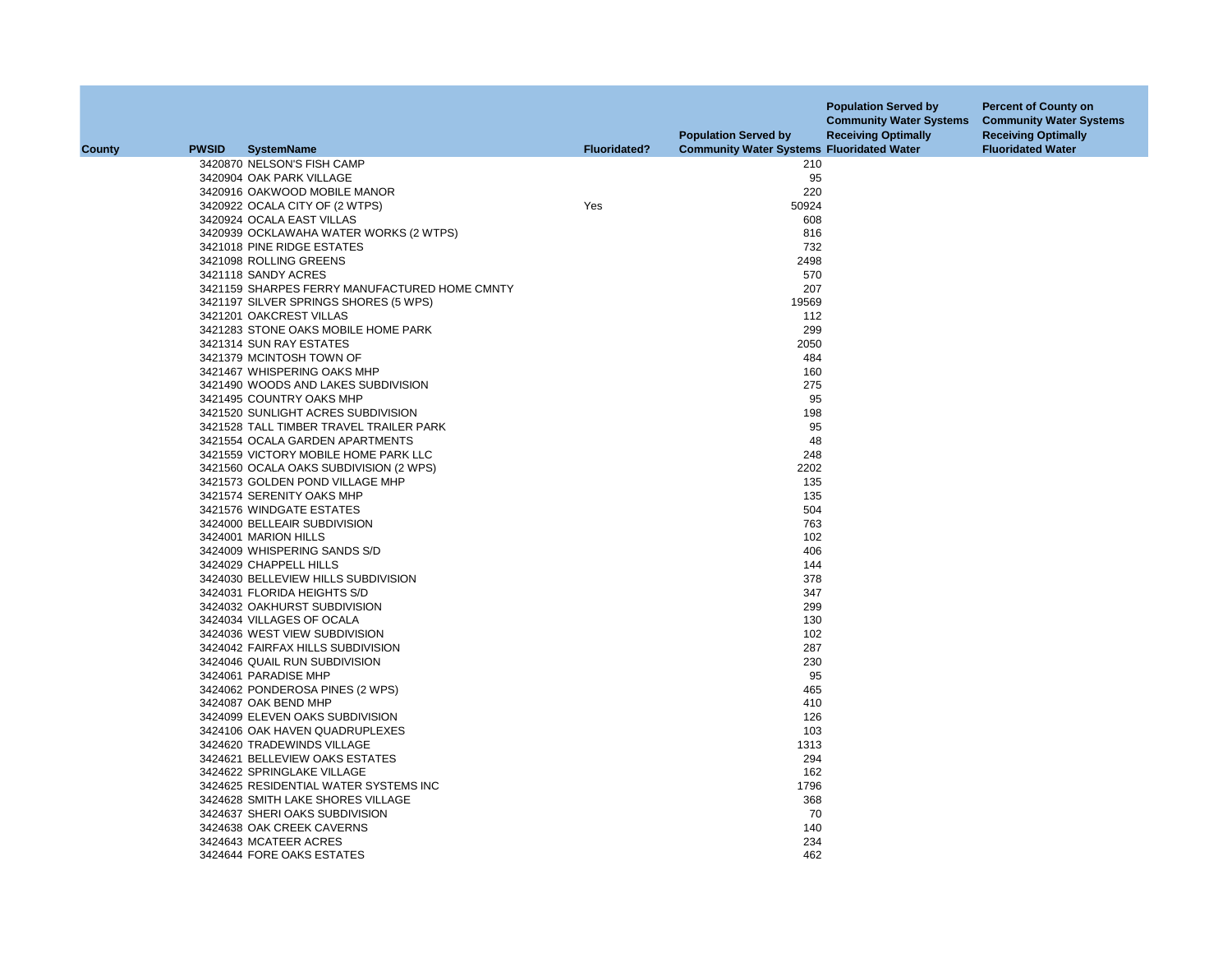|               |              |                                                                |                     | <b>Population Served by</b>                      | <b>Population Served by</b><br><b>Community Water Systems</b><br><b>Receiving Optimally</b> | <b>Percent of County on</b><br><b>Community Water Systems</b><br><b>Receiving Optimally</b> |
|---------------|--------------|----------------------------------------------------------------|---------------------|--------------------------------------------------|---------------------------------------------------------------------------------------------|---------------------------------------------------------------------------------------------|
| <b>County</b> | <b>PWSID</b> | <b>SystemName</b>                                              | <b>Fluoridated?</b> | <b>Community Water Systems Fluoridated Water</b> |                                                                                             | <b>Fluoridated Water</b>                                                                    |
|               |              | 3424645 WINDSTREAM & CARRIAGE HILL SUBDIVISIONS                |                     | 301                                              |                                                                                             |                                                                                             |
|               |              | 3424646 WOODBERRY FOREST SUBDIVISION                           |                     | 193                                              |                                                                                             |                                                                                             |
|               |              | 3424648 HILLTOP ESTATES MHP S/D                                |                     | 230                                              |                                                                                             |                                                                                             |
|               |              | 3424649 SUMMERFIELD PINES                                      |                     | 55                                               |                                                                                             |                                                                                             |
|               |              | 3424651 OCALA HEIGHTS S/D                                      |                     | 1019                                             |                                                                                             |                                                                                             |
|               |              | 3424652 SHADY ROAD VILLAS TRAILER PARK                         |                     | 183                                              |                                                                                             |                                                                                             |
|               |              | 3424655 HIGH HOPES MOBILE HOME PARK                            |                     | 68                                               |                                                                                             |                                                                                             |
|               |              | 3424657 COUNTRY WALK                                           |                     | 189                                              |                                                                                             |                                                                                             |
|               |              | 3424658 PADDOCK PARK SOUTH MHP                                 |                     | 386                                              |                                                                                             |                                                                                             |
|               |              | 3424659 TROPICANA VILLAGE SUBDIVISION                          |                     | 115                                              |                                                                                             |                                                                                             |
|               |              | 3424662 HILLTOP AT LAKE WEIR                                   |                     | 448                                              |                                                                                             |                                                                                             |
|               |              | 3424664 JACK MOBILE HOME PARK                                  |                     | 50                                               |                                                                                             |                                                                                             |
|               |              | 3424685 HAWKS POINT SUBDIVISION                                |                     | 462                                              |                                                                                             |                                                                                             |
|               |              | 3424689 SILVER SPRINGS WOODS/VILLAGE                           |                     | 1141                                             |                                                                                             |                                                                                             |
|               |              | 3424690 LANDFAIR SUBDIVISION                                   |                     | 580                                              |                                                                                             |                                                                                             |
|               |              | 3424691 WINDING WATERS                                         |                     | 473                                              |                                                                                             |                                                                                             |
|               |              | 3424789 LAKEVIEW WOODS/TRAILS EAST S/D                         |                     | 224                                              |                                                                                             |                                                                                             |
|               |              | 3424808 PONDEROSA M.H./SUBDIVISION                             |                     | 67                                               |                                                                                             |                                                                                             |
|               |              | 3424811 PENNEY PARK MHP                                        |                     | 67                                               |                                                                                             |                                                                                             |
|               |              | 3424827 CITRA HIGHLANDS                                        |                     | 88                                               |                                                                                             |                                                                                             |
|               |              | 3424839 BELLEVIEW HILLS ESTATES                                |                     | 758                                              |                                                                                             |                                                                                             |
|               |              | 3424841 TURNING POINTE ESTATES                                 |                     | 263                                              |                                                                                             |                                                                                             |
|               |              | 3424857 VETERANS OF FOREIGN WARS                               |                     | 45                                               |                                                                                             |                                                                                             |
|               |              | 3424897 STONECREST SUBDIVISION (4WPS)                          |                     | 8128                                             |                                                                                             |                                                                                             |
|               |              | 3424962 ASHLEY HEIGHTS S/D                                     |                     | 175                                              |                                                                                             |                                                                                             |
|               |              | 3425006 GREENFIELDS/INDIAN PINES                               |                     | 1610                                             |                                                                                             |                                                                                             |
|               |              | 3425020 SPRUCE CREEK GOLF AND COUNTRY CLUB (2WP)               |                     | 6745                                             |                                                                                             |                                                                                             |
|               |              | 3425029 FOREST GREEN SUBDIVISION                               |                     | 270                                              |                                                                                             |                                                                                             |
|               |              | 3425039 PLANTATION LANDING MHP                                 |                     | 36                                               |                                                                                             |                                                                                             |
|               |              | 3425108 LEIGHTON ESTATES WATER SYSTEM                          |                     | 104                                              |                                                                                             |                                                                                             |
|               |              | 3425111 SUNSET HARBOR WATER SYSTEM                             |                     | 25                                               |                                                                                             |                                                                                             |
|               |              | 3425127 ASHLEY FARMS (2 WPS)                                   |                     | 1102                                             |                                                                                             |                                                                                             |
|               |              | 6420103 BAHIA OAKS (CONSEC.)                                   | Yes                 | 1200                                             |                                                                                             |                                                                                             |
|               |              | 6420467 DOGWOOD ACRES                                          |                     | 181                                              |                                                                                             |                                                                                             |
|               |              | 6420619 FOXWOOD FARMS                                          |                     | 332                                              |                                                                                             |                                                                                             |
|               |              | 6421041 PALM LAKE APTS                                         |                     | 60                                               |                                                                                             |                                                                                             |
|               |              |                                                                |                     | 19401                                            |                                                                                             |                                                                                             |
|               |              | 6421144 MARION OAKS SUBDIVISION (5 WTPS)                       |                     | 400                                              |                                                                                             |                                                                                             |
|               |              | 6421512 RIO VISTA (2 WPS)<br>6421952 WESTWOOD MOBILE HOME PARK |                     | 150                                              |                                                                                             |                                                                                             |
|               |              | 6422359 OAK TREE VILLAGE APTS & CAMPGROUND                     |                     | 412                                              |                                                                                             |                                                                                             |
|               |              |                                                                |                     |                                                  |                                                                                             |                                                                                             |
|               |              | 6422362 ARROWHEAD CAMPSITES                                    |                     | 99                                               |                                                                                             |                                                                                             |
|               |              | 6422679 RAINBOW SPRINGS CC ESTATES                             |                     | 1826                                             |                                                                                             |                                                                                             |
|               |              | 6424073 DUNNELLON CITY OF (2 WPS)                              |                     | 1922                                             |                                                                                             |                                                                                             |
|               |              | 6424076 GOLDEN HILLS GOLF & TURF WTP                           |                     | 1859                                             |                                                                                             |                                                                                             |
|               |              | 6424083 RAINBOW LAKES ESTATES                                  |                     | 1810                                             |                                                                                             |                                                                                             |
|               |              | 6424352 COUNTRY OAKS                                           |                     | 92                                               |                                                                                             |                                                                                             |
|               |              | 6424371 SATEKE VILLAGE                                         |                     | 86                                               |                                                                                             |                                                                                             |
|               |              | 6424589 INTERNATIONAL VILLAS                                   |                     | 95                                               |                                                                                             |                                                                                             |
|               |              | 6424590 LIBRA OAKS                                             |                     | 320                                              |                                                                                             |                                                                                             |
|               |              | 6424591 RIDGE MEADOWS                                          |                     | 228                                              |                                                                                             |                                                                                             |
|               |              | 6424618 PADDOCK DOWNS                                          |                     | 385                                              |                                                                                             |                                                                                             |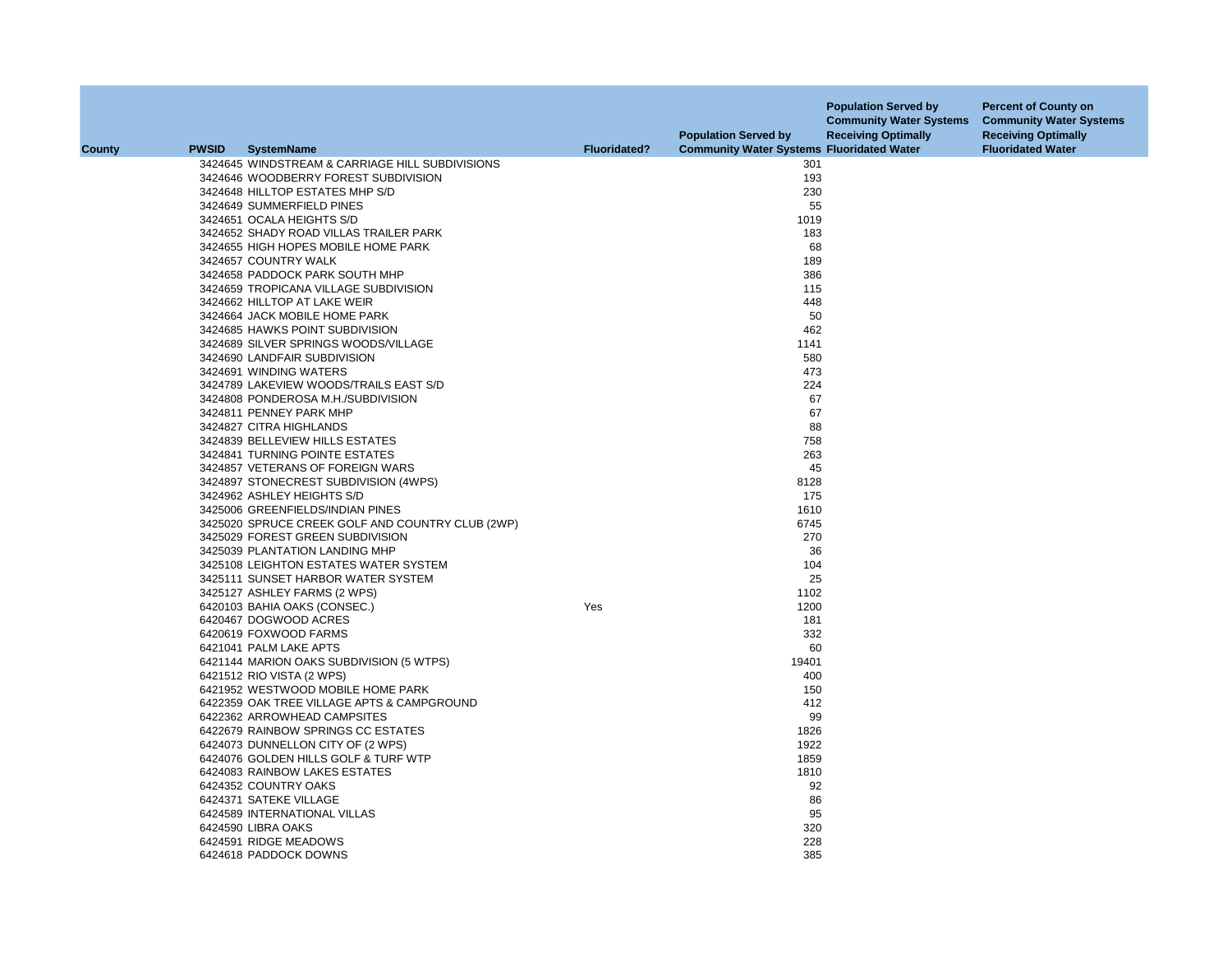|               |              |                                                                    |                     | <b>Population Served by</b>                      | <b>Population Served by</b><br><b>Community Water Systems</b><br><b>Receiving Optimally</b> | <b>Percent of County on</b><br><b>Community Water Systems</b><br><b>Receiving Optimally</b> |
|---------------|--------------|--------------------------------------------------------------------|---------------------|--------------------------------------------------|---------------------------------------------------------------------------------------------|---------------------------------------------------------------------------------------------|
| County        | <b>PWSID</b> | <b>SystemName</b>                                                  | <b>Fluoridated?</b> | <b>Community Water Systems Fluoridated Water</b> |                                                                                             | <b>Fluoridated Water</b>                                                                    |
|               |              | 6424619 ON TOP OF THE WORLD (2 WPS)                                |                     | 10195                                            |                                                                                             |                                                                                             |
|               |              | 6424620 SADDLE OAK CLUB MHP                                        |                     | 650                                              |                                                                                             |                                                                                             |
|               |              | 6424621 OCALA JOCKEY CLUB S/D                                      |                     | 100                                              |                                                                                             |                                                                                             |
|               |              | 6424623 GOLDEN HILLS MHP                                           |                     | 323                                              |                                                                                             |                                                                                             |
|               |              | 6424627 MARION LANDING                                             |                     | 1000                                             |                                                                                             |                                                                                             |
|               |              | 6424629 THE FALLS OF OCALA                                         |                     | 120                                              |                                                                                             |                                                                                             |
|               |              | 6424630 OAK RUN ESTATES (6 WTPS)                                   |                     | 11788                                            |                                                                                             |                                                                                             |
|               |              | 6424632 WOODS AND MEADOWS                                          |                     | 1747                                             |                                                                                             |                                                                                             |
|               |              | 6424652 SPRUCE CREEK UTILITY CO INC.                               |                     | 7732                                             |                                                                                             |                                                                                             |
|               |              | 6424653 DEER CREEK MOBILE HOME S/D                                 |                     | 165                                              |                                                                                             |                                                                                             |
|               |              | 6424673 THE CENTERS                                                |                     | 100                                              |                                                                                             |                                                                                             |
|               |              | 6424678 MAJESTIC OAKS - PIGEON PARK                                |                     | 1445                                             |                                                                                             |                                                                                             |
|               |              | 6424689 SWEETWATER OAKS                                            |                     | 240                                              |                                                                                             |                                                                                             |
|               |              | 6424704 FAIRFIELD VILLAGE                                          |                     | 500                                              |                                                                                             |                                                                                             |
|               |              | 6424706 THE HAVEN HOUSE AT OCALA                                   |                     | 50<br>75                                         |                                                                                             |                                                                                             |
|               |              | 6424741 THE HARBOR HOUSE AT OCALA<br>6424749 SPRUCE CREEK PRESERVE |                     | 1456                                             |                                                                                             |                                                                                             |
|               |              | 6424768 GOLDEN OCALA                                               |                     | 182                                              |                                                                                             |                                                                                             |
|               |              | 6424785 OCALA PALMS (CONSEC.)                                      | Yes                 | 100                                              |                                                                                             |                                                                                             |
|               |              | 6424804 JULIETTE FALLS                                             |                     | 36                                               |                                                                                             |                                                                                             |
| <b>MARTIN</b> |              |                                                                    |                     | 145077                                           | 19000                                                                                       | 13.10%                                                                                      |
|               |              | 4430259 STUART CITY OF - WATER PLANT                               | Yes                 | 19000                                            |                                                                                             |                                                                                             |
|               |              | 4430484 SOUTH FORK HOMEOWNER UTIL.CORP                             |                     | 200                                              |                                                                                             |                                                                                             |
|               |              | 4430624 SOUTH MARTIN REGIONAL UTILITIES                            |                     | 26800                                            |                                                                                             |                                                                                             |
|               |              | 4430667 INDIANTOWN COMPANY                                         |                     | 5000                                             |                                                                                             |                                                                                             |
|               |              | 4430774 LAKESIDE VILLAGE MHP                                       |                     | 220                                              |                                                                                             |                                                                                             |
|               |              | 4430956 NATALIE ESTATES MOBILE HOME PK #200                        |                     | 250                                              |                                                                                             |                                                                                             |
|               |              | 4431050 PALM CIRCLE COTTAGES AND MHP                               |                     | 99                                               |                                                                                             |                                                                                             |
|               |              | 4431235 RONNY'S MOBILE RANCH                                       |                     | 90                                               |                                                                                             |                                                                                             |
|               |              | 4431379 ST. LUCIE MOBILE VILLAGE                                   |                     | 750                                              |                                                                                             |                                                                                             |
|               |              | 4431456 SOUNDINGS YACHT & TENNIS CLUB                              |                     | 450                                              |                                                                                             |                                                                                             |
|               |              | 4431582 WOODBRIDGE MOBILE VILLAGE                                  |                     | 189                                              |                                                                                             |                                                                                             |
|               |              | 4431870 J & S FISH CAMP                                            |                     | 40                                               |                                                                                             |                                                                                             |
|               |              | 4431883 CORA-WIN COVE                                              |                     | 165                                              |                                                                                             |                                                                                             |
|               |              | 4431891 MARTIN CO UTILITIES<br>4434000 SAILFISH POINT              |                     | 90180<br>1145                                    |                                                                                             |                                                                                             |
|               |              | 4434014 ST. LUCIE FALLS                                            |                     | 499                                              |                                                                                             |                                                                                             |
| MIAMI-DADE    |              |                                                                    |                     | 2915442                                          | 2861792                                                                                     | 98.16%                                                                                      |
|               |              | 4130077 BAL HARBOUR VILLAGE                                        | Yes                 | 2513                                             |                                                                                             |                                                                                             |
|               |              | 4130089 BAY HARBOR ISLANDS TOWN OF                                 | Yes                 | 5821                                             |                                                                                             |                                                                                             |
|               |              | 4130255 FLORIDA CITY                                               |                     | 9445                                             |                                                                                             |                                                                                             |
|               |              | 4130588 REDLANDS MOBILE HOME PARK                                  |                     | 160                                              |                                                                                             |                                                                                             |
|               |              | 4130604 HIALEAH CITY OF                                            | Yes                 | 229900                                           |                                                                                             |                                                                                             |
|               |              | 4130645 HOMESTEAD CITY OF                                          | Yes                 | 39000                                            |                                                                                             |                                                                                             |
|               |              | 4130662 INDIAN CREEK VILLAGE                                       | Yes                 | 38                                               |                                                                                             |                                                                                             |
|               |              | 4130833 JONES' TRAILER PARK                                        |                     | 120                                              |                                                                                             |                                                                                             |
|               |              | 4130871 MDWASA - MAIN SYSTEM                                       | Yes                 | 2100000                                          |                                                                                             |                                                                                             |
|               |              | 4130901 MIAMI BEACH CITY OF                                        | Yes                 | 87933                                            |                                                                                             |                                                                                             |
|               |              | 4130970 NORTH BAY VILLAGE CITY OF                                  | Yes                 | 7305                                             |                                                                                             |                                                                                             |
|               |              | 4130977 NORTH MIAMI CITY OF                                        | Yes                 | 80000                                            |                                                                                             |                                                                                             |
|               |              | 4131001 OPA LOCKA CITY OF                                          | Yes                 | 15700                                            |                                                                                             |                                                                                             |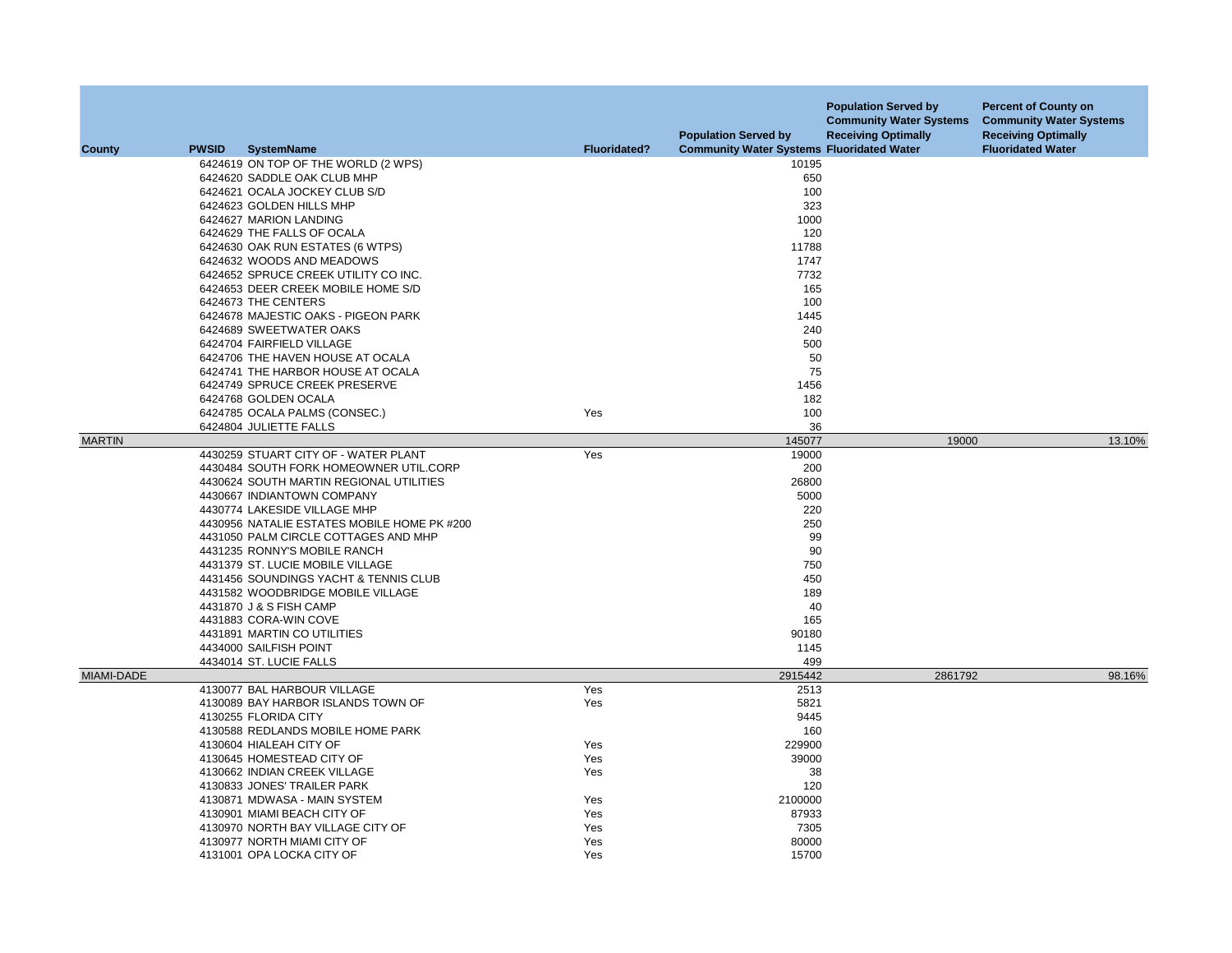| County            | <b>PWSID</b><br><b>SystemName</b>                | <b>Fluoridated?</b> | <b>Population Served by</b><br><b>Community Water Systems Fluoridated Water</b> | <b>Population Served by</b><br><b>Community Water Systems</b><br><b>Receiving Optimally</b> | <b>Percent of County on</b><br><b>Community Water Systems</b><br><b>Receiving Optimally</b><br><b>Fluoridated Water</b> |
|-------------------|--------------------------------------------------|---------------------|---------------------------------------------------------------------------------|---------------------------------------------------------------------------------------------|-------------------------------------------------------------------------------------------------------------------------|
|                   | 4131202 MDWASA/REX UTILITIES                     |                     | 41500                                                                           |                                                                                             |                                                                                                                         |
|                   | 4131206 REX UTILITIES INC/REDAVO                 | Yes                 | 350                                                                             |                                                                                             |                                                                                                                         |
|                   | 4131312 SILVER PALM MOBILE HOMES                 |                     | 250                                                                             |                                                                                             |                                                                                                                         |
|                   | 4131403 AMERICANA VILLAGE                        |                     | 2100                                                                            |                                                                                             |                                                                                                                         |
|                   | 4131424 SURFSIDE TOWN OF                         | Yes                 | 5600                                                                            |                                                                                             |                                                                                                                         |
|                   | 4131474 MEDLEY WATER DEPARTMENT                  | Yes                 | 840                                                                             |                                                                                             |                                                                                                                         |
|                   | 4131531 VIRGINIA GARDENS VILLAGE OF              | Yes                 | 2212                                                                            |                                                                                             |                                                                                                                         |
|                   | 4131558 WEST MIAMI CITY OF                       | Yes                 | 5980                                                                            |                                                                                             |                                                                                                                         |
|                   | 4131618 NORTH MIAMI BEACH                        | Yes                 | 170000                                                                          |                                                                                             |                                                                                                                         |
|                   | 4134357 FKAA J. ROBERT DEAN W.T.P.               | Yes                 | 86000                                                                           |                                                                                             |                                                                                                                         |
|                   | 4134358 DADE JUVENILE RESIDENTIAL CENTER         |                     | 75                                                                              |                                                                                             |                                                                                                                         |
|                   | 4134365 HIALEAH GARDENS                          | Yes                 | 22600                                                                           |                                                                                             |                                                                                                                         |
| <b>MONROE</b>     |                                                  |                     | 30000                                                                           | $\mathbf 0$                                                                                 | 0.00%                                                                                                                   |
|                   | 5444047 FKAA - FLORIDA KEYS R.O. PLANTS          |                     | 30000                                                                           |                                                                                             |                                                                                                                         |
| <b>NASSAU</b>     |                                                  |                     | 42641                                                                           | 37092                                                                                       | 86.99%                                                                                                                  |
|                   | 2450022 NASSAU-AMELIA UTILITIES                  | Yes                 | 9242                                                                            |                                                                                             |                                                                                                                         |
|                   | 2450146 CALLAHAN WTP                             |                     | 1480                                                                            |                                                                                             |                                                                                                                         |
|                   | 2450364 FERNANDINA BEACH WTP                     | Yes                 | 16000                                                                           |                                                                                             |                                                                                                                         |
|                   | 2450431 DUCK POND MHP                            |                     | 60                                                                              |                                                                                             |                                                                                                                         |
|                   | 2451002 SANDPIPER MOBILE HOME PARK               |                     | 19                                                                              |                                                                                             |                                                                                                                         |
|                   | 2451147 TEAKWOOD MHP                             |                     | 80                                                                              |                                                                                             |                                                                                                                         |
|                   | 2451179 HILLIARD WTP                             |                     | 3000                                                                            |                                                                                             |                                                                                                                         |
|                   | 2451322 MARSH COVE CONDOS                        |                     | 415                                                                             |                                                                                             |                                                                                                                         |
|                   | 2451323 NASSAU ACRES MHP                         |                     | 40                                                                              |                                                                                             |                                                                                                                         |
|                   | 2454138 DAYSPRING VILLAGE                        |                     | 116                                                                             |                                                                                             |                                                                                                                         |
|                   | 2454282 YULEE VILLAS APARTMENTS                  |                     | 171                                                                             |                                                                                             |                                                                                                                         |
|                   | 2454300 GREEN ACRES OF YULEE                     |                     | 168                                                                             |                                                                                             |                                                                                                                         |
|                   | 2454338 LOFTON OAKS GRID                         | Yes                 | 11850                                                                           |                                                                                             |                                                                                                                         |
| <b>OKALOOSA</b>   |                                                  |                     | 280231                                                                          | 179873                                                                                      | 64.19%                                                                                                                  |
|                   | 1460035 AUBURN WATER SYSTEM                      |                     | 22015                                                                           |                                                                                             |                                                                                                                         |
|                   | 1460043 BAKER WATER SYSTEM INC.                  |                     | 3258                                                                            |                                                                                             |                                                                                                                         |
|                   | 1460144 FORT WALTON BEACH CITY OF                | Yes                 | 24113                                                                           |                                                                                             |                                                                                                                         |
|                   | 1460147 NICEVILLE CITY OF                        | Yes                 | 19320                                                                           |                                                                                             |                                                                                                                         |
|                   | 1460149 VALPARAISO CITY OF                       |                     | 4441                                                                            |                                                                                             |                                                                                                                         |
|                   | 1460182 CRESTVIEW CITY OF WATER DEPT.            |                     | 32309                                                                           |                                                                                             |                                                                                                                         |
|                   | 1460202 DESTIN WATER USERS INC.                  | Yes                 | 28802                                                                           |                                                                                             |                                                                                                                         |
|                   | 1460352 HOLT WATER WORKS INC.                    |                     | 3045                                                                            |                                                                                             |                                                                                                                         |
|                   | 1460416 LAUREL HILL CITY OF                      |                     | 1960                                                                            |                                                                                             |                                                                                                                         |
|                   | 1460455 MARY ESTHER CITY OF                      | Yes                 | 3950                                                                            |                                                                                             |                                                                                                                         |
|                   | 1460472 MILLIGAN WATER SYSTEM INC.               |                     | 2285                                                                            |                                                                                             |                                                                                                                         |
|                   | 1460506 OKALOOSA CO.WTR.& SWR.SYSTEM             | Yes                 | 103688                                                                          |                                                                                             |                                                                                                                         |
|                   | 1460775 OKALOOSA COUNTY BLUEWATER BAY-RAINTREE   |                     | 19264                                                                           |                                                                                             |                                                                                                                         |
|                   | 1464034 OKALOOSA CORRECTIONAL INST.              |                     | 1200                                                                            |                                                                                             |                                                                                                                         |
|                   | 1464044 OKALOOSA COUNTY - MID SYSTEM (CRESTVIEW) |                     | 9608                                                                            |                                                                                             |                                                                                                                         |
|                   | 1464068 BLACKMAN COMMUNITY                       |                     | 973                                                                             |                                                                                             |                                                                                                                         |
| <b>OKEECHOBEE</b> |                                                  |                     | 23870                                                                           | $\mathbf 0$                                                                                 | 0.00%                                                                                                                   |
|                   | 4470257 OKEECHOBEE UTILITY AUTHORITY             |                     | 20000                                                                           |                                                                                             |                                                                                                                         |
|                   | 4470472 OKEECHOBEE YOUTH DEVELOPMENT             |                     | 350                                                                             |                                                                                             |                                                                                                                         |
|                   | 4471110 PINE RIDGE PARK                          |                     | 225                                                                             |                                                                                             |                                                                                                                         |
|                   | 4471736 VILLA MARGARET                           |                     | 132                                                                             |                                                                                             |                                                                                                                         |
|                   | 4474396 ANCIENT OAKS RV RESORT                   |                     | 745                                                                             |                                                                                             |                                                                                                                         |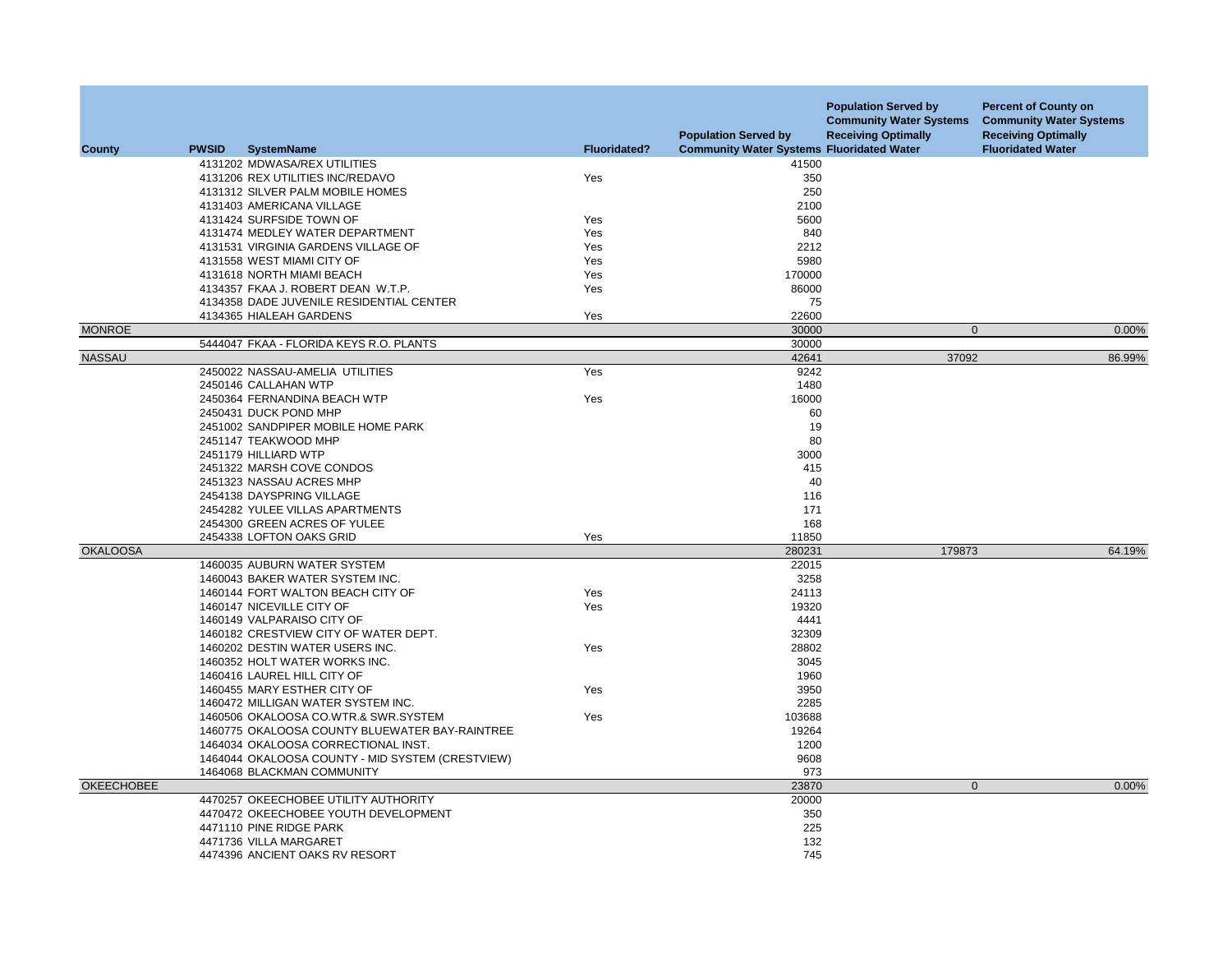| <b>County</b> | <b>PWSID</b> | <b>SystemName</b>                                                               | <b>Fluoridated?</b> | <b>Population Served by</b><br><b>Community Water Systems Fluoridated Water</b> | <b>Population Served by</b><br><b>Community Water Systems</b><br><b>Receiving Optimally</b> | <b>Percent of County on</b><br><b>Community Water Systems</b><br><b>Receiving Optimally</b><br><b>Fluoridated Water</b> |
|---------------|--------------|---------------------------------------------------------------------------------|---------------------|---------------------------------------------------------------------------------|---------------------------------------------------------------------------------------------|-------------------------------------------------------------------------------------------------------------------------|
|               |              | 4474453 BLUE CYPRESS GOLF & RV PARK                                             |                     | 418                                                                             |                                                                                             |                                                                                                                         |
|               |              | 4474462 MCARTHUR/LINE 1/NE                                                      |                     | 56                                                                              |                                                                                             |                                                                                                                         |
|               |              | 4474467 OAK PARK LLC                                                            |                     | 100                                                                             |                                                                                             |                                                                                                                         |
|               |              | 4474474 MCARTHUR/LINE 7/SW                                                      |                     | 144                                                                             |                                                                                             |                                                                                                                         |
|               |              | 4474497 OKEECHOBEE CORRECTIONAL INST                                            |                     | 1700                                                                            |                                                                                             |                                                                                                                         |
| <b>ORANGE</b> |              |                                                                                 |                     | 1456883                                                                         | 1105236                                                                                     | 75.86%                                                                                                                  |
|               |              | 3480061 BARTON LAKE MHP                                                         |                     | 107                                                                             |                                                                                             |                                                                                                                         |
|               |              | 3480114 BRIGHTWOOD MANOR MHP                                                    |                     | 420                                                                             |                                                                                             |                                                                                                                         |
|               |              | 3480149 PLURIS-WEDGEFIELD INC                                                   |                     | 5355                                                                            |                                                                                             |                                                                                                                         |
|               |              | 3480200 APOPKA CITY OF (5 WTPS)                                                 |                     | 59931                                                                           |                                                                                             |                                                                                                                         |
|               |              | 3480203 MAITLAND CITY OF (3 WPS)                                                | Yes                 | 13268                                                                           |                                                                                             |                                                                                                                         |
|               |              | 3480204 OCOEE CITY OF (2 WPS)                                                   | Yes                 | 39239                                                                           |                                                                                             |                                                                                                                         |
|               |              | 3480226 COLLEGE MOBILE HOME PARK                                                |                     | 90                                                                              |                                                                                             |                                                                                                                         |
|               |              | 3480255 CRESCENT HEIGHTS S/D(CONSEC)                                            | Yes<br>Yes          | 969<br>189                                                                      |                                                                                             |                                                                                                                         |
|               |              | 3480265 OCUD/DAETWYLER SHORES (CONSEC)<br>3480272 DAVIS SHORES (CONSEC)         | Yes                 | 143                                                                             |                                                                                             |                                                                                                                         |
|               |              | 3480289 DE NEEF VILLAGE                                                         |                     | 150                                                                             |                                                                                             |                                                                                                                         |
|               |              | 3480327 TOWN OF EATONVILLE                                                      |                     | 2727                                                                            |                                                                                             |                                                                                                                         |
|               |              | 3480409 UNIVERSITY OF CENTRAL FLORIDA                                           |                     | 57500                                                                           |                                                                                             |                                                                                                                         |
|               |              | 3480502 VALLEY MHP THE                                                          |                     | 239                                                                             |                                                                                             |                                                                                                                         |
|               |              | 3480539 HILLCREST MOBILE HOME VILLAGE                                           |                     | 50                                                                              |                                                                                             |                                                                                                                         |
|               |              | 3480555 HOLIDAY ACRES MOBILE HOME PARK                                          |                     | 78                                                                              |                                                                                             |                                                                                                                         |
|               |              | 3480681 HARRISON'S TRAILER PARK                                                 |                     | 70                                                                              |                                                                                             |                                                                                                                         |
|               |              | 3480695 LAKE DOWNEY MOBILE HOME PARK                                            |                     | 200                                                                             |                                                                                             |                                                                                                                         |
|               |              | 3480700 OCUD/LAKE JOHN SHORES WTR SYS                                           |                     | 67                                                                              |                                                                                             |                                                                                                                         |
|               |              | 3480792 OCUD/MAGNOLIA WOODS CONSEC.WTR SYSTEM                                   |                     | 347                                                                             |                                                                                             |                                                                                                                         |
|               |              | 3480913 OAKLAND TOWN OF                                                         |                     | 2828                                                                            |                                                                                             |                                                                                                                         |
|               |              | 3480940 OLA BEACH IMPROVEMENT ASSN                                              |                     | 145                                                                             |                                                                                             |                                                                                                                         |
|               |              | 3480962 ORLANDO UTILITIES COMMISSION (7 WPS)                                    | Yes                 | 428761                                                                          |                                                                                             |                                                                                                                         |
|               |              | 3481016 PINE ISLE MOBILE VILLA                                                  |                     | 127                                                                             |                                                                                             |                                                                                                                         |
|               |              | 3481093 ROCK SPRINGS MHP                                                        |                     | 1338                                                                            |                                                                                             |                                                                                                                         |
|               |              | 3481155 SHADY OAKS TRAILER PARK                                                 |                     | 38                                                                              |                                                                                             |                                                                                                                         |
|               |              | 3481199 SILVER STAR VILLAGE (2 WPS)                                             |                     | 639                                                                             |                                                                                             |                                                                                                                         |
|               |              | 3481270 STARLIGHT RANCH MOBILE HOME ESTATES                                     |                     | 1221                                                                            |                                                                                             |                                                                                                                         |
|               |              | 3481326 TAFT WATER ASSOCIATION                                                  |                     | 4232                                                                            |                                                                                             |                                                                                                                         |
|               |              | 3481329 TANGERINE PARK                                                          |                     | 851<br>305                                                                      |                                                                                             |                                                                                                                         |
|               |              | 3481420 VALENCIA ESTATES MHP                                                    |                     | 69738                                                                           |                                                                                             |                                                                                                                         |
|               |              | 3481481 WINTER GARDEN WATER DEPT (3 WPS)<br>3481482 WINTER PARK CITY OF (3 WPS) | Yes                 | 82984                                                                           |                                                                                             |                                                                                                                         |
|               |              | 3481501 CLARCONA RESORTS                                                        |                     | 1268                                                                            |                                                                                             |                                                                                                                         |
|               |              | 3481506 ZELLWOOD STATION (CONSEC)                                               |                     | 2571                                                                            |                                                                                             |                                                                                                                         |
|               |              | 3481507 ZELLWOOD WATER USERS INC. (2 WPS)                                       |                     | 1257                                                                            |                                                                                             |                                                                                                                         |
|               |              | 3481518 HIDDEN VALLEY MOBILE HOME PARK                                          |                     | 907                                                                             |                                                                                             |                                                                                                                         |
|               |              | 3481546 OCUD/WESTERN REGIONAL WTR SYS (4 WPS)                                   | Yes                 | 157609                                                                          |                                                                                             |                                                                                                                         |
|               |              | 3481547 OCUD/PARTLOW ACRES(CONSEC.)                                             |                     | 102                                                                             |                                                                                             |                                                                                                                         |
|               |              | 3481551 CONESTOGA MOBILE HOME PARK                                              |                     | 62                                                                              |                                                                                             |                                                                                                                         |
|               |              | 3481571 BIG OAKS MOBILE HOME PARK                                               |                     | 125                                                                             |                                                                                             |                                                                                                                         |
|               |              | 3484093 RCID CENTRAL (4 WPS)                                                    |                     | 136500                                                                          |                                                                                             |                                                                                                                         |
|               |              | 3484119 OCUD/SOUTHERN WATER SYS (5 WPS)                                         | Yes                 | 91196                                                                           |                                                                                             |                                                                                                                         |
|               |              | 3484132 OCUD/EASTERN WATER SYSTEM (1 WP)                                        | Yes                 | 290878                                                                          |                                                                                             |                                                                                                                         |
|               |              | 3484175 J&C MHP                                                                 |                     | 62                                                                              |                                                                                             |                                                                                                                         |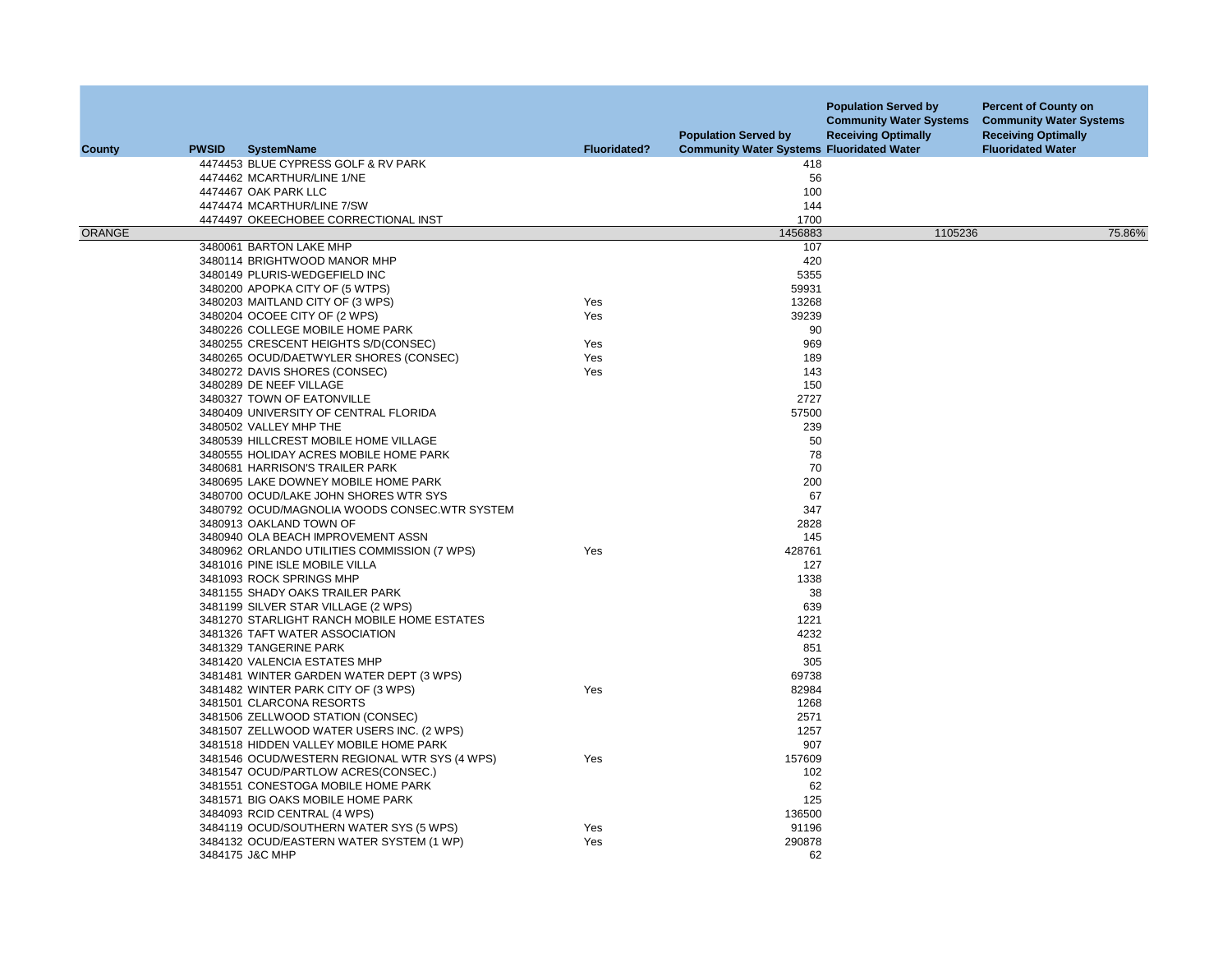| County         | <b>PWSID</b> | <b>SystemName</b>                                              | <b>Fluoridated?</b> | <b>Population Served by</b><br><b>Community Water Systems Fluoridated Water</b> | <b>Population Served by</b><br><b>Community Water Systems</b><br><b>Receiving Optimally</b> | <b>Percent of County on</b><br><b>Community Water Systems</b><br><b>Receiving Optimally</b><br><b>Fluoridated Water</b> |
|----------------|--------------|----------------------------------------------------------------|---------------------|---------------------------------------------------------------------------------|---------------------------------------------------------------------------------------------|-------------------------------------------------------------------------------------------------------------------------|
| <b>OSCEOLA</b> |              |                                                                |                     | 303482                                                                          | 209272                                                                                      | 68.96%                                                                                                                  |
|                |              | 3490090 BAY LAKE ESTATES                                       |                     | 229                                                                             |                                                                                             |                                                                                                                         |
|                |              | 3490184 BUENAVENTURA LAKES                                     |                     | 16569                                                                           |                                                                                             |                                                                                                                         |
|                |              | 3490265 COLONIAL MOBILE HOME PARK                              |                     | 115                                                                             |                                                                                             |                                                                                                                         |
|                |              | 3490293 MILL CREEK RV RESORT                                   |                     | 120                                                                             |                                                                                             |                                                                                                                         |
|                |              | 3490314 CYPRESS COVE                                           |                     | 289                                                                             |                                                                                             |                                                                                                                         |
|                |              | 3490673 INTERCESSION CITY                                      |                     | 323                                                                             |                                                                                             |                                                                                                                         |
|                |              | 3490751 TOHO WATER AUTHORITY EASTERN                           | Yes                 | 110102                                                                          |                                                                                             |                                                                                                                         |
|                |              | 3490770 LAKE RUNNYMEDE MOBILE HOME PARK                        |                     | 222                                                                             |                                                                                             |                                                                                                                         |
|                |              | 3490816 GREAT OAK R.V. RESORT                                  |                     | 35                                                                              |                                                                                             |                                                                                                                         |
|                |              | 3490986 PLEASANT HILL VILLAGE                                  |                     | 165                                                                             |                                                                                             |                                                                                                                         |
|                |              | 3491011 TOHO WATER AUTHORITY WESTERN                           | Yes                 | 40330                                                                           |                                                                                             |                                                                                                                         |
|                |              | 3491077 BOGGY CREEK RESORT AND RV PARK                         |                     | 94                                                                              |                                                                                             |                                                                                                                         |
|                |              | 3491298 SHELTER COVE RESORT                                    |                     | 187                                                                             |                                                                                             |                                                                                                                         |
|                |              | 3491373 ST. CLOUD CITY OF (3 WPS)                              | Yes                 | 50454                                                                           |                                                                                             |                                                                                                                         |
|                |              | 3491576 WINDSOR PROPERTIES OF KISSIMMEE                        |                     | 135                                                                             |                                                                                             |                                                                                                                         |
|                |              | 3491702 FLORIDIAN RV RESORT                                    |                     | 450                                                                             |                                                                                             |                                                                                                                         |
|                |              | 3491726 SHARP'S MOBILE HOME PARK                               |                     | 179                                                                             |                                                                                             |                                                                                                                         |
|                |              | 3491904 KING'S MOBILE HOME PARK                                |                     | 43                                                                              |                                                                                             |                                                                                                                         |
|                |              | 3491956 LAKE AJAY VILLAGE S/D (CONSEC.)                        | Yes                 | 220                                                                             |                                                                                             |                                                                                                                         |
|                |              | 3494313 WHISPERING PINES MHP                                   |                     | 465                                                                             |                                                                                             |                                                                                                                         |
|                |              | 3494316 BERMUDA MOBILE HOME PARK<br>3494318 LAKE MARIAN SHORES |                     | 48<br>130                                                                       |                                                                                             |                                                                                                                         |
|                |              | 3494359 HYATT FARMS                                            |                     | 40                                                                              |                                                                                             |                                                                                                                         |
|                |              | 3494399 DEER PARK                                              |                     | 85                                                                              |                                                                                             |                                                                                                                         |
|                |              | 3494400 HAMMOCK POINTE UTILITY ASSOCIATION INC                 |                     | 515                                                                             |                                                                                             |                                                                                                                         |
|                |              | 3494416 HIDDEN GLEN                                            |                     | 70                                                                              |                                                                                             |                                                                                                                         |
|                |              | 3494418 SPRINGLAKE VILLAGE WTP                                 |                     | 3070                                                                            |                                                                                             |                                                                                                                         |
|                |              | 3494427 HARMONY CDD                                            |                     | 1185                                                                            |                                                                                             |                                                                                                                         |
|                |              | 3494428 ENTERPRISE CDD (CONSECUTIVE)                           | Yes                 | 8166                                                                            |                                                                                             |                                                                                                                         |
|                |              | 3494429 TOHO WATER AUTHORITY-POINCIANA SYSTEM                  |                     | 69447                                                                           |                                                                                             |                                                                                                                         |
| PALM BEACH     |              |                                                                |                     | 1348911                                                                         | 872146                                                                                      | 64.66%                                                                                                                  |
|                |              | 4500014 WELLINGTON WTP                                         |                     | 58265                                                                           |                                                                                             |                                                                                                                         |
|                |              | 4500062 MARALAGO CAY MHP                                       |                     | 1200                                                                            |                                                                                             |                                                                                                                         |
|                |              | 4500068 ATLANTIS CITY OF                                       | Yes                 | 3000                                                                            |                                                                                             |                                                                                                                         |
|                |              | 4500130 BOCA RATON WTP                                         |                     | 130001                                                                          |                                                                                             |                                                                                                                         |
|                |              | 4500145 BOYNTON BEACH WTP                                      | Yes                 | 102512                                                                          |                                                                                             |                                                                                                                         |
|                |              | 4500264 COLONIAL ESTATES MHP                                   |                     | 450                                                                             |                                                                                             |                                                                                                                         |
|                |              | 4500351 DELRAY BEACH WATER DEPARTMENT                          | Yes                 | 60200                                                                           |                                                                                             |                                                                                                                         |
|                |              | 4500455 SEMINOLE MANOR SUBDIVISION                             | Yes                 | 3276                                                                            |                                                                                             |                                                                                                                         |
|                |              | 4500466 LAKE CLARKE SHORES                                     |                     | 2510                                                                            |                                                                                             |                                                                                                                         |
|                |              | 4500565 GULFSTREAM TOWN OF                                     | Yes                 | 746                                                                             |                                                                                             |                                                                                                                         |
|                |              | 4500609 HIGHLAND BEACH WATER PLANT                             |                     | 4100                                                                            |                                                                                             |                                                                                                                         |
|                |              | 4500634 PALM LAKES ESTATES NORTH                               |                     | 480                                                                             |                                                                                             |                                                                                                                         |
|                |              | 4500768 LAKE OSBORNE                                           |                     | 1225                                                                            |                                                                                             |                                                                                                                         |
|                |              | 4500773 LAKE WORTH UTILITIES                                   | Yes                 | 40000                                                                           |                                                                                             |                                                                                                                         |
|                |              | 4500784 LANTANA WATER TREATMENT PLANT                          |                     | 9432                                                                            |                                                                                             |                                                                                                                         |
|                |              | 4500840 MANALAPAN WTP (LEROY C.PASLAY)                         |                     | 2630                                                                            |                                                                                             |                                                                                                                         |
|                |              | 4500841 MANGONIA PARK TOWN OF                                  |                     | 2388                                                                            |                                                                                             |                                                                                                                         |
|                |              | 4500981 TROPICAL BREEZE ESTATES INC                            |                     | 600                                                                             |                                                                                             |                                                                                                                         |
|                |              | 4501039 FAITH FARMS MINISTRIES                                 |                     | 200                                                                             |                                                                                             |                                                                                                                         |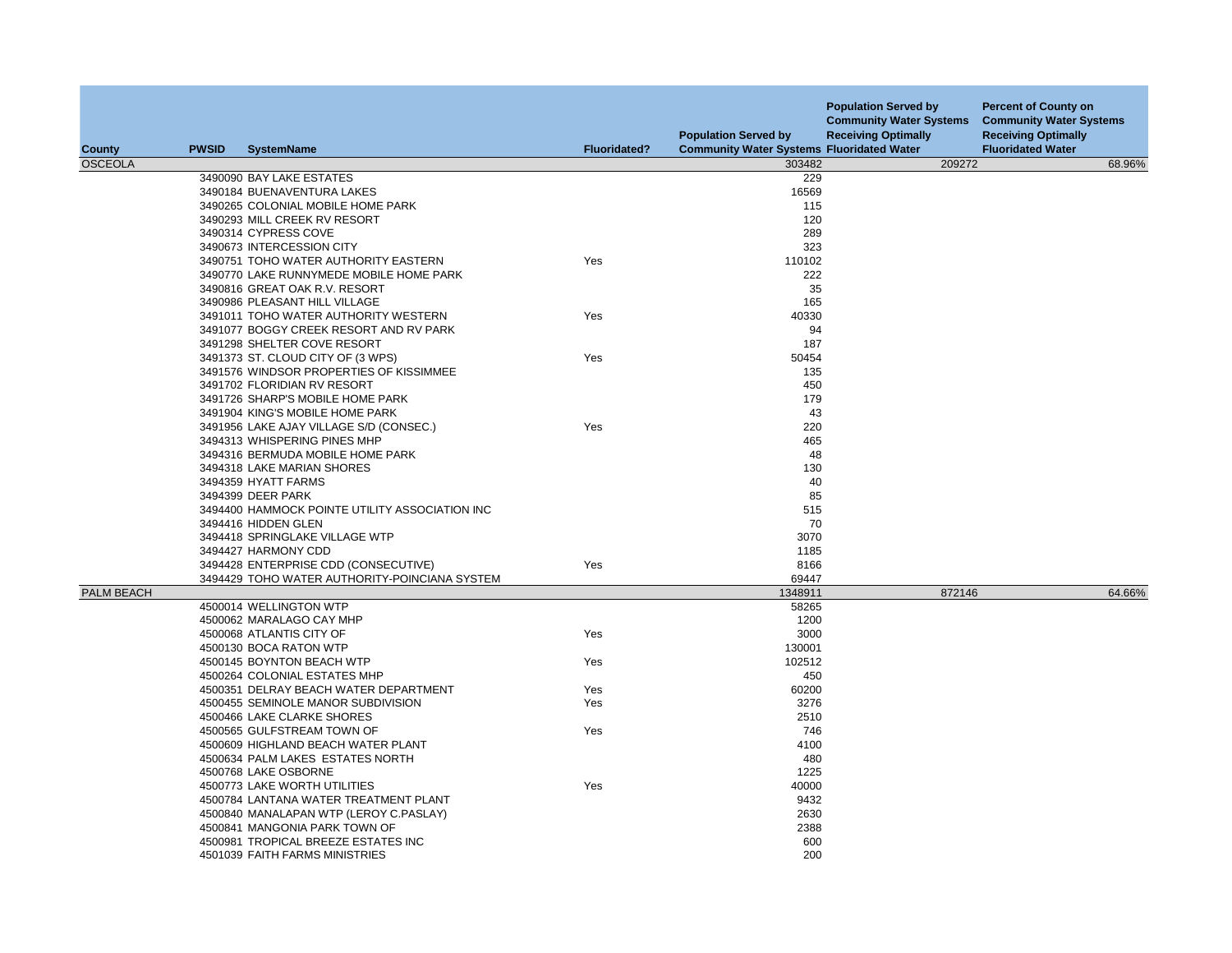| <b>County</b> | <b>PWSID</b> | <b>SystemName</b>                              | <b>Fluoridated?</b> | <b>Population Served by</b><br><b>Community Water Systems Fluoridated Water</b> | <b>Population Served by</b><br><b>Community Water Systems</b><br><b>Receiving Optimally</b> | <b>Percent of County on</b><br><b>Community Water Systems</b><br><b>Receiving Optimally</b><br><b>Fluoridated Water</b> |
|---------------|--------------|------------------------------------------------|---------------------|---------------------------------------------------------------------------------|---------------------------------------------------------------------------------------------|-------------------------------------------------------------------------------------------------------------------------|
|               |              | 4501058 PALM SPRINGS VILLAGE OF                |                     | 32467                                                                           |                                                                                             |                                                                                                                         |
|               |              | 4501075 PARRY TRAILER VILLAGE                  |                     | 114                                                                             |                                                                                             |                                                                                                                         |
|               |              | 4501104 PINE GROVE VILLAGE                     |                     | 160                                                                             |                                                                                             |                                                                                                                         |
|               |              | 4501124 SEACOAST UTILITIES AUTHORITY           |                     | 90612                                                                           |                                                                                             |                                                                                                                         |
|               |              | 4501229 RIVIERA BEACH UTILITY DISTRICT CITY OF |                     | 31500                                                                           |                                                                                             |                                                                                                                         |
|               |              | 4501240 ROYAL MANOR MOBILE HOME ESTATE         |                     | 700                                                                             |                                                                                             |                                                                                                                         |
|               |              | 4501438 TEQUESTA WTP                           |                     | 15500                                                                           |                                                                                             |                                                                                                                         |
|               |              | 4501491 JUPITER WATER SYSTEMTOWN OF            |                     | 85199                                                                           |                                                                                             |                                                                                                                         |
|               |              | 4501528 GOLF VILLAGE OF                        |                     | 3505                                                                            |                                                                                             |                                                                                                                         |
|               |              | 4501559 WEST PALM BEACH WTP                    | Yes                 | 102000                                                                          |                                                                                             |                                                                                                                         |
|               |              | 4504285 SUNSHINE MEADOWS                       |                     | 75                                                                              |                                                                                             |                                                                                                                         |
|               |              | 4504287 PALM LAKES ESTATES SOUTH               |                     | 700                                                                             |                                                                                             |                                                                                                                         |
|               |              | 4504393 PALM BEACH COUNTY WATER UTILITIES      | Yes                 | 529876                                                                          |                                                                                             |                                                                                                                         |
|               |              | 4504396 WHISPERING PINES MHP                   |                     | 760                                                                             |                                                                                             |                                                                                                                         |
|               |              | 4504998 HYPOLUXO VILLAGE                       |                     | 1770                                                                            |                                                                                             |                                                                                                                         |
|               |              | 4505002 PELICAN LAKE WATER PLANT               |                     | 222                                                                             |                                                                                             |                                                                                                                         |
|               |              | 4505005 PBCWUD - LAKE REGION WTP - SYSTEM 11   | Yes                 | 30536                                                                           |                                                                                             |                                                                                                                         |
| <b>PASCO</b>  |              |                                                |                     | 398597                                                                          | 48651                                                                                       | 12.21%                                                                                                                  |
|               |              | 6510050 ALOHA GARDENS UTILITIES                |                     | 8136                                                                            |                                                                                             |                                                                                                                         |
|               |              | 6510165 BLUE JAY MHP                           |                     | 420                                                                             |                                                                                             |                                                                                                                         |
|               |              | 6510216 PCUD-CRYSTAL SPRINGS WATER SYSTEM      |                     | 600                                                                             |                                                                                             |                                                                                                                         |
|               |              | 6510324 PORT RICHEY WATER DEPT-CITY OF         | Yes                 | 9221                                                                            |                                                                                             |                                                                                                                         |
|               |              | 6510325 SAN ANTONIO WATER DEPT-CITY OF         |                     | 1138                                                                            |                                                                                             |                                                                                                                         |
|               |              | 6510355 COLONIAL MANOR WATER SYSTEM            |                     | 1780                                                                            |                                                                                             |                                                                                                                         |
|               |              | 6510378 COUNTRY AIRE EST. SERVICE CORP         |                     | 80                                                                              |                                                                                             |                                                                                                                         |
|               |              | 6510379 COUNTRY AIRE VILLAGE MHP               |                     | 650                                                                             |                                                                                             |                                                                                                                         |
|               |              | 6510389 COUNTRY VILLAGE MHP                    |                     | 81                                                                              |                                                                                             |                                                                                                                         |
|               |              | 6510403 CRESTRIDGE GARDENS UTILITIES           |                     | 1209                                                                            |                                                                                             |                                                                                                                         |
|               |              | 6510424 DADE CITY WATER DEPT                   |                     | 12714                                                                           |                                                                                             |                                                                                                                         |
|               |              | 6510461 DIXIE GROVES ESTATES                   |                     | 880                                                                             |                                                                                             |                                                                                                                         |
|               |              | 6510603 PCUD-FLORIDA ESTATES (EAST PASCO)      |                     | 575                                                                             |                                                                                             |                                                                                                                         |
|               |              | 6510620 CYPRESS COVE - FOXWOOD                 |                     | 2554                                                                            |                                                                                             |                                                                                                                         |
|               |              | 6510650 GEM ESTATES MH VILLAGE                 |                     | 423                                                                             |                                                                                             |                                                                                                                         |
|               |              | 6510678 TROPIC BREEZE                          |                     | 125                                                                             |                                                                                             |                                                                                                                         |
|               |              | 6510689 GREENHILLS ESTATES                     |                     | 240                                                                             |                                                                                             |                                                                                                                         |
|               |              | 6510709 HACIENDA VILLAGE MHP                   |                     | 960                                                                             |                                                                                             |                                                                                                                         |
|               |              | 6510760 PCUD-HICKORY HILL (EAST PASCO)         |                     | 374                                                                             |                                                                                             |                                                                                                                         |
|               |              | 6510778 HILLCREST ESTATES INC.                 |                     | 115                                                                             |                                                                                             |                                                                                                                         |
|               |              | 6510807 HOLIDAY GARDENS UTIL INC               |                     | 886                                                                             |                                                                                             |                                                                                                                         |
|               |              | 6511034 LAKEWOOD VILLAS INC                    | Yes                 | 688                                                                             |                                                                                             |                                                                                                                         |
|               |              | 6511076 LINDA LAKE GROVES                      |                     | 283                                                                             |                                                                                             |                                                                                                                         |
|               |              | 6511077 GULF HARBORS                           | Yes                 | 9110                                                                            |                                                                                             |                                                                                                                         |
|               |              | 6511255 NEW PORT RICHEY WATER DEPT             | Yes                 | 29000                                                                           |                                                                                             |                                                                                                                         |
|               |              | 6511307 ORANGELAND SUBDIVISION                 |                     | 186                                                                             |                                                                                             |                                                                                                                         |
|               |              | 6511311 ORANGEWOOD WATER SYSTEM                |                     | 5937                                                                            |                                                                                             |                                                                                                                         |
|               |              | 6511315 OSCEOLA MOBILE HOME PARK               |                     | 128                                                                             |                                                                                             |                                                                                                                         |
|               |              | 6511331 PALM TERRACE GARDENS                   |                     | 2543                                                                            |                                                                                             |                                                                                                                         |
|               |              | 6511332 PALM TREE ACRES MHP                    |                     | 500                                                                             |                                                                                             |                                                                                                                         |
|               |              | 6511348 PARKVIEW ACRES                         |                     | 190                                                                             |                                                                                             |                                                                                                                         |
|               |              | 6511360 ANGUS VALLEY                           |                     | 1797                                                                            |                                                                                             |                                                                                                                         |
|               |              | 6511361 PCUD-PASCO COUNTY REGIONAL PWS         |                     | 214409                                                                          |                                                                                             |                                                                                                                         |
|               |              |                                                |                     |                                                                                 |                                                                                             |                                                                                                                         |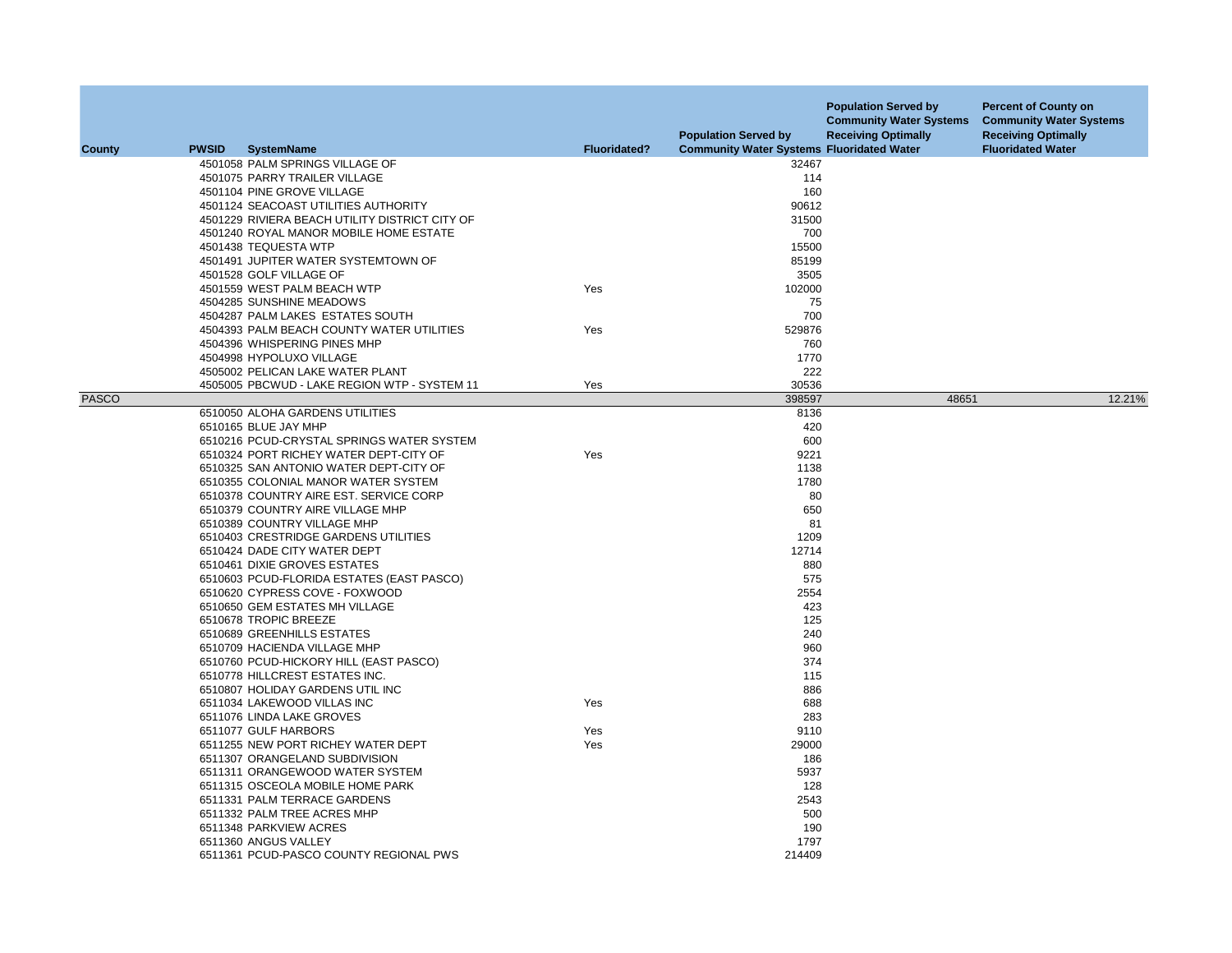|                 |              |                                                  |                     | <b>Population Served by</b>                      | <b>Population Served by</b><br><b>Community Water Systems</b><br><b>Receiving Optimally</b> | <b>Percent of County on</b><br><b>Community Water Systems</b><br><b>Receiving Optimally</b> |
|-----------------|--------------|--------------------------------------------------|---------------------|--------------------------------------------------|---------------------------------------------------------------------------------------------|---------------------------------------------------------------------------------------------|
| <b>County</b>   | <b>PWSID</b> | <b>SystemName</b>                                | <b>Fluoridated?</b> | <b>Community Water Systems Fluoridated Water</b> |                                                                                             | <b>Fluoridated Water</b>                                                                    |
|                 |              | 6511388 PCUD-PINE BREEZE (EAST PASCO)            |                     | 166                                              |                                                                                             |                                                                                             |
|                 |              | 6511423 SUMMERTREE                               |                     | 2850                                             |                                                                                             |                                                                                             |
|                 |              | 6511567 SOUTH CLINTON HEIGHTS                    |                     | 57                                               |                                                                                             |                                                                                             |
|                 |              | 6511569 SOUTH PRETTY POND MHP                    |                     | 80                                               |                                                                                             |                                                                                             |
|                 |              | 6511710 ST. LEO ABBEY WATER DEPT                 |                     | 250                                              |                                                                                             |                                                                                             |
|                 |              | 6511745 PCUD-SUNBURST HILL                       |                     | 489                                              |                                                                                             |                                                                                             |
|                 |              | 6511824 TIPPECANOE VILLAGE HOMEOWN ASSOC.        |                     | 480                                              |                                                                                             |                                                                                             |
|                 |              | 6511850 TRAVELERS REST RESORT INC                |                     | 1100                                             |                                                                                             |                                                                                             |
|                 |              | 6511859 TROPICAL TRAILER PARK                    |                     | 250                                              |                                                                                             |                                                                                             |
|                 |              | 6511907 VIRGINIA CITY                            |                     | 787                                              |                                                                                             |                                                                                             |
|                 |              | 6511953 WESTWOOD S/D                             |                     | 344                                              |                                                                                             |                                                                                             |
|                 |              | 6512004 WOODDALE MHP                             |                     | 266                                              |                                                                                             |                                                                                             |
|                 |              | 6512018 ZEPHYR SHORES MOBILE HOME EST            |                     | 491                                              |                                                                                             |                                                                                             |
|                 |              | 6512020 ZEPHYRHILLS CITY OF                      |                     | 21823                                            |                                                                                             |                                                                                             |
|                 |              | 6512033 PCUD-BLANTON LAKE PARK                   |                     | 120                                              |                                                                                             |                                                                                             |
|                 |              | 6512064 TURTLE LAKES                             |                     | 7021                                             |                                                                                             |                                                                                             |
|                 |              | 6512069 ORANGEWOOD LAKES MHP                     | Yes                 | 452                                              |                                                                                             |                                                                                             |
|                 |              | 6512070 JASMINE LAKES UTL                        |                     | 3311                                             |                                                                                             |                                                                                             |
|                 |              | 6512177 ANCLOTE VILLAGE                          |                     | 1257                                             |                                                                                             |                                                                                             |
|                 |              | 6512182 CARIBBEAN MOBILE HOME ESTATES            |                     | 124                                              |                                                                                             |                                                                                             |
|                 |              | 6512198 LAKE BAMBI MH RANCH                      |                     | 100                                              |                                                                                             |                                                                                             |
|                 |              | 6512200 PCUD-NORTHEAST                           |                     | 767                                              |                                                                                             |                                                                                             |
|                 |              | 6512205 PCUD-PASADENA SHORES (EAST PASCO)        |                     | 107                                              |                                                                                             |                                                                                             |
|                 |              | 6512214 SEVEN SPRINGS                            |                     | 32834                                            |                                                                                             |                                                                                             |
|                 |              | 6512226 HUDSON WATER WORKS                       |                     | 5915                                             |                                                                                             |                                                                                             |
|                 |              | 6512230 TAMPA BAY WATER -CYPRESS CREEK           |                     | 25                                               |                                                                                             |                                                                                             |
|                 |              | 6512309 HOLIDAY OAKS CONDO ASSN                  |                     | 50                                               |                                                                                             |                                                                                             |
|                 |              | 6512537 LAKESIDE OAKS MHP                        |                     | 60                                               |                                                                                             |                                                                                             |
|                 |              | 6514120 PCUD-SOUTHEAST #2                        |                     | 551                                              |                                                                                             |                                                                                             |
|                 |              | 6514545 PARADISE LAKES                           |                     | 1173                                             |                                                                                             |                                                                                             |
|                 |              | 6514837 TIMBER LAKE ESTATES                      |                     | 1225                                             |                                                                                             |                                                                                             |
|                 |              | 6514838 RAMBLEWOOD MHP                           |                     | 401                                              |                                                                                             |                                                                                             |
|                 |              | 6514841 FOREST GREEN MHP                         |                     | 283                                              |                                                                                             |                                                                                             |
|                 |              | 6514842 LABRADOR UTILITIES INC.                  |                     | 2356                                             |                                                                                             |                                                                                             |
|                 |              | 6514852 CHELSEA MEADOWS / WATERS EDGE            |                     | 120                                              |                                                                                             |                                                                                             |
|                 |              | 6514862 HUDSON HOUSE ALF                         |                     | 45                                               |                                                                                             |                                                                                             |
|                 |              | 6514873 GLENDALE VILLAS / LOL VILLAGE APTS       |                     | 298                                              |                                                                                             |                                                                                             |
|                 |              | 6515161 ST. LEO UNIVERSITY                       |                     | 500                                              |                                                                                             |                                                                                             |
|                 |              | 6515179 SOUTH FORK MHP                           |                     | 240                                              |                                                                                             |                                                                                             |
|                 |              | 6515208 KEENE'S ADULT MHP                        |                     | 130                                              |                                                                                             |                                                                                             |
|                 |              | 6515227 BARBARA ANN ACRES                        | Yes                 | 60                                               |                                                                                             |                                                                                             |
|                 |              | 6515228 SILVER OAKS                              | Yes                 | 120                                              |                                                                                             |                                                                                             |
|                 |              | 6515234 TAMPA BAY WATER/LAKE BRIDGE              |                     | 25                                               |                                                                                             |                                                                                             |
|                 |              | 6515250 PCUD-LAKE JOVITA GOLF AND C.C.           |                     | 1537                                             |                                                                                             |                                                                                             |
|                 |              | 6515275 TBW/S. PASCO WELLFIELD CHEMICAL FEED SYS |                     | 25                                               |                                                                                             |                                                                                             |
| <b>PINELLAS</b> |              |                                                  |                     | 1003042                                          | 1002674                                                                                     | 99.96%                                                                                      |
|                 |              | 6520135 BELLEAIR WATER PLANT                     | Yes                 | 5299                                             |                                                                                             |                                                                                             |
|                 |              | 6520336 CLEARWATER WATER SYSTEM                  | Yes                 | 110000                                           |                                                                                             |                                                                                             |
|                 |              | 6520486 DUNEDIN WATER SYSTEM                     | Yes                 | 40093                                            |                                                                                             |                                                                                             |
|                 |              | 6520705 GULFPORT WATER SYSTEM                    | Yes                 | 12600                                            |                                                                                             |                                                                                             |
|                 |              | 6521000 LAKE TARPON MOBILE HOME VILLAG           | Yes                 | 1285                                             |                                                                                             |                                                                                             |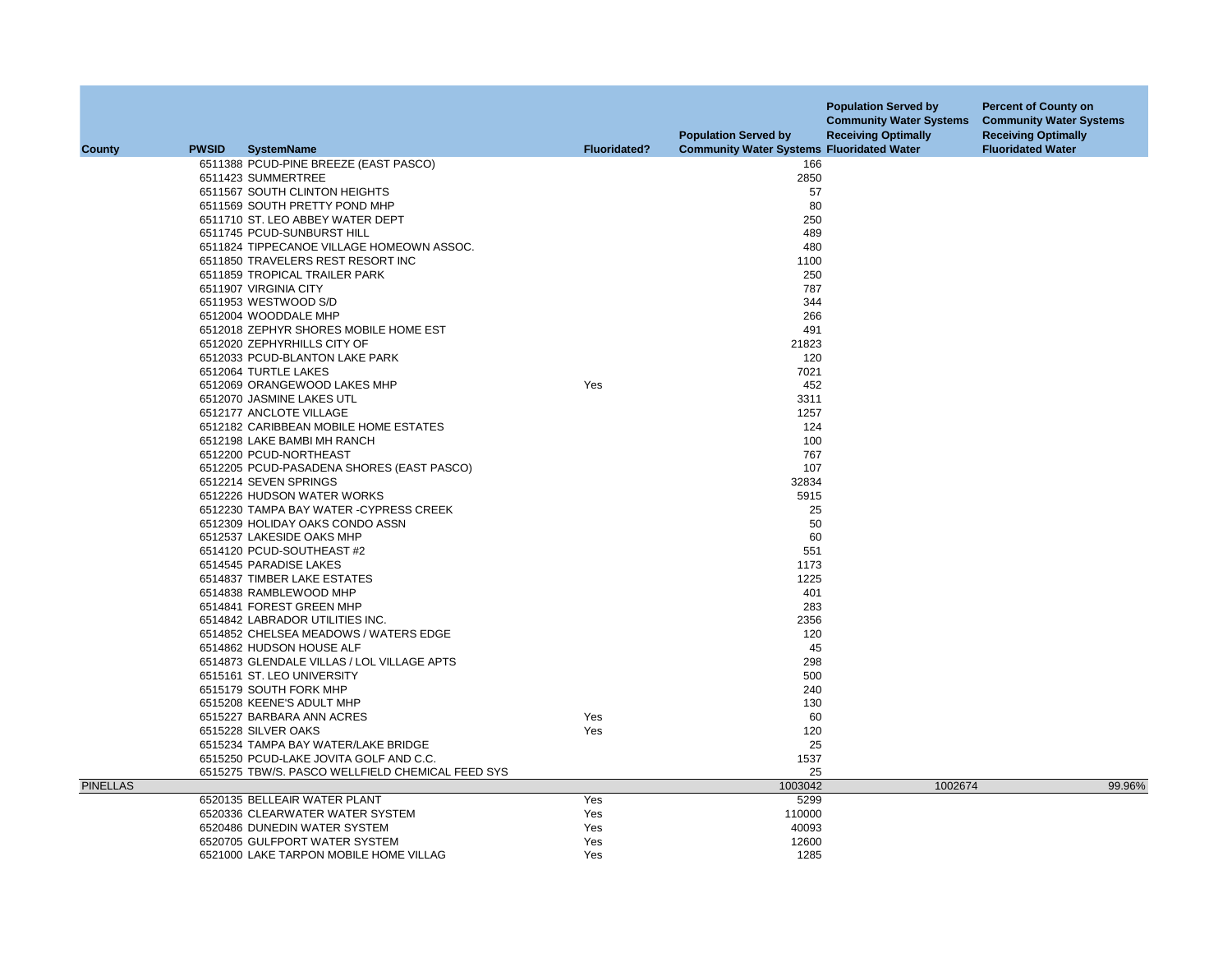| County      | <b>PWSID</b> | <b>SystemName</b>                          | <b>Fluoridated?</b> | <b>Population Served by</b><br><b>Community Water Systems Fluoridated Water</b> | <b>Population Served by</b><br><b>Community Water Systems</b><br><b>Receiving Optimally</b> | <b>Percent of County on</b><br><b>Community Water Systems</b><br><b>Receiving Optimally</b><br><b>Fluoridated Water</b> |
|-------------|--------------|--------------------------------------------|---------------------|---------------------------------------------------------------------------------|---------------------------------------------------------------------------------------------|-------------------------------------------------------------------------------------------------------------------------|
|             |              | 6521405 PINELLAS COUNTY UTILITIES          | Yes                 | 426877                                                                          |                                                                                             |                                                                                                                         |
|             |              | 6521406 PINELLAS PARK WATER DEPT           | Yes                 | 43426                                                                           |                                                                                             |                                                                                                                         |
|             |              | 6521417 OLDSMAR WATER SYSTEM               | Yes                 | 14731                                                                           |                                                                                             |                                                                                                                         |
|             |              | 6521576 SAFETY HARBOR WATER DEPT           | Yes                 | 16473                                                                           |                                                                                             |                                                                                                                         |
|             |              | 6521680 SOUTHERN COMFORT MHP               |                     | 368                                                                             |                                                                                             |                                                                                                                         |
|             |              | 6521715 ST PETERSBURG CITY OF              | Yes                 | 300075                                                                          |                                                                                             |                                                                                                                         |
|             |              | 6521784 TARPON SPRINGS WATER SYSTEM        | Yes                 | 30415                                                                           |                                                                                             |                                                                                                                         |
|             |              | 6524777 INNISBROOK RESORT AND GOLF CLUB    | Yes                 | 1400                                                                            |                                                                                             |                                                                                                                         |
| <b>POLK</b> |              |                                            |                     | 599737                                                                          | 377586                                                                                      | 62.96%                                                                                                                  |
|             |              | 3530240 CAMP ROSALIE                       |                     | 59                                                                              |                                                                                             |                                                                                                                         |
|             |              | 3530592 FLORIDA CAMP INN                   |                     | 1150                                                                            |                                                                                             |                                                                                                                         |
|             |              | 3530683 GRAPE HAMMOCK                      |                     | 120                                                                             |                                                                                             |                                                                                                                         |
|             |              | 3530711 HAINES CITY MOBILE HOME PARK       |                     | 200                                                                             |                                                                                             |                                                                                                                         |
|             |              | 3530736 HARBOR CAMPGROUND THE              |                     | 211                                                                             |                                                                                             |                                                                                                                         |
|             |              | 3530814 HOLIDAY MANOR                      |                     | 78                                                                              |                                                                                             |                                                                                                                         |
|             |              | 3530854 ILE UTILITIES                      |                     | 245                                                                             |                                                                                             |                                                                                                                         |
|             |              | 3530946 KISSIMMEE RIVER PARK AND MARINA    |                     | 425                                                                             |                                                                                             |                                                                                                                         |
|             |              | 3531008 GOLD COAST UTILITY                 |                     | 2500                                                                            |                                                                                             |                                                                                                                         |
|             |              | 3531009 WALK-IN-THE-WATER LAKE ESTATES     |                     | 502                                                                             |                                                                                             |                                                                                                                         |
|             |              | 3531198 MINERVA MHP                        |                     | 45                                                                              |                                                                                             |                                                                                                                         |
|             |              | 3531275 OAK HARBOUR CAMPGROUND             |                     | 75                                                                              |                                                                                             |                                                                                                                         |
|             |              | 3531318 OUTDOOR RESORTS                    |                     | 1500                                                                            |                                                                                             |                                                                                                                         |
|             |              | 3531517 NEW RIVER RANCH & RV RESORT        |                     | 2100                                                                            |                                                                                             |                                                                                                                         |
|             |              | 3531546 ROSALIE OAKS                       |                     | 192                                                                             |                                                                                             |                                                                                                                         |
|             |              | 3531744 EAST                               |                     | 4566                                                                            |                                                                                             |                                                                                                                         |
|             |              | 3532183 AVON PARK CORRECTIONAL INSTITUTION |                     | 3000                                                                            |                                                                                             |                                                                                                                         |
|             |              | 3532355 BREEZE HILL MOBILE HOME PARK       |                     | 279                                                                             |                                                                                             |                                                                                                                         |
|             |              | 3532582 EMERALD LAKE MHP                   |                     | 250                                                                             |                                                                                             |                                                                                                                         |
|             |              | 3535116 LAKE KISSIMMEE MOBILE HOME PK      |                     | 35                                                                              |                                                                                             |                                                                                                                         |
|             |              | 6530057 ALTURAS UTILITIES                  |                     | 300                                                                             |                                                                                             |                                                                                                                         |
|             |              | 6530079 GIBSONIA ESTATES WATER SYSTEM      |                     | 414                                                                             |                                                                                             |                                                                                                                         |
|             |              | 6530090 AUBURNDALE CITY OF                 | Yes                 | 30761                                                                           |                                                                                             |                                                                                                                         |
|             |              | 6530091 G & H MOBILE HOME PARK INC         |                     | 80                                                                              |                                                                                             |                                                                                                                         |
|             |              | 6530098 BABSON PARK                        |                     | 2029                                                                            |                                                                                             |                                                                                                                         |
|             |              | 6530170 BOB'S LANDING MOBILE HOME PARK     |                     | 100                                                                             |                                                                                             |                                                                                                                         |
|             |              | 6530261 CHRISTMAS TREE TP                  |                     | 60                                                                              |                                                                                             |                                                                                                                         |
|             |              | 6530262 LA CASA CONDOMINIUM                |                     | 143                                                                             |                                                                                             |                                                                                                                         |
|             |              | 6530315 BARTOW CITY OF                     | Yes                 | 20845                                                                           |                                                                                             |                                                                                                                         |
|             |              | 6530320 CITY OF FORT MEADE                 |                     | 5455                                                                            |                                                                                             |                                                                                                                         |
|             |              | 6530321 LAKE ALFRED CITY OF                | Yes                 | 5584                                                                            |                                                                                             |                                                                                                                         |
|             |              | 6530399 MOUSE MOUNTAIN RV RESORT/MHP       |                     | 600                                                                             |                                                                                             |                                                                                                                         |
|             |              | 6530407 CROFT'S MOBILE HOME PARK           |                     | 40                                                                              |                                                                                             |                                                                                                                         |
|             |              | 6530408 PARK WATER COMPANY                 |                     | 1948                                                                            |                                                                                             |                                                                                                                         |
|             |              | 6530418 CYPRESS GARDENS M.H. & R.V. PARK   |                     | 250                                                                             |                                                                                             |                                                                                                                         |
|             |              | 6530431 DAVENPORT CITY OF                  |                     | 4434                                                                            |                                                                                             |                                                                                                                         |
|             |              | 6530485 DUNDEE TOWN OF                     |                     | 3824                                                                            |                                                                                             |                                                                                                                         |
|             |              | 6530492 EAGLE LAKE CITY OF                 |                     | 2600                                                                            |                                                                                             |                                                                                                                         |
|             |              | 6530521 ELIMS MHP                          |                     | 77                                                                              |                                                                                             |                                                                                                                         |
|             |              | 6530573 FISH HAVEN LODGE                   |                     | 66                                                                              |                                                                                             |                                                                                                                         |
|             |              | 6530617 NORTHEAST                          |                     | 59183                                                                           |                                                                                             |                                                                                                                         |
|             |              | 6530623 TWIN FOUNTAIN MOBILE HOME PARK     |                     | 375                                                                             |                                                                                             |                                                                                                                         |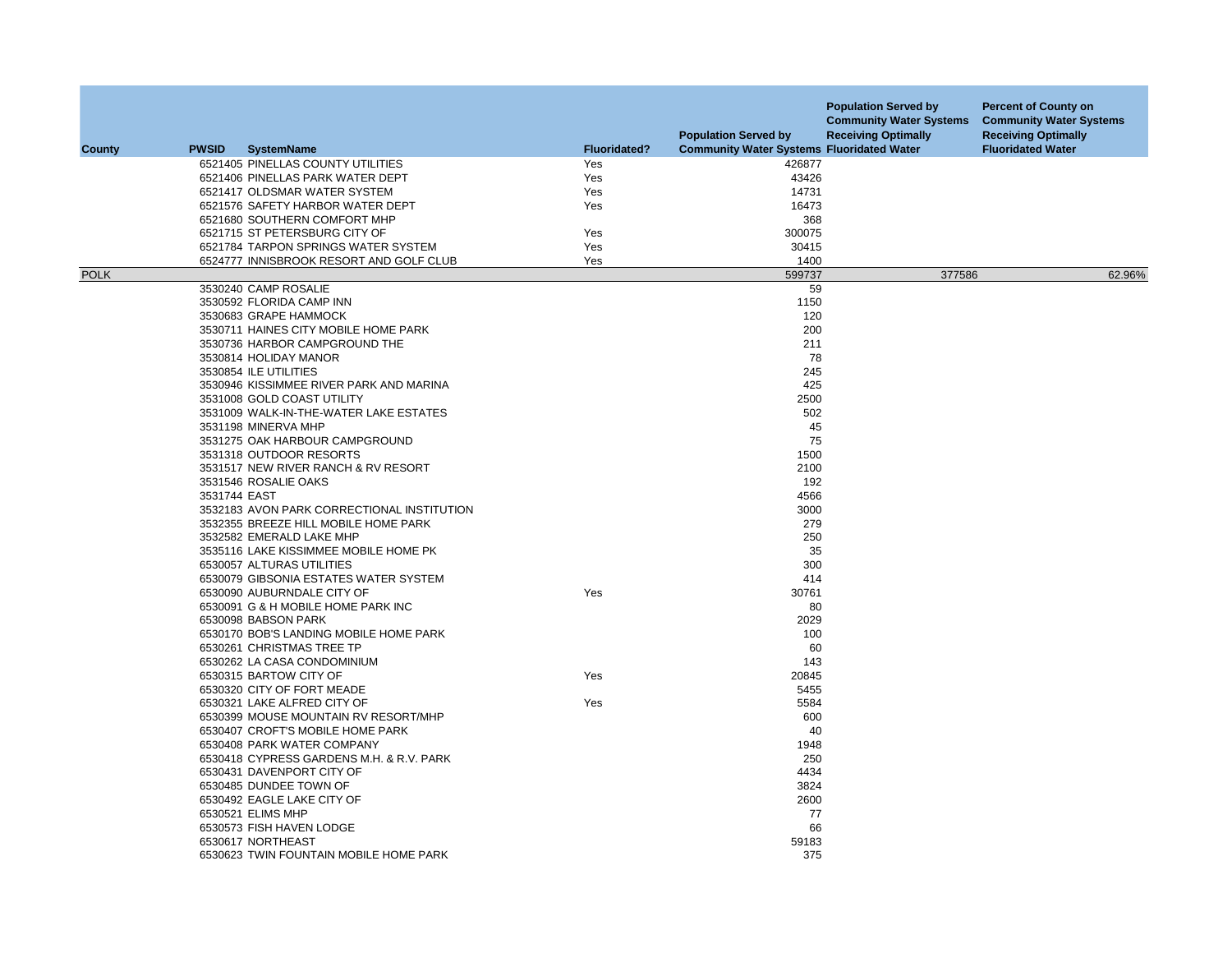|               |              |                                            |                     | <b>Population Served by</b>                      | <b>Population Served by</b><br><b>Community Water Systems</b><br><b>Receiving Optimally</b> | <b>Percent of County on</b><br><b>Community Water Systems</b><br><b>Receiving Optimally</b> |
|---------------|--------------|--------------------------------------------|---------------------|--------------------------------------------------|---------------------------------------------------------------------------------------------|---------------------------------------------------------------------------------------------|
| <b>County</b> | <b>PWSID</b> | <b>SystemName</b>                          | <b>Fluoridated?</b> | <b>Community Water Systems Fluoridated Water</b> |                                                                                             | <b>Fluoridated Water</b>                                                                    |
|               |              | 6530627 FROSTPROOF CITY OF                 |                     | 3550                                             |                                                                                             |                                                                                             |
|               |              | 6530677 CYPRESS ACRES MOBILE HOME PARK     |                     | 78                                               |                                                                                             |                                                                                             |
|               |              | 6530686 GREEN ACRES S/D                    |                     | 750                                              |                                                                                             |                                                                                             |
|               |              | 6530692 GRENELEFE RESORT UTILITY INC       |                     | 2114                                             |                                                                                             |                                                                                             |
|               |              | 6530698 GROVE SHORES MOBILE HOME COMMUNITY |                     | 100                                              |                                                                                             |                                                                                             |
|               |              | 6530717 HAMMOCK LAKE MOBILE HOME PARK      |                     | 100                                              |                                                                                             |                                                                                             |
|               |              | 6530718 HAMMONDELL CAMPSITES               |                     | 275                                              |                                                                                             |                                                                                             |
|               |              | 6530723 HAPPY DAY TR. PK.                  |                     | 122                                              |                                                                                             |                                                                                             |
|               |              | 6530746 SHADY OAKS MHP WATER SYSTEM        |                     | 80                                               |                                                                                             |                                                                                             |
|               |              | 6530772 HIGHLAND PARK                      |                     | 246                                              |                                                                                             |                                                                                             |
|               |              | 6530840 OAK MEADOWS MHP                    |                     | 200                                              |                                                                                             |                                                                                             |
|               |              | 6530852 SOUTHWEST/POLK COUNTY UTILITY      | Yes                 | 39209                                            |                                                                                             |                                                                                             |
|               |              | 6530870 KATHLEEN OAKS MHP                  |                     | 35                                               |                                                                                             |                                                                                             |
|               |              | 6530915 BRIARWOOD ESTATES                  |                     | 80                                               |                                                                                             |                                                                                             |
|               |              | 6530956 CAMP INN RESORTS                   |                     | 1500                                             |                                                                                             |                                                                                             |
|               |              | 6530973 LAKEFRONT TRAILER PARK             |                     | 70                                               |                                                                                             |                                                                                             |
|               |              | 6530977 LAKE HAMILTON TOWN OF              | Yes                 | 2430                                             |                                                                                             |                                                                                             |
|               |              | 6530995 LAKE REGION MOBILE HOME VILLAGE    |                     | 930                                              |                                                                                             |                                                                                             |
|               |              | 6531000 GCP PLANTATION LANDING LLC         |                     | 600                                              |                                                                                             |                                                                                             |
|               |              | 6531014 LAKELAND CITY OF                   | Yes                 | 171790                                           |                                                                                             |                                                                                             |
|               |              | 6531021 LAKESIDE RANCH INVESTMENT CORP     |                     | 325                                              |                                                                                             |                                                                                             |
|               |              | 6531024 SNELL ISLE REALTY LLC              |                     | 200                                              |                                                                                             |                                                                                             |
|               |              | 6531052 LAUREL MOBILE HOME PARK/MOTEL      |                     | 100                                              |                                                                                             |                                                                                             |
|               |              | 6531107 LUCERNE LAKESIDE MHC               |                     | 280                                              |                                                                                             |                                                                                             |
|               |              | 6531161 MAYGROVE MHP                       |                     | 140                                              |                                                                                             |                                                                                             |
|               |              | 6531222 CHAPMAN'S M.H.P.                   |                     | 180                                              |                                                                                             |                                                                                             |
|               |              | 6531226 MOUNTAIN LAKE ESTATES              |                     | 300                                              |                                                                                             |                                                                                             |
|               |              | 6531237 MULBERRY CITY OF                   |                     | 3780                                             |                                                                                             |                                                                                             |
|               |              | 6531265 NORTH POINTE S/D                   |                     | 192                                              |                                                                                             |                                                                                             |
|               |              | 6531271 LAND SOUTH COUNTRY VILLAS          |                     | 64                                               |                                                                                             |                                                                                             |
|               |              | 6531305 ORANGE HILL - SUGAR CREEK          |                     | 647                                              |                                                                                             |                                                                                             |
|               |              | 6531313 ORCHID SPRINGS                     |                     | 750                                              |                                                                                             |                                                                                             |
|               |              | 6531328 PALM SHORES MOBILE VILLAGE         |                     | 35                                               |                                                                                             |                                                                                             |
|               |              | 6531340 PARADISE ISLAND S/D                |                     | 268                                              |                                                                                             |                                                                                             |
|               |              | 6531350 PARKWAY 5252 MHP                   |                     | 50                                               |                                                                                             |                                                                                             |
|               |              | 6531396 PINE RIDGE ESTATES                 |                     | 52                                               |                                                                                             |                                                                                             |
|               |              | 6531397 PINE LAKE MOBILE HOME PARK         |                     | 124                                              |                                                                                             |                                                                                             |
|               |              | 6531424 POLK CITY SYSTEM                   |                     | 2568                                             |                                                                                             |                                                                                             |
|               |              | 6531426 POLK CORRECTIONAL INSTITUTION      |                     | 1500                                             |                                                                                             |                                                                                             |
|               |              | 6531527 LAKEMONT RIDGE HOME & RV PARK      |                     | 469                                              |                                                                                             |                                                                                             |
|               |              | 6531572 SADDLEBAG LAKE RESORT              |                     | 1200                                             |                                                                                             |                                                                                             |
|               |              | 6531584 OUTPOST RV/MH PARK                 |                     | 70                                               |                                                                                             |                                                                                             |
|               |              | 6531596 SCENIC VIEW MHP                    |                     | 120                                              |                                                                                             |                                                                                             |
|               |              | 6531657 PROCTOR'S MHP                      |                     | 85                                               |                                                                                             |                                                                                             |
|               |              |                                            |                     |                                                  |                                                                                             |                                                                                             |
|               |              | 6531697 SPRING LAKE TRAILER PARK           |                     | 55                                               |                                                                                             |                                                                                             |
|               |              | 6531739 SUNRISE UTILITIES                  |                     | 730                                              |                                                                                             |                                                                                             |
|               |              | 6531742 SOUTHEAST                          |                     | 2828                                             |                                                                                             |                                                                                             |
|               |              | 6531751 ENCHANTED GROVE MHP                |                     | 230                                              |                                                                                             |                                                                                             |
|               |              | 6531792 LINCOLN MOBILE HOME PARK           |                     | 30                                               |                                                                                             |                                                                                             |
|               |              | 6531796 PINES THE                          | Yes                 | 505                                              |                                                                                             |                                                                                             |
|               |              | 6531812 THREE WORLDS CAMP RESORT           |                     | 50                                               |                                                                                             |                                                                                             |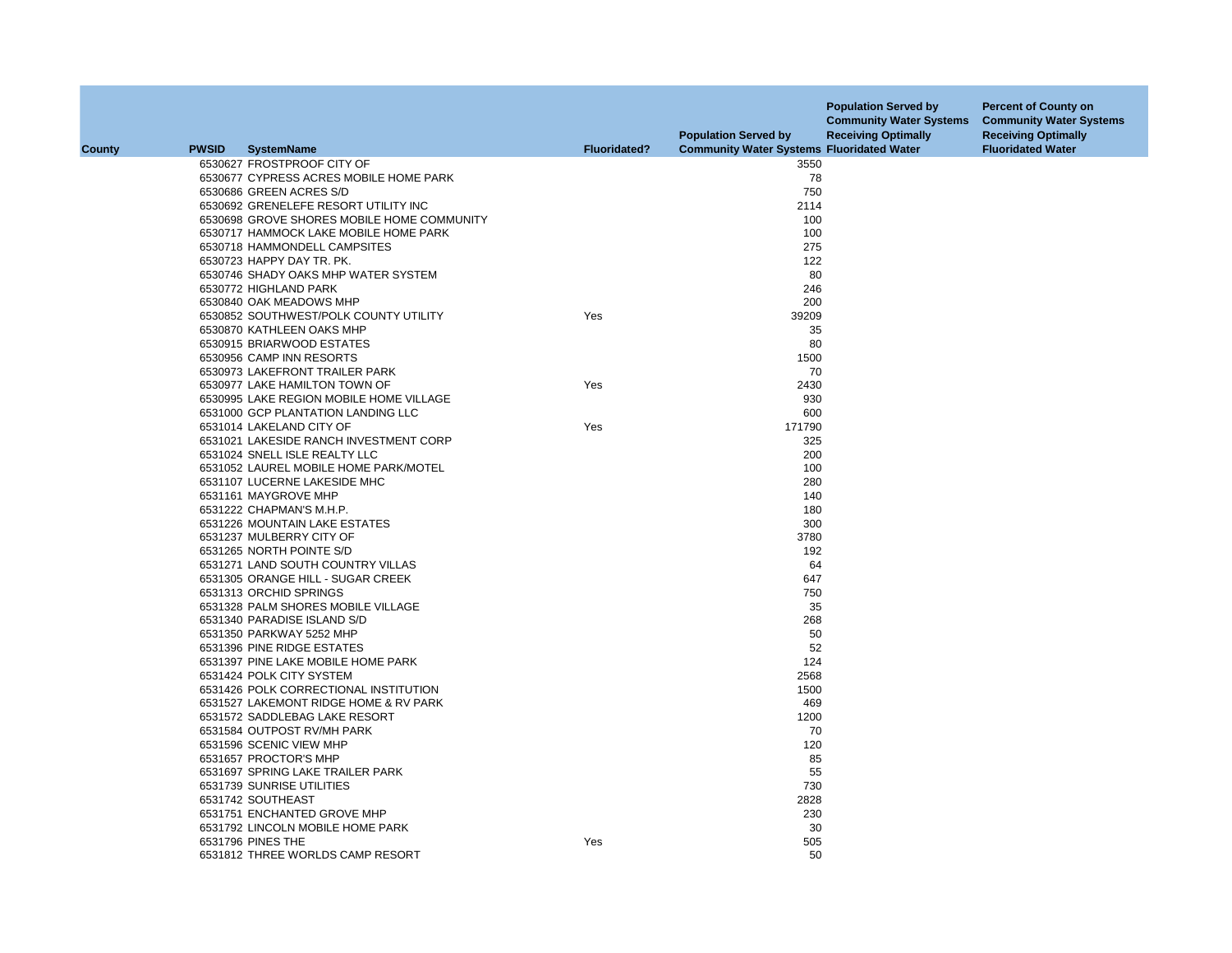|        |              |                                           |                     | <b>Population Served by</b>                      | <b>Population Served by</b><br><b>Community Water Systems</b><br><b>Receiving Optimally</b> | <b>Percent of County on</b><br><b>Community Water Systems</b><br><b>Receiving Optimally</b> |
|--------|--------------|-------------------------------------------|---------------------|--------------------------------------------------|---------------------------------------------------------------------------------------------|---------------------------------------------------------------------------------------------|
| County | <b>PWSID</b> | <b>SystemName</b>                         | <b>Fluoridated?</b> | <b>Community Water Systems Fluoridated Water</b> |                                                                                             | <b>Fluoridated Water</b>                                                                    |
|        |              | 6531837 TOWER MANOR MOBILE HOME COMMUNITY |                     | 310                                              |                                                                                             |                                                                                             |
|        |              | 6531873 HIGHLAND PINES MOBILE HOME PK     |                     | 36                                               |                                                                                             |                                                                                             |
|        |              | 6531917 WAHNETA WATER SYSTEM              |                     | 4500                                             |                                                                                             |                                                                                             |
|        |              | 6531923 LINWOOD OAKS M.H.P.               |                     | 78                                               |                                                                                             |                                                                                             |
|        |              | 6531955 WHIDDEN MOBILE HOME PARK          |                     | 141                                              |                                                                                             |                                                                                             |
|        |              | 6531957 WHISPERING PINES MHP              |                     | 215                                              |                                                                                             |                                                                                             |
|        |              | 6531991 WINTER HAVEN MHP                  |                     | 476                                              |                                                                                             |                                                                                             |
|        |              | 6531992 WINTER HAVEN WATER DEPARTMENT     | Yes                 | 70653                                            |                                                                                             |                                                                                             |
|        |              | 6531993 WINTERSET SHORES EST              |                     | 51                                               |                                                                                             |                                                                                             |
|        |              | 6532232 HAINES CITY CITY OF               | Yes                 | 30545                                            |                                                                                             |                                                                                             |
|        |              | 6532234 LAKE WALES CITY OF                |                     | 18722                                            |                                                                                             |                                                                                             |
|        |              | 6532235 NEW HARMONY M H P                 |                     | 26                                               |                                                                                             |                                                                                             |
|        |              | 6532236 TEN ROCKS MHP                     |                     | 108                                              |                                                                                             |                                                                                             |
|        |              | 6532277 LAKE GARFIELD ESTATES             |                     | 296                                              |                                                                                             |                                                                                             |
|        |              | 6532339 PEAK HAVEN PARK                   |                     | 55                                               |                                                                                             |                                                                                             |
|        |              | 6532344 SHEPHERD S/D                      |                     | 100                                              |                                                                                             |                                                                                             |
|        |              | 6532345 MOUNT OLIVE ESTATES               |                     | 2724                                             |                                                                                             |                                                                                             |
|        |              | 6532347 LAKE GIBSON ESTATES               |                     | 1897                                             |                                                                                             |                                                                                             |
|        |              | 6532348 NORTHWEST                         |                     | 27904                                            |                                                                                             |                                                                                             |
|        |              | 6532352 FAIRVIEW VILLAGE                  |                     | 155                                              |                                                                                             |                                                                                             |
|        |              | 6532354 VALHALLA                          |                     | 120                                              |                                                                                             |                                                                                             |
|        |              | 6532497 PADGETT ESTATES                   | Yes                 | 178                                              |                                                                                             |                                                                                             |
|        |              | 6532587 FOXWOOD LAKE ESTATES              | Yes                 | 1816                                             |                                                                                             |                                                                                             |
|        |              | 6532715 SWISS VILLAGE MHP                 |                     | 1410                                             |                                                                                             |                                                                                             |
|        |              | 6532718 DAVENPORT MOB EST                 |                     | 390                                              |                                                                                             |                                                                                             |
|        |              | 6532778 SKYVIEW SOUTH                     | Yes                 | 243                                              |                                                                                             |                                                                                             |
|        |              | 6532779 VILLAGE WATER                     | Yes                 | 493                                              |                                                                                             |                                                                                             |
|        |              | 6532781 ARROW LEE APARTMENT               |                     | 70                                               |                                                                                             |                                                                                             |
|        |              | 6532863 WOODLAND LAKES MHP                |                     | 376                                              |                                                                                             |                                                                                             |
|        |              | 6532949 CITRUS WOODS                      | Yes                 | 766                                              |                                                                                             |                                                                                             |
|        |              | 6532950 SKYVIEW WATERS                    | Yes                 | 718                                              |                                                                                             |                                                                                             |
|        |              | 6534223 SOUTH SHORE RESORT                |                     | 60                                               |                                                                                             |                                                                                             |
|        |              | 6534441 TOWERWOOD MOBILE HOME PARK        |                     | 300                                              |                                                                                             |                                                                                             |
|        |              | 6534553 STW PROPERTY DUPLEXES             |                     | 100                                              |                                                                                             |                                                                                             |
|        |              | 6534609 CENTRAL                           |                     | 13595                                            |                                                                                             |                                                                                             |
|        |              | 6534736 HIDDEN COVE MHP                   |                     | 150                                              |                                                                                             |                                                                                             |
|        |              | 6534766 VAN LAKES                         |                     | 344                                              |                                                                                             |                                                                                             |
|        |              | 6534771 PLEASANT VIEW MHP                 |                     | 30                                               |                                                                                             |                                                                                             |
|        |              | 6534834 GOOD LIFE RV RESORT               |                     | 106                                              |                                                                                             |                                                                                             |
|        |              | 6534868 TIMBER CREEK SUBDIVISION          | Yes                 | 556                                              |                                                                                             |                                                                                             |
|        |              | 6534880 SPRING HILL MHP                   |                     | 600                                              |                                                                                             |                                                                                             |
|        |              | 6534886 SUNLAKE TERRACE ESTATES           |                     | 1025                                             |                                                                                             |                                                                                             |
|        |              | 6534902 HICKORY LAKE ESTATES              |                     | 114                                              |                                                                                             |                                                                                             |
|        |              | 6534918 CAREFREE RV SUBDIVISION           |                     | 784                                              |                                                                                             |                                                                                             |
|        |              | 6534994 WILLOW OAK ESTATES                |                     | 108                                              |                                                                                             |                                                                                             |
|        |              | 6534996 ORANGE ACRES RANCH                |                     | 200                                              |                                                                                             |                                                                                             |
|        |              | 6534999 COUNTRY CLASS                     |                     | 256                                              |                                                                                             |                                                                                             |
|        |              | 6535026 CENTRAL LEISURE LAKE MHP & RV     |                     | 194                                              |                                                                                             |                                                                                             |
|        |              | 6535055 CYPRESS LAKE UTILITIES INC        |                     | 3418                                             |                                                                                             |                                                                                             |
|        |              | 6535063 SOUTHERN OAKS MHP                 |                     | 25                                               |                                                                                             |                                                                                             |
|        |              | 6535064 SWISS GOLF & TENNIS CLUB          |                     | 1900                                             |                                                                                             |                                                                                             |
|        |              |                                           |                     |                                                  |                                                                                             |                                                                                             |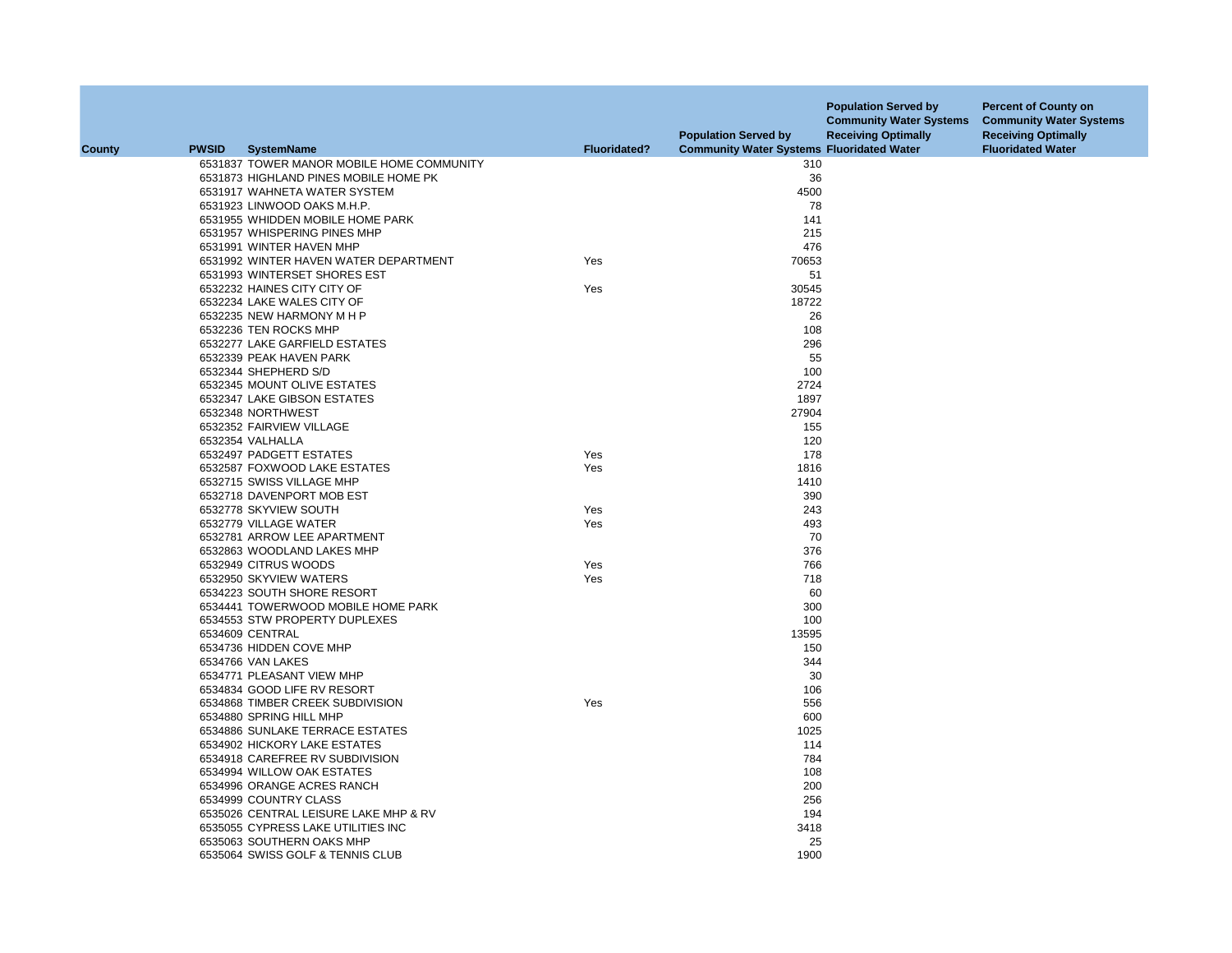| <b>County</b> | <b>PWSID</b> | <b>SystemName</b>                          | <b>Fluoridated?</b> | <b>Population Served by</b><br><b>Community Water Systems Fluoridated Water</b> | <b>Population Served by</b><br><b>Community Water Systems</b><br><b>Receiving Optimally</b> | <b>Percent of County on</b><br><b>Community Water Systems</b><br><b>Receiving Optimally</b><br><b>Fluoridated Water</b> |
|---------------|--------------|--------------------------------------------|---------------------|---------------------------------------------------------------------------------|---------------------------------------------------------------------------------------------|-------------------------------------------------------------------------------------------------------------------------|
|               |              |                                            |                     |                                                                                 |                                                                                             |                                                                                                                         |
|               |              | 6535070 LELYNN RV RESORT                   |                     | 350                                                                             |                                                                                             |                                                                                                                         |
|               |              | 6535079 PINECREST UTILITIE LLC             |                     | 405                                                                             |                                                                                             |                                                                                                                         |
|               |              | 6535084 GREEN ACRES MOBILE HOME PARK       |                     | 62                                                                              |                                                                                             |                                                                                                                         |
|               |              | 6535097 BAILEY PLACE MHP                   |                     | 150                                                                             |                                                                                             |                                                                                                                         |
|               |              | 6535171 SWEETWATER COMMUNITY INC           |                     | 640                                                                             |                                                                                             |                                                                                                                         |
|               |              | 6535235 KEEN MOBILE HOME SUBDIVISION       |                     | 265                                                                             |                                                                                             |                                                                                                                         |
|               |              | 6535242 SOUTHERN PINES RESORT              |                     | 400                                                                             |                                                                                             |                                                                                                                         |
|               |              | 6535269 LAKE HENRY ESTATES                 |                     | 480                                                                             |                                                                                             |                                                                                                                         |
|               |              | 6535304 BRADLEY JUNCTION TOWN OF           |                     | 1260                                                                            |                                                                                             |                                                                                                                         |
|               |              | 6535360 FOUR LAKES GOLF CLUB               |                     | 1600                                                                            |                                                                                             |                                                                                                                         |
|               |              | 6535393 MCLEOD GARDENS WATER SYSTEM        |                     | 380                                                                             |                                                                                             |                                                                                                                         |
|               |              | 6535463 RAINBOW RV RESORT                  |                     | 750                                                                             |                                                                                             |                                                                                                                         |
|               |              | 6535676 DEER CREEK RV GOLF & COUNTRY CLUB  |                     | 1300                                                                            |                                                                                             |                                                                                                                         |
|               |              | 6535704 ISLAND CLUB WEST                   |                     | 774                                                                             |                                                                                             |                                                                                                                         |
|               |              | 6535707 WAVERLY WATER SYSTEM               |                     | 1479                                                                            |                                                                                             |                                                                                                                         |
|               |              | 6535714 SUNRISE ESTATES                    | Yes                 | 65                                                                              |                                                                                             |                                                                                                                         |
|               |              | 6535715 SKYVIEW GOLF CLUB ESTATES          | Yes                 | 223                                                                             |                                                                                             |                                                                                                                         |
|               |              | 6535716 CRYSTAL ACRES ESTATES              | Yes                 | 206                                                                             |                                                                                             |                                                                                                                         |
|               |              | 6535726 WHISPERING PINES MHP PH II         |                     | 25                                                                              |                                                                                             |                                                                                                                         |
|               |              | 6535727 BIMINI BAY                         |                     | 600                                                                             |                                                                                             |                                                                                                                         |
| <b>PUTNAM</b> |              |                                            |                     | 26397                                                                           | $\mathbf 0$                                                                                 | 0.00%                                                                                                                   |
|               |              | 2540058 BASS CAPITAL MHP                   |                     | 99                                                                              |                                                                                             |                                                                                                                         |
|               |              | 2540070 BEECHER'S POINT S/D                |                     | 189                                                                             |                                                                                             |                                                                                                                         |
|               |              | 2540239 CRESCENT CITY WTP                  |                     | 1800                                                                            |                                                                                             |                                                                                                                         |
|               |              | 2540482 HERMITS COVE WATER SYSTEM          |                     | 558                                                                             |                                                                                             |                                                                                                                         |
|               |              |                                            |                     |                                                                                 |                                                                                             |                                                                                                                         |
|               |              | 2540545 INTERLACHEN LAKE ESTATES           |                     | 753<br>450                                                                      |                                                                                             |                                                                                                                         |
|               |              | 2540631 LAKE COMO WATER ASSOCIATION        |                     |                                                                                 |                                                                                             |                                                                                                                         |
|               |              | 2540865 PALM PORT SUBDIVISION              |                     | 375                                                                             |                                                                                             |                                                                                                                         |
|               |              | 2540905 POMONA PARK WATER SYSTEM           |                     | 672                                                                             |                                                                                             |                                                                                                                         |
|               |              | 2540911 PORT BUENA VISTA                   |                     | 135                                                                             |                                                                                             |                                                                                                                         |
|               |              | 2540959 RIVERGROVE SUBDIVISON WTP          |                     | 375                                                                             |                                                                                             |                                                                                                                         |
|               |              | 2540964 RPUMA                              |                     | 1000                                                                            |                                                                                             |                                                                                                                         |
|               |              | 2540974 RODEHEAVER BOYS RANCH              |                     | 75                                                                              |                                                                                             |                                                                                                                         |
|               |              | 2541008 SARATOGA HARBOR                    |                     | 150                                                                             |                                                                                             |                                                                                                                         |
|               |              | 2541086 ST. JOHN'S HARBOR                  |                     | 325                                                                             |                                                                                             |                                                                                                                         |
|               |              | 2541087 SAINT JOHNS CAMPGROUND             |                     | 60                                                                              |                                                                                             |                                                                                                                         |
|               |              | 2541180 INTERLACHEN WTP                    |                     | 1260                                                                            |                                                                                             |                                                                                                                         |
|               |              | 2541200 RIVER VILLAS                       |                     | 95                                                                              |                                                                                             |                                                                                                                         |
|               |              | 2541242 WELAKA MHP                         |                     | 318                                                                             |                                                                                             |                                                                                                                         |
|               |              | 2541280 WOOTEN'S MHP                       |                     | 87                                                                              |                                                                                             |                                                                                                                         |
|               |              | 2544255 MELROSE WTP                        |                     | 1300                                                                            |                                                                                             |                                                                                                                         |
|               |              | 2544257 CRESCENT HILLS SUBDIVISION         |                     | 88                                                                              |                                                                                             |                                                                                                                         |
|               |              | 2544258 SILVER LAKE OAKS MHV               |                     | 25                                                                              |                                                                                             |                                                                                                                         |
|               |              | 2544260 R. C. WILLIS WTP (CITY OF PALATKA) |                     | 11900                                                                           |                                                                                             |                                                                                                                         |
|               |              | 2544265 MOUNT ROYAL COMMON PROPERTY LLC    |                     | 86                                                                              |                                                                                             |                                                                                                                         |
|               |              | 2544266 ST. JOHN'S RIVER CLUB UTILITIES    |                     | 170                                                                             |                                                                                             |                                                                                                                         |
|               |              | 2544278 HIDE-A-WAY ACRES                   |                     | 60                                                                              |                                                                                             |                                                                                                                         |
|               |              | 2544295 JAN'S MODULAR ESTATES              |                     | 112                                                                             |                                                                                             |                                                                                                                         |
|               |              | 2544298 GRASSY LAKE WTP                    |                     | 308                                                                             |                                                                                             |                                                                                                                         |
|               |              | 2544392 TOWN OF WELAKA                     |                     | 2382                                                                            |                                                                                             |                                                                                                                         |
|               |              |                                            |                     |                                                                                 |                                                                                             |                                                                                                                         |
|               |              | 2544434 WESTWOOD VILLAGE APARTMENTS        |                     | 50                                                                              |                                                                                             |                                                                                                                         |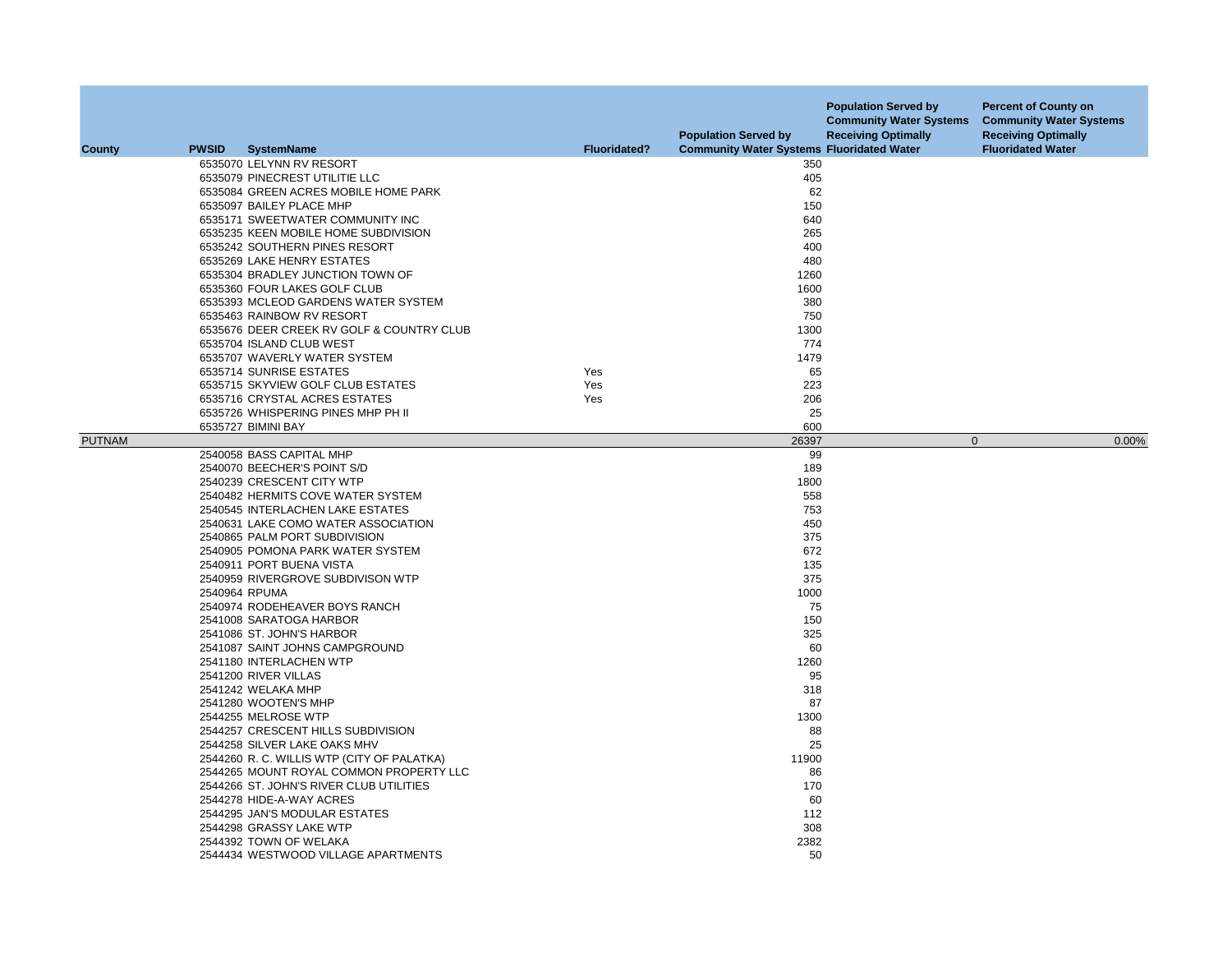|                   |              |                                                  |                     | <b>Population Served by</b>                      | <b>Population Served by</b><br><b>Community Water Systems</b><br><b>Receiving Optimally</b> | <b>Percent of County on</b><br><b>Community Water Systems</b><br><b>Receiving Optimally</b> |
|-------------------|--------------|--------------------------------------------------|---------------------|--------------------------------------------------|---------------------------------------------------------------------------------------------|---------------------------------------------------------------------------------------------|
| County            | <b>PWSID</b> | <b>SystemName</b>                                | <b>Fluoridated?</b> | <b>Community Water Systems Fluoridated Water</b> |                                                                                             | <b>Fluoridated Water</b>                                                                    |
|                   |              | 2544444 EAST PUTNAM REGIONAL                     |                     | 1095                                             |                                                                                             |                                                                                             |
|                   |              | 2544488 KIRKWOOD ESTATES                         |                     | 45                                               |                                                                                             |                                                                                             |
| <b>SANTA ROSA</b> |              | 1570042 BAGDAD-GARCON POINT WATER SYSTEM         |                     | 185348<br>7844                                   | 87467                                                                                       | 47.19%                                                                                      |
|                   |              | 1570064 BERRYDALE WATER SYSTEM                   |                     | 3066                                             |                                                                                             |                                                                                             |
|                   |              | 1570140 CHUMUCKLA WATER SYSTEM INC.              |                     | 5243                                             |                                                                                             |                                                                                             |
|                   |              | 1570146 MILTON CITY OF WATER SYSTEM              |                     | 18581                                            |                                                                                             |                                                                                             |
|                   |              | 1570232 EAST MILTON WATER SYSTEM                 |                     | 11295                                            |                                                                                             |                                                                                             |
|                   |              | 1570316 GULF BREEZE WATER DEPARTMENT             | Yes                 | 5763                                             |                                                                                             |                                                                                             |
|                   |              | 1570349 HOLLEY-NAVARRE WATER SYSTEM              | Yes                 | 49077                                            |                                                                                             |                                                                                             |
|                   |              | 1570384 JAY TOWN OF - UTILITIES DEPT.            |                     | 1838                                             |                                                                                             |                                                                                             |
|                   |              | 1570470 MIDWAY WATER SYSTEM INC.                 | Yes                 | 15961                                            |                                                                                             |                                                                                             |
|                   |              | 1570479 MOORE CREEK MOUNT CARMEL UTILITIES       |                     | 3741                                             |                                                                                             |                                                                                             |
|                   |              | 1570540 POINT BAKER WATER SYSTEM INC.            |                     | 9105                                             |                                                                                             |                                                                                             |
|                   |              | 1570593 SOUTH SANTA ROSA UTILITIES               | Yes                 | 11681                                            |                                                                                             |                                                                                             |
|                   |              | 1570671 PACE WATER SYSTEM INC.                   |                     | 37168                                            |                                                                                             |                                                                                             |
|                   |              | 1570874 NAVARRE BEACH WATER SYSTEM               | Yes                 | 4985                                             |                                                                                             |                                                                                             |
| <b>SARASOTA</b>   |              |                                                  |                     | 360037                                           | 226373                                                                                      | 62.87%                                                                                      |
|                   |              | 6580326 SARASOTA-CITY OF                         | Yes                 | 55364                                            |                                                                                             |                                                                                             |
|                   |              | 6580531 ENGLEWOOD WATER DIST                     |                     | 38005                                            |                                                                                             |                                                                                             |
|                   |              | 6580600 FLORIDA PINES MOBILE HOME PARK           |                     | 280                                              |                                                                                             |                                                                                             |
|                   |              | 6580651 NORTH PORT UTILITIES                     |                     | 42130                                            |                                                                                             |                                                                                             |
|                   |              | 6581246 MYAKKA MOBILE HOME CT                    |                     | 154                                              |                                                                                             |                                                                                             |
|                   |              | 6581591 SARASOTA CO SPECIAL UTIL DIST            | Yes                 | 171009                                           |                                                                                             |                                                                                             |
|                   |              | 6581741 SUN N FUN RESORT INC                     |                     | 3800                                             |                                                                                             |                                                                                             |
|                   |              | 6581900 VENICE RANCH MOBILE HOME ESTATES         |                     | 295                                              |                                                                                             |                                                                                             |
|                   |              | 6581901 VENICE WATER DEPT CITY OF                |                     | 29711                                            |                                                                                             |                                                                                             |
|                   |              | 6581987 WINDWARD ISLE MHP WATER SYSTEM           |                     | 477                                              |                                                                                             |                                                                                             |
|                   |              | 6582294 LAKE TIPPECANOE                          |                     | 377<br>838                                       |                                                                                             |                                                                                             |
|                   |              | 6582544 KINGS GATE CLUB<br>6584439 CAMELOT LAKES |                     | 1700                                             |                                                                                             |                                                                                             |
|                   |              | 6588003 PLURIS-SOUTH GATE UTILITIES              |                     | 15897                                            |                                                                                             |                                                                                             |
| <b>SEMINOLE</b>   |              |                                                  |                     | 473886                                           | 386102                                                                                      | 81.48%                                                                                      |
|                   |              | 3590026 ALTAMONTE SPRINGS WATER DEPT (2 WPS)     | Yes                 | 55576                                            |                                                                                             |                                                                                             |
|                   |              | 3590039 APPLE VALLEY (CONSEC)                    | Yes                 | 2954                                             |                                                                                             |                                                                                             |
|                   |              | 3590069 BEAR LAKE MANOR                          | Yes                 | 777                                              |                                                                                             |                                                                                             |
|                   |              | 3590111 DRUID HILLS                              |                     | 661                                              |                                                                                             |                                                                                             |
|                   |              | 3590159 CASSELBERRY CITY OF (3 WPS)              | Yes                 | 54747                                            |                                                                                             |                                                                                             |
|                   |              | 3590186 CHULUOTA WATER SYSTEM                    |                     | 3863                                             |                                                                                             |                                                                                             |
|                   |              | 3590201 LAKE MARY CITY OF                        | Yes                 | 17589                                            |                                                                                             |                                                                                             |
|                   |              | 3590202 LONGWOOD CITY OF (2 WPS)                 | Yes                 | 20332                                            |                                                                                             |                                                                                             |
|                   |              | 3590205 SANFORD CITY OF (2 WPS)                  | Yes                 | 62444                                            |                                                                                             |                                                                                             |
|                   |              | 3590258 CRYSTAL LAKE                             | Yes                 | 609                                              |                                                                                             |                                                                                             |
|                   |              | 3590338 ELDER SPRINGS MOBILE HOME PARK           |                     | 62                                               |                                                                                             |                                                                                             |
|                   |              | 3590473 SEMINOLE COUNTY NORTHEAST                | Yes                 | 18462                                            |                                                                                             |                                                                                             |
|                   |              | 3590497 HARMONY HOMES                            |                     | 234                                              |                                                                                             |                                                                                             |
|                   |              | 3590571 SEMINOLE COUNTY SOUTHEAST                | Yes                 | 63498                                            |                                                                                             |                                                                                             |
|                   |              | 3590615 JANSEN S/D                               |                     | 868                                              |                                                                                             |                                                                                             |
|                   |              | 3590685 LAKE BRANTLEY (CONSEC)                   |                     | 182                                              |                                                                                             |                                                                                             |
|                   |              | 3590698 LAKE HARNEY WATER ASSOCIATION            |                     | 700                                              |                                                                                             |                                                                                             |
|                   |              | 3590707 LAKE OF THE WOODS TRAILER PARK           |                     | 98                                               |                                                                                             |                                                                                             |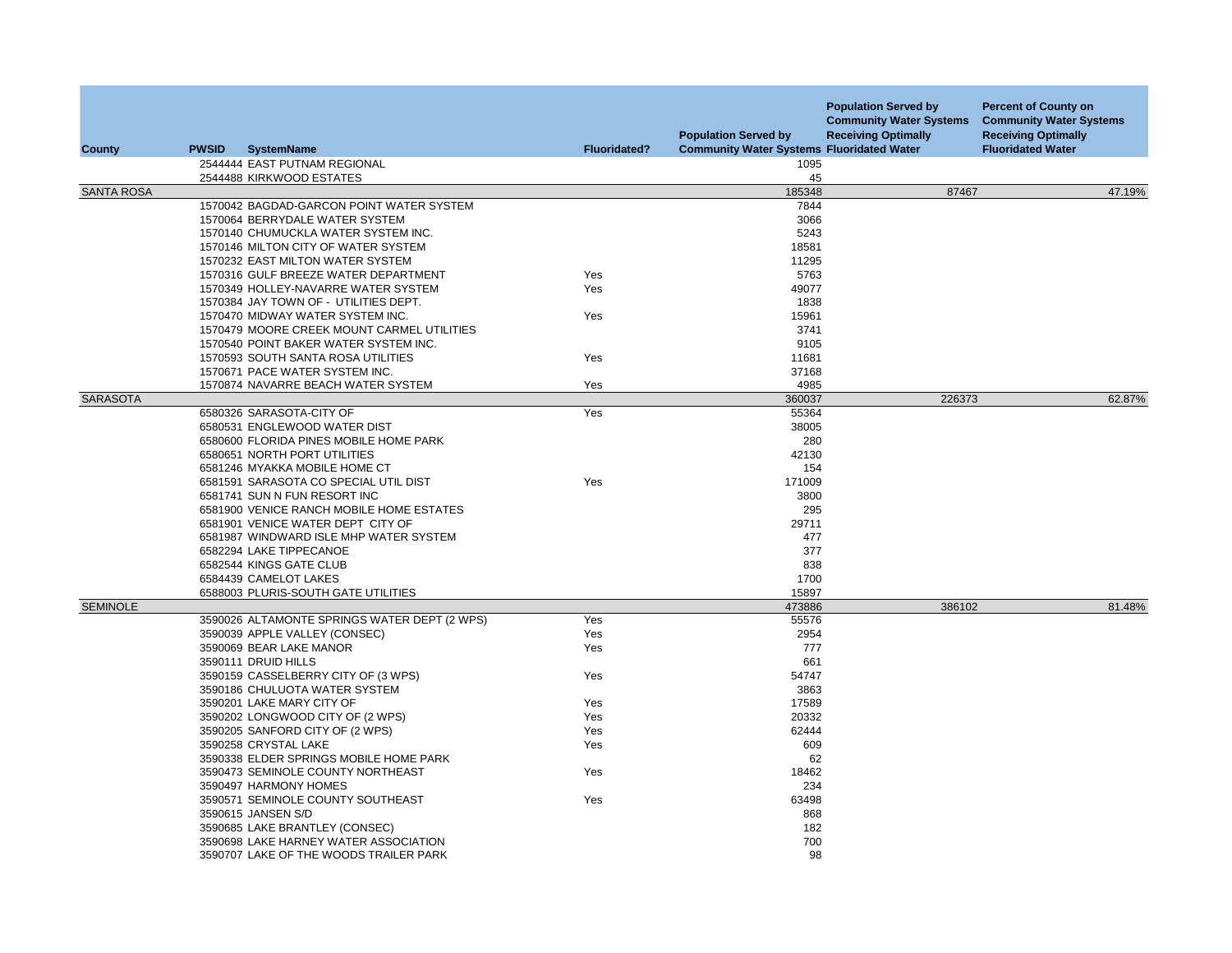| <b>County</b>    | <b>PWSID</b> | <b>SystemName</b>                                | <b>Fluoridated?</b> | <b>Population Served by</b><br><b>Community Water Systems Fluoridated Water</b> | <b>Population Served by</b><br><b>Community Water Systems</b><br><b>Receiving Optimally</b> | <b>Percent of County on</b><br><b>Community Water Systems</b><br><b>Receiving Optimally</b><br><b>Fluoridated Water</b> |
|------------------|--------------|--------------------------------------------------|---------------------|---------------------------------------------------------------------------------|---------------------------------------------------------------------------------------------|-------------------------------------------------------------------------------------------------------------------------|
|                  |              | 3590762 LITTLE WEKIVA ESTATES                    |                     | 214                                                                             |                                                                                             |                                                                                                                         |
|                  |              | 3590785 SEMINOLE COUNTY SOUTHWEST                | Yes                 | 10435                                                                           |                                                                                             |                                                                                                                         |
|                  |              | 3590823 MEREDITH MANOR (CONSEC.)                 |                     | 1686                                                                            |                                                                                             |                                                                                                                         |
|                  |              | 3590865 MULLET LAKE WATER ASSOCIATION            |                     | 920                                                                             |                                                                                             |                                                                                                                         |
|                  |              | 3590879 WINTER SPRINGS CITY OF (3 WPS)           |                     | 35996                                                                           |                                                                                             |                                                                                                                         |
|                  |              | 3590912 OAKLAND SHORES                           | Yes                 | 788                                                                             |                                                                                             |                                                                                                                         |
|                  |              | 3590970 OVIEDO CITY OF                           | Yes                 | 41713                                                                           |                                                                                             |                                                                                                                         |
|                  |              | 3590988 PALM VALLEY MOBILE HOME PARK             |                     | 1476                                                                            |                                                                                             |                                                                                                                         |
|                  |              | 3590993 PARK RIDGE                               |                     | 246                                                                             |                                                                                             |                                                                                                                         |
|                  |              | 3591008 PHILLIPS SECTION                         | Yes                 | 273                                                                             |                                                                                             |                                                                                                                         |
|                  |              | 3591061 RAVENNA PARK                             |                     | 1187                                                                            |                                                                                             |                                                                                                                         |
|                  |              | 3591121 SANLANDO UTILITIES CORPORATION (3 WTPS)  |                     | 36953                                                                           |                                                                                             |                                                                                                                         |
|                  |              | 3591248 SPRING HAMMOCK MHP                       |                     | 175                                                                             |                                                                                             |                                                                                                                         |
|                  |              | 3591395 TWELVE OAKS R.V.RESORT                   |                     | 500                                                                             |                                                                                             |                                                                                                                         |
|                  |              | 3591451 WEATHERSFIELD                            | Yes                 | 4221                                                                            |                                                                                             |                                                                                                                         |
|                  |              | 3594050 SEMINOLE WOODS                           |                     | 780                                                                             |                                                                                             |                                                                                                                         |
|                  |              | 3594107 SEMINOLE COUNTY NORTHWEST                | Yes                 | 25811                                                                           |                                                                                             |                                                                                                                         |
|                  |              | 3594186 BLACK HAMMOCK -MSBU(CONSEC)              | Yes                 | 735                                                                             |                                                                                             |                                                                                                                         |
|                  |              | 3594214 CHASE GROVES(CONSEC.)                    | Yes                 | 3488                                                                            |                                                                                             |                                                                                                                         |
|                  |              | 3594216 SUNSHADOWS APARTMENTS(CONSEC)            |                     | 983                                                                             |                                                                                             |                                                                                                                         |
|                  |              | 3594230 MIDWAY-CANAAN WATER ASSOCIATION (CONSEC) | Yes                 | 1500                                                                            |                                                                                             |                                                                                                                         |
|                  |              | 3594240 DOVERA (CONSEC.)                         | Yes                 | 150                                                                             |                                                                                             |                                                                                                                         |
| ST. JOHNS        |              |                                                  |                     | 156009                                                                          | 43006                                                                                       | 27.57%                                                                                                                  |
|                  |              | 2550210 ST. AUGUSTINE WTP                        |                     | 39648                                                                           |                                                                                             |                                                                                                                         |
|                  |              | 2550250 CYPRESS LANDING WTP                      |                     | 38                                                                              |                                                                                             |                                                                                                                         |
|                  |              | 2550396 FRUIT COVE OAKS                          |                     | 463                                                                             |                                                                                             |                                                                                                                         |
|                  |              | 2550476 HASTINGS WTP                             | Yes                 | 682                                                                             |                                                                                             |                                                                                                                         |
|                  |              | 2550812 NORTH BEACH UTILITIES                    | Yes                 | 3295                                                                            |                                                                                             |                                                                                                                         |
|                  |              | 2550866 JEA - PALM VALLEY WS                     | Yes                 | 750                                                                             |                                                                                             |                                                                                                                         |
|                  |              | 2550908 JEA: PONTE VEDRA GRID                    | Yes                 | 5325                                                                            |                                                                                             |                                                                                                                         |
|                  |              | 2551004 ST. JOHNS COUNTY SAWGRASS GRID           | Yes                 | 12133                                                                           |                                                                                             |                                                                                                                         |
|                  |              | 2551120 BARTRAM OAKS MHP                         | Yes                 | 150                                                                             |                                                                                             |                                                                                                                         |
|                  |              | 2551228 WAGON WHEEL MHP                          |                     | 50                                                                              |                                                                                             |                                                                                                                         |
|                  |              | 2551370 WILDWOOD WATER SYSTEM                    |                     | 858                                                                             |                                                                                             |                                                                                                                         |
|                  |              | 2551459 SHAMROCK TRAILER & TRAVEL PARK           |                     | 110                                                                             |                                                                                             |                                                                                                                         |
|                  |              | 2554166 CAMACHEE ISLAND WATER SYSTEM             |                     | 411                                                                             |                                                                                             |                                                                                                                         |
|                  |              | 2554332 OAK HAVEN RETIREMENT VILLAGE             |                     | 40                                                                              |                                                                                             |                                                                                                                         |
|                  |              | 2554334 PONCE DE LEON GRID                       | Yes                 | 2188                                                                            |                                                                                             |                                                                                                                         |
|                  |              | 2554337 HOMEOWNERS UTILITIES INC.                | Yes                 | 285                                                                             |                                                                                             |                                                                                                                         |
|                  |              | 2554343 ST. JOHNS COUNTY UTILITIES-PONTE VEDRA   | Yes                 | 13220                                                                           |                                                                                             |                                                                                                                         |
|                  |              | 2554344 BAYSIDE ESTATES                          |                     | 180                                                                             |                                                                                             |                                                                                                                         |
|                  |              | 2554346 OAKS OF WILDWOOD                         |                     | 153                                                                             |                                                                                             |                                                                                                                         |
|                  |              | 2554353 EAGLE CREEK WS                           |                     | 655                                                                             |                                                                                             |                                                                                                                         |
|                  |              | 2554447 CR-214 MAINLAND                          |                     | 51962                                                                           |                                                                                             |                                                                                                                         |
|                  |              | 2554471 NORTHWEST UTILITIES WTP                  |                     | 18435                                                                           |                                                                                             |                                                                                                                         |
|                  |              | 2554475 NORTHEAST UTILITIES (FKA A.NEASE/WALDEN) | Yes                 | 4978                                                                            |                                                                                             |                                                                                                                         |
| <b>ST. LUCIE</b> |              |                                                  |                     | 259457                                                                          | 249375                                                                                      | 96.11%                                                                                                                  |
|                  |              | 4560069 COUNTRY COVE MOBILE HOME PARK            |                     | 197                                                                             |                                                                                             |                                                                                                                         |
|                  |              | 4560075 BENTONWOOD TRAILER PARK                  |                     | 80                                                                              |                                                                                             |                                                                                                                         |
|                  |              | 4560266 COLONY CLUB MHP                          |                     | 102                                                                             |                                                                                             |                                                                                                                         |
|                  |              | 4560490 FT. PIERCE UTILITIES AUTHORITY           | Yes                 | 58000                                                                           |                                                                                             |                                                                                                                         |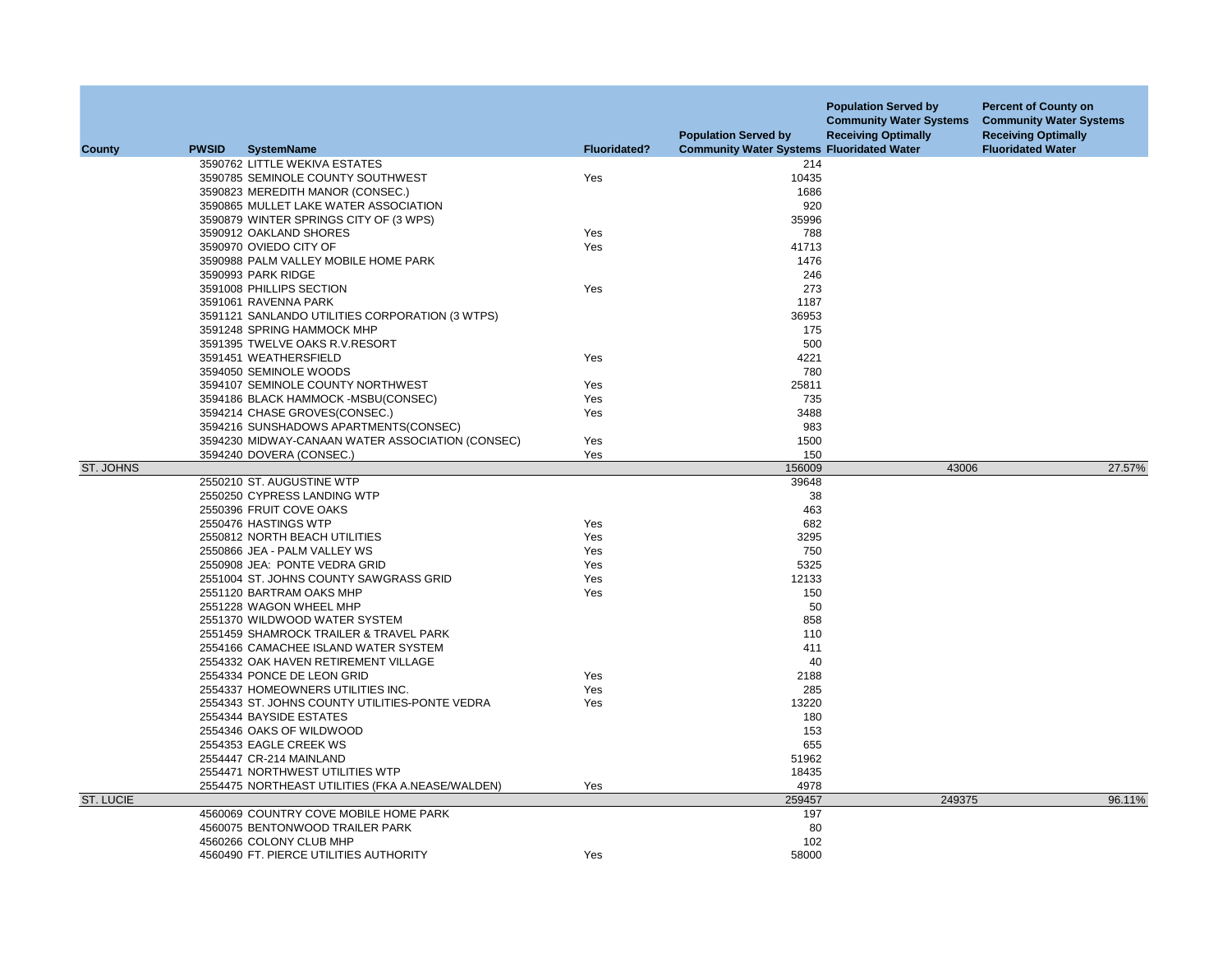| County          | <b>PWSID</b> | <b>SystemName</b>                               | <b>Fluoridated?</b> | <b>Population Served by</b><br><b>Community Water Systems Fluoridated Water</b> | <b>Population Served by</b><br><b>Community Water Systems</b><br><b>Receiving Optimally</b> | <b>Percent of County on</b><br><b>Community Water Systems</b><br><b>Receiving Optimally</b><br><b>Fluoridated Water</b> |
|-----------------|--------------|-------------------------------------------------|---------------------|---------------------------------------------------------------------------------|---------------------------------------------------------------------------------------------|-------------------------------------------------------------------------------------------------------------------------|
|                 |              | 4560954 PORT ST LUCIE UTILITIES                 | Yes                 | 157943                                                                          |                                                                                             |                                                                                                                         |
|                 |              | 4560971 NORTH HUTCHINSON ISLAND                 | Yes                 | 3954                                                                            |                                                                                             |                                                                                                                         |
|                 |              | 4561005 CYPRESS BAY MHP                         |                     | 87                                                                              |                                                                                             |                                                                                                                         |
|                 |              | 4561689 HOLIDAY PINES                           | Yes                 | 2088                                                                            |                                                                                             |                                                                                                                         |
|                 |              | 4561916 LAKEWOOD PARK SUBDIVISION               |                     | 175                                                                             |                                                                                             |                                                                                                                         |
|                 |              | 4561954 OCEAN TOWERS / ISLAND VILLAGE           |                     | 768                                                                             |                                                                                             |                                                                                                                         |
|                 |              | 4564006 SPANISH LAKES COUNTRY CLUB VILLAGE      |                     | 2331                                                                            |                                                                                             |                                                                                                                         |
|                 |              | 4564007 INDIAN RIVER LANDING                    |                     | 130                                                                             |                                                                                             |                                                                                                                         |
|                 |              | 4564322 GROVE OF FT. PIERCE THE                 |                     | 1125                                                                            |                                                                                             |                                                                                                                         |
|                 |              | 4564397 MEADOWOOD                               |                     | 650                                                                             |                                                                                             |                                                                                                                         |
|                 |              | 4564399 SANDALWOOD ESTATES S/D                  |                     | 120                                                                             |                                                                                             |                                                                                                                         |
|                 |              | 4565002 HARBOUR RIDGE                           |                     | 1573                                                                            |                                                                                             |                                                                                                                         |
|                 |              | 4565030 RESERVE UTILITIES                       | Yes                 | 4163                                                                            |                                                                                             |                                                                                                                         |
|                 |              | 4565031 ST. LUCIE WEST UTILITIES                | Yes                 | 16795                                                                           |                                                                                             |                                                                                                                         |
|                 |              | 4565043 SPANISH LAKES FAIRWAYS                  |                     | 2600                                                                            |                                                                                             |                                                                                                                         |
|                 |              | 4565097 LAKE MANOR MHP                          |                     | 100                                                                             |                                                                                             |                                                                                                                         |
|                 |              | 4565154 H & H MHP                               |                     | 44                                                                              |                                                                                             |                                                                                                                         |
|                 |              | 4565197 ST. LUCIE COUNTY UTILITIES NORTH        | Yes                 | 1038                                                                            |                                                                                             |                                                                                                                         |
|                 |              | 4565198 NETTLES ISLAND                          | Yes                 | 3056                                                                            |                                                                                             |                                                                                                                         |
|                 |              | 4565204 INDIAN RIVER ESTATES                    | Yes                 | 2338                                                                            |                                                                                             |                                                                                                                         |
| <b>SUMTER</b>   |              |                                                 |                     | 108783                                                                          | $\mathbf 0$                                                                                 | 0.00%                                                                                                                   |
|                 |              | 6600210 BUSHNELL CITY OF (2 WPS)                |                     | 2109                                                                            |                                                                                             |                                                                                                                         |
|                 |              | 6600316 CENTER HILL WATER DEPT-CITY OF          |                     | 762                                                                             |                                                                                             |                                                                                                                         |
|                 |              | 6600330 WEBSTER CITY OF (2 WPS)                 |                     | 800                                                                             |                                                                                             |                                                                                                                         |
|                 |              | 6600331 WILDWOOD CITY OF (3 WPS)                |                     | 13334                                                                           |                                                                                             |                                                                                                                         |
|                 |              | 6600347 THE WOODS UTILITY COMPANY               |                     | 216                                                                             |                                                                                             |                                                                                                                         |
|                 |              | 6600533 WEBSTER MOBILE & TRAVEL PARK            |                     | 155                                                                             |                                                                                             |                                                                                                                         |
|                 |              | 6600990 LAKE PANASOFFKEE WATER ASSN 2WPS        |                     | 4642                                                                            |                                                                                             |                                                                                                                         |
|                 |              | 6601062 LEISURE TIME MOBILE HOME PARK           |                     | 112                                                                             |                                                                                             |                                                                                                                         |
|                 |              | 6601345 CAROLYN & RON'S FAMILY PARK             |                     | 60                                                                              |                                                                                             |                                                                                                                         |
|                 |              | 6601460 RAILS END TR PK                         |                     | 150                                                                             |                                                                                             |                                                                                                                         |
|                 |              | 6601737 SUMTER CORRECTIONAL INSTITUTION         |                     | 2008                                                                            |                                                                                             |                                                                                                                         |
|                 |              | 6601866 LAKE PANASOFFKEE KOA (AKA TURTLEBACK RV |                     | 200                                                                             |                                                                                             |                                                                                                                         |
|                 |              | 6602058 CONTINENTAL COUNTRY CLUB 2WTP           |                     | 1888                                                                            |                                                                                             |                                                                                                                         |
|                 |              | 6604824 OAKLAND HILLS                           |                     | 800                                                                             |                                                                                             |                                                                                                                         |
|                 |              | 6604861 COLEMAN CITY OF                         |                     | 824                                                                             |                                                                                             |                                                                                                                         |
|                 |              | 6604862 LITTLE SUMTER UTILITIES 3WPS            |                     | 25382                                                                           |                                                                                             |                                                                                                                         |
|                 |              | 6605002 JUMPER CREEK UTILITY COMPANY            |                     | 50                                                                              |                                                                                             |                                                                                                                         |
|                 |              | 6605012 NORTH SUMTER UTILITY 3WPS               |                     | 44517                                                                           |                                                                                             |                                                                                                                         |
|                 |              | 6605023 ORANGE BLOSSOM UTILITIES INC            |                     | 335                                                                             |                                                                                             |                                                                                                                         |
|                 |              | 6605038 CENTRAL SUMTER UTILITY                  |                     | 10439                                                                           |                                                                                             |                                                                                                                         |
| <b>SUWANNEE</b> |              |                                                 |                     | 14808                                                                           | 12340                                                                                       | 83.33%                                                                                                                  |
|                 |              | 2610012 ADVENT CHRISTIAN VILLAGE                |                     | 784                                                                             |                                                                                             |                                                                                                                         |
|                 |              | 2610109 BRANFORD WTP                            |                     | 700                                                                             |                                                                                             |                                                                                                                         |
|                 |              | 2610203 LIVE OAK WTP                            | Yes                 | 12340                                                                           |                                                                                             |                                                                                                                         |
|                 |              | 2610370 FLORIDA SHERIFF'S BOYS RANCH            |                     | 200                                                                             |                                                                                             |                                                                                                                         |
|                 |              | 2611239 WAYNE FRIER'S TRAILER PARK              |                     | 295                                                                             |                                                                                             |                                                                                                                         |
|                 |              | 2611246 WELLBORN WTP                            |                     | 489                                                                             |                                                                                             |                                                                                                                         |
| <b>TAYLOR</b>   |              |                                                 |                     | 13131                                                                           | 8900                                                                                        | 67.78%                                                                                                                  |
|                 |              | 2620208 PERRY WATER SYSTEM                      | Yes                 | 8900                                                                            |                                                                                             |                                                                                                                         |
|                 |              | 2621102 BIG BEND WATER AUTHORITY                |                     | 3000                                                                            |                                                                                             |                                                                                                                         |
|                 |              |                                                 |                     |                                                                                 |                                                                                             |                                                                                                                         |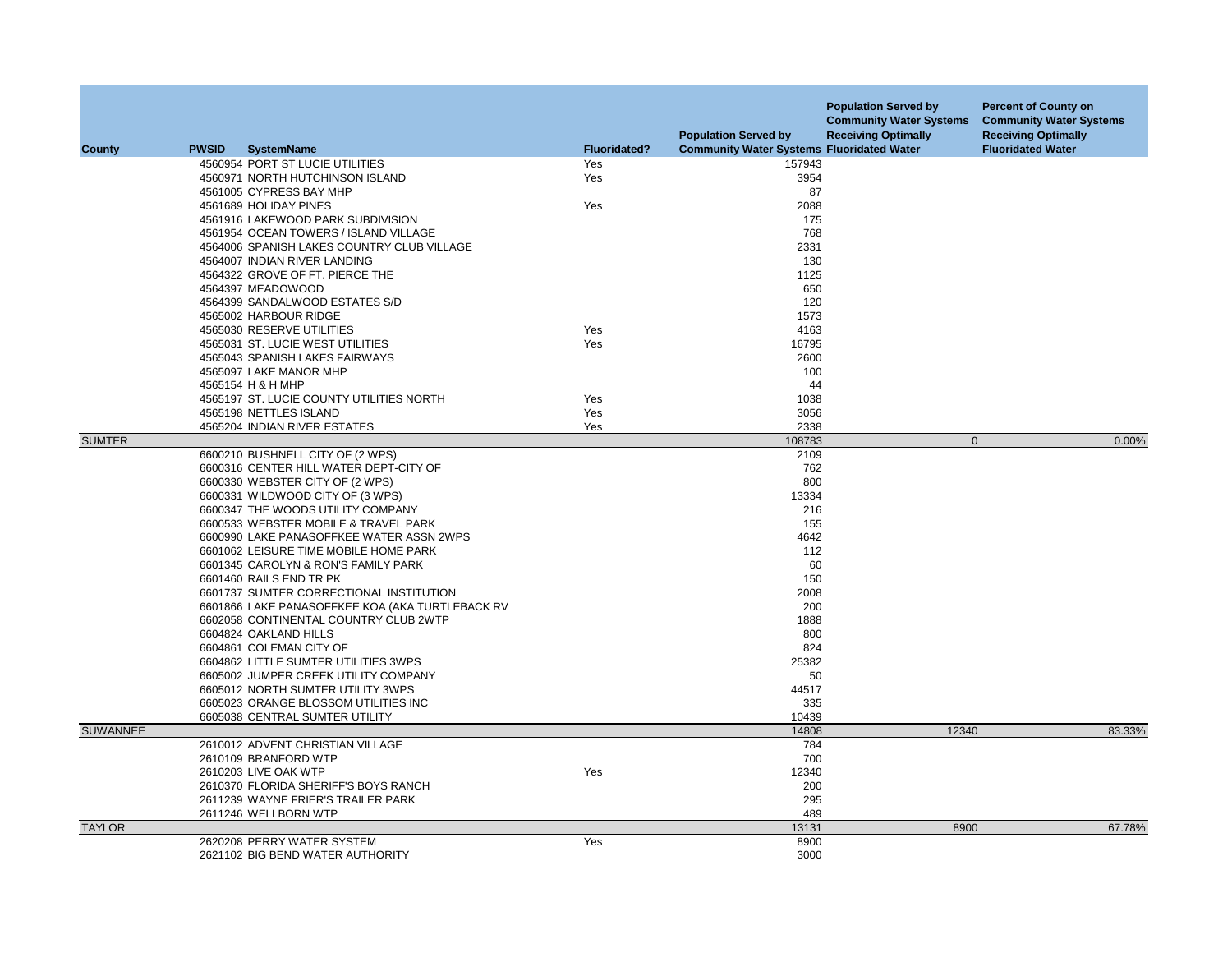| County         | <b>PWSID</b><br><b>SystemName</b>                   | <b>Fluoridated?</b> | <b>Population Served by</b><br><b>Community Water Systems Fluoridated Water</b> | <b>Population Served by</b><br><b>Community Water Systems</b><br><b>Receiving Optimally</b> | <b>Percent of County on</b><br><b>Community Water Systems</b><br><b>Receiving Optimally</b><br><b>Fluoridated Water</b> |
|----------------|-----------------------------------------------------|---------------------|---------------------------------------------------------------------------------|---------------------------------------------------------------------------------------------|-------------------------------------------------------------------------------------------------------------------------|
|                | 2624165 TAYLOR COASTAL WATER & SEWER DISTRICT       |                     | 1231                                                                            |                                                                                             |                                                                                                                         |
| <b>UNION</b>   |                                                     |                     | 4920                                                                            | $\mathbf 0$                                                                                 | 0.00%                                                                                                                   |
|                | 2630202 LAKE BUTLER WTP                             |                     | 1920                                                                            |                                                                                             |                                                                                                                         |
|                | 2634222 RECEPTION AND MEDICAL CENTER                |                     | 3000                                                                            |                                                                                             |                                                                                                                         |
| <b>VOLUSIA</b> |                                                     |                     | 492722                                                                          | 337776                                                                                      | 68.55%                                                                                                                  |
|                | 3640019 JOHN KNOX VILLAGE                           |                     | 700                                                                             |                                                                                             |                                                                                                                         |
|                | 3640156 MEADOWLEA ESTATES                           |                     | 438<br>289                                                                      |                                                                                             |                                                                                                                         |
|                | 3640158 VC/CASSADAGA WATER SUPPLY (WS#5)            |                     |                                                                                 |                                                                                             |                                                                                                                         |
|                | 3640263 LAKE VILLA ESTATES<br>3640275 DAYTONA BEACH | Yes                 | 80<br>88918                                                                     |                                                                                             |                                                                                                                         |
|                | 3640285 APPLEGATE ESTATES MHP                       |                     | 275                                                                             |                                                                                             |                                                                                                                         |
|                |                                                     | Yes                 | 48420                                                                           |                                                                                             |                                                                                                                         |
|                | 3640286 DELAND CITY OF<br>3640287 DELTONA WATER     |                     | 75322                                                                           |                                                                                             |                                                                                                                         |
|                | 3640317 THE DUVALL HOME (MAIN CAMPUS)               |                     | 179                                                                             |                                                                                             |                                                                                                                         |
|                | 3640331 EDGEWATER CITY OF                           |                     | 23575                                                                           |                                                                                             |                                                                                                                         |
|                | 3640336 ELDORADO ESTATES                            |                     | 263                                                                             |                                                                                             |                                                                                                                         |
|                | 3640403 FLORIDA UNITED METHODIST CHILDRENS HOME     |                     | 374                                                                             |                                                                                             |                                                                                                                         |
|                | 3640412 VC/SPRUCE CREEK WTP-15                      |                     | 3324                                                                            |                                                                                             |                                                                                                                         |
|                | 3640528 HIDDEN VALLEY MHP                           |                     | 275                                                                             |                                                                                             |                                                                                                                         |
|                | 3640557 CITY OF HOLLY HILL                          | Yes                 | 13437                                                                           |                                                                                             |                                                                                                                         |
|                | 3640643 KOVE ESTATES                                |                     | 552                                                                             |                                                                                             |                                                                                                                         |
|                | 3640658 KINGSTON SHORES                             |                     | 212                                                                             |                                                                                             |                                                                                                                         |
|                | 3640682 LAKE ASHBY MHP                              |                     | 92                                                                              |                                                                                             |                                                                                                                         |
|                | 3640683 LAKE BERESFORD                              |                     | 1858                                                                            |                                                                                             |                                                                                                                         |
|                | 3640727 LAKESIDE VILLAGE MOBILE HOME PARK           |                     | 104                                                                             |                                                                                             |                                                                                                                         |
|                | 3640748 LEMON BLUFF WATER ASSOCIATION               |                     | 160                                                                             |                                                                                             |                                                                                                                         |
|                | 3640876 CITY OF NEW SMYRNA BEACH                    | Yes                 | 52398                                                                           |                                                                                             |                                                                                                                         |
|                | 3640945 ORANGE CITY COUNTRY VILLAGE                 |                     | 1293                                                                            |                                                                                             |                                                                                                                         |
|                | 3640946 ORANGE CITY UTILITIES                       |                     | 7606                                                                            |                                                                                             |                                                                                                                         |
|                | 3640955 ORANGEWOOD MOBILE HOME PARK                 |                     | 67                                                                              |                                                                                             |                                                                                                                         |
|                | 3640963 ORMOND BEACH                                | Yes                 | 50632                                                                           |                                                                                             |                                                                                                                         |
|                | 3641014 VC/PINE ISLAND WTP-10                       |                     | 294                                                                             |                                                                                             |                                                                                                                         |
|                | 3641041 TOWN OF PONCE INLET                         | Yes                 | 3576                                                                            |                                                                                             |                                                                                                                         |
|                | 3641044 PORT ORANGE CITY OF                         | Yes                 | 66913                                                                           |                                                                                             |                                                                                                                         |
|                | 3641216 SOUTH DAYTONA CITY OF                       | Yes                 | 12437                                                                           |                                                                                             |                                                                                                                         |
|                | 3641308 SUNNY SANDS RESORT                          |                     | 100                                                                             |                                                                                             |                                                                                                                         |
|                | 3641315 ENCORE-SUNSHINE HOLIDAY PARK                |                     | 196                                                                             |                                                                                             |                                                                                                                         |
|                | 3641324 PIERSON TOWN OF                             |                     | 2657                                                                            |                                                                                             |                                                                                                                         |
|                | 3641336 VC/SOUTHWEST WATER SYSTEM                   |                     | 16976                                                                           |                                                                                             |                                                                                                                         |
|                | 3641373 TOMOKA VIEW ESTATES                         |                     | 488                                                                             |                                                                                             |                                                                                                                         |
|                | 3641399 TWIN RIVERS ESTATES                         |                     | 200                                                                             |                                                                                             |                                                                                                                         |
|                | 3641401 TYMBER CREEK UTILITIES                      | Yes                 | 1045                                                                            |                                                                                             |                                                                                                                         |
|                | 3641444 PHOENIX ESTATES                             |                     | 171                                                                             |                                                                                             |                                                                                                                         |
|                | 3641550 CITY OF LAKE HELEN                          |                     | 2700                                                                            |                                                                                             |                                                                                                                         |
|                | 3644119 VILLAGE OF PINE RUN UTILITY CORP.           |                     | 258                                                                             |                                                                                             |                                                                                                                         |
|                | 3644123 VC/HALIFAX PLANTATION (WTP-8)               |                     | 4419                                                                            |                                                                                             |                                                                                                                         |
|                | 3644125 MAGNOLIA VILLAGE                            |                     | 394                                                                             |                                                                                             |                                                                                                                         |
|                | 3644127 JUNGLE DEN                                  |                     | 230                                                                             |                                                                                             |                                                                                                                         |
|                | 3644144 BLUE SPRINGS LANDINGS                       |                     | 58                                                                              |                                                                                             |                                                                                                                         |
|                | 3644155 VC/SOUTHWEST WTP-2                          |                     | 3638                                                                            |                                                                                             |                                                                                                                         |
|                | 3644279 HALCRESS MHP                                |                     | 30                                                                              |                                                                                             |                                                                                                                         |